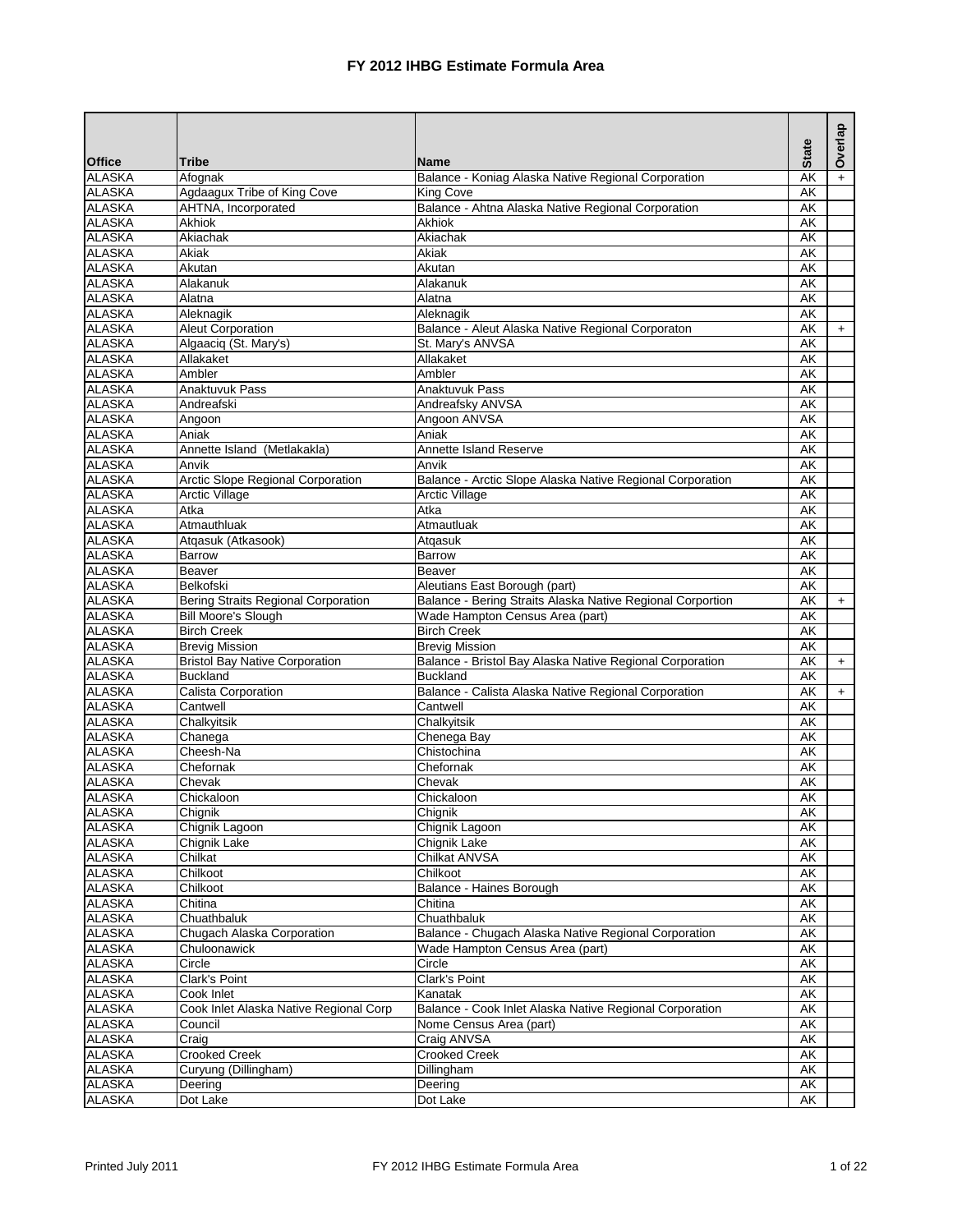|                                |                                |                                                          | <b>State</b>                   | Overlap   |
|--------------------------------|--------------------------------|----------------------------------------------------------|--------------------------------|-----------|
| <b>Office</b>                  | <b>Tribe</b>                   | <b>Name</b>                                              |                                |           |
| <b>ALASKA</b>                  | Douglas                        | Douglas City                                             | AK                             |           |
| <b>ALASKA</b>                  | Doyon, Ltd.                    | Balance - Doyon Alaska Native Regional Corporation       | AK                             | $+$       |
| <b>ALASKA</b>                  | Eagle                          | Eagle                                                    | AK                             |           |
| <b>ALASKA</b>                  | Eek                            | Eek                                                      | AK                             |           |
| <b>ALASKA</b>                  | Egegik                         | Egegik                                                   | AK                             |           |
| <b>ALASKA</b>                  | Eklutna                        | Eklutna                                                  | AK                             |           |
| <b>ALASKA</b>                  | Ekuk                           | Dillingham Census Area (part)                            | AK                             |           |
| <b>ALASKA</b>                  | Ekwok                          | Ekwok                                                    | AK                             |           |
| <b>ALASKA</b>                  | Elim                           | Balance - Nome Census Area                               | AK                             | $+$       |
| <b>ALASKA</b>                  | Emmonak                        | Emmonak                                                  | <b>AK</b>                      |           |
| <b>ALASKA</b>                  | Evansville (Bettles Field)     | Evansville                                               | AK                             |           |
| <b>ALASKA</b>                  | Eyak                           | City of Cordova                                          | AK                             |           |
| <b>ALASKA</b>                  | Eyak                           | Eyak ANVSA                                               | AK                             |           |
| <b>ALASKA</b>                  | <b>False Pass</b>              | <b>False Pass</b>                                        | AK                             |           |
| <b>ALASKA</b>                  | Fort Yukon                     | Fort Yukon                                               | AK                             |           |
| <b>ALASKA</b>                  | Gakona                         | Gakona ANVSA                                             | $\overline{\mathsf{AK}}$       |           |
| <b>ALASKA</b><br><b>ALASKA</b> | Galena                         | Galena                                                   | AK                             |           |
|                                | Gambell                        | Gambell                                                  | AK                             |           |
| <b>ALASKA</b><br><b>ALASKA</b> | Georgetown<br>Golovin (Chinik) | Georgetown<br>Golovin                                    | AK                             |           |
|                                |                                |                                                          | AK                             |           |
| <b>ALASKA</b>                  | Goodnews Bay                   | Goodnews Bay                                             | AK                             |           |
| <b>ALASKA</b><br><b>ALASKA</b> | Grayling<br>Gulkana            | Grayling<br>Gulkana                                      | AK                             |           |
|                                | Hamilton                       |                                                          | AK                             |           |
| <b>ALASKA</b><br><b>ALASKA</b> |                                | Wade Hampton Census Area (part)                          | AK<br>$\overline{\mathsf{AK}}$ |           |
| <b>ALASKA</b>                  | <b>Healy Lake</b>              | <b>Healy Lake</b>                                        |                                |           |
|                                | <b>Holy Cross</b><br>Hoonah    | <b>Holy Cross</b><br>Hoonah                              | AK<br>AK                       |           |
| <b>ALASKA</b><br><b>ALASKA</b> | Hooper Bay                     | <b>Hooper Bay</b>                                        | AK                             |           |
| <b>ALASKA</b>                  | Hughes                         | Hughes                                                   | <b>AK</b>                      |           |
| <b>ALASKA</b>                  | <b>Huslia</b>                  | <b>Huslia</b>                                            | <b>AK</b>                      |           |
| <b>ALASKA</b>                  | Hydaburg                       | Hydaburg                                                 | AK                             |           |
| <b>ALASKA</b>                  | Igiugig                        | Igiugig                                                  | AK                             |           |
| <b>ALASKA</b>                  | Iliamna                        | Iliamna                                                  | AK                             |           |
| <b>ALASKA</b>                  | Inalik (Diomede)               | Inalik                                                   | AK                             |           |
| <b>ALASKA</b>                  | Iqurmuit                       | Russian Mission                                          | $\overline{\mathsf{AK}}$       |           |
| <b>ALASKA</b>                  | <b>Ivanof Bay</b>              | Ivanof Bay                                               | AK                             |           |
| <b>ALASKA</b>                  | Kaguyak                        | Balance - Koniag Alaska Native Regional Corporation      | AK                             | $+$       |
| <b>ALASKA</b>                  | Kake                           | <b>Kake ANVSA</b>                                        | AK                             |           |
| <b>ALASKA</b>                  | Kaktovik                       | Kaktovik                                                 | AK                             |           |
| <b>ALASKA</b>                  | Kalskag                        | Kalskag                                                  | AK                             |           |
| <b>ALASKA</b>                  | Kaltag                         | Kaltag                                                   | AK                             |           |
| <b>ALASKA</b>                  | Kanatak                        | <b>Minimum Needs</b>                                     | AΚ                             |           |
| <b>ALASKA</b>                  | Karluk                         | Karluk                                                   | AK                             |           |
| <b>ALASKA</b>                  | Kasigluk                       | Kasigluk                                                 | AK                             |           |
| <b>ALASKA</b>                  | Kassan                         | Kasaan ANVSA                                             | AK                             |           |
| <b>ALASKA</b>                  | Kenaitze                       | Kenaitze                                                 | AK                             |           |
| <b>ALASKA</b>                  | Ketchikan                      | Balance - Ketchikan Gateway Borough                      | AK                             |           |
| <b>ALASKA</b>                  | Kiana                          | Kiana                                                    | AK                             |           |
| <b>ALASKA</b>                  | King Island                    | Balance - Nome Census Area                               | AK                             | $\ddot{}$ |
| <b>ALASKA</b>                  | King Salmon                    | Balance - Bristol Bay Alaska Native Regional Corporation | AK                             | $+$       |
| <b>ALASKA</b>                  | Kipnuk                         | Kipnuk                                                   | AK                             |           |
| <b>ALASKA</b>                  | Kivalina                       | Kivalina                                                 | AK                             |           |
| <b>ALASKA</b>                  | Klawock                        | Klawock ANVSA                                            | AK                             |           |
| <b>ALASKA</b>                  | Kluti Kaah (Copper Center)     | Copper Center                                            | $\overline{\mathsf{AK}}$       |           |
| <b>ALASKA</b>                  | Knik                           | Knik ANVSA                                               | AK                             |           |
| <b>ALASKA</b>                  | Kobuk                          | Kobuk                                                    | AK                             |           |
| <b>ALASKA</b>                  | Kokhanok                       | Kokhanok                                                 | AK                             |           |
| <b>ALASKA</b>                  | Koliganek                      | New Koliganek                                            | AK                             |           |
| <b>ALASKA</b>                  | Kongiganak                     | Kongiganak                                               | AK                             |           |
| <b>ALASKA</b>                  | Koniag, Incorporated           | Balance - Koniag Alaska Native Regional Corporation      | AK                             | $+$       |
| <b>ALASKA</b>                  | Kotlik                         | Kotlik                                                   | AK                             |           |
| <b>ALASKA</b>                  | Kotzebue                       | Kotzebue                                                 | АK                             |           |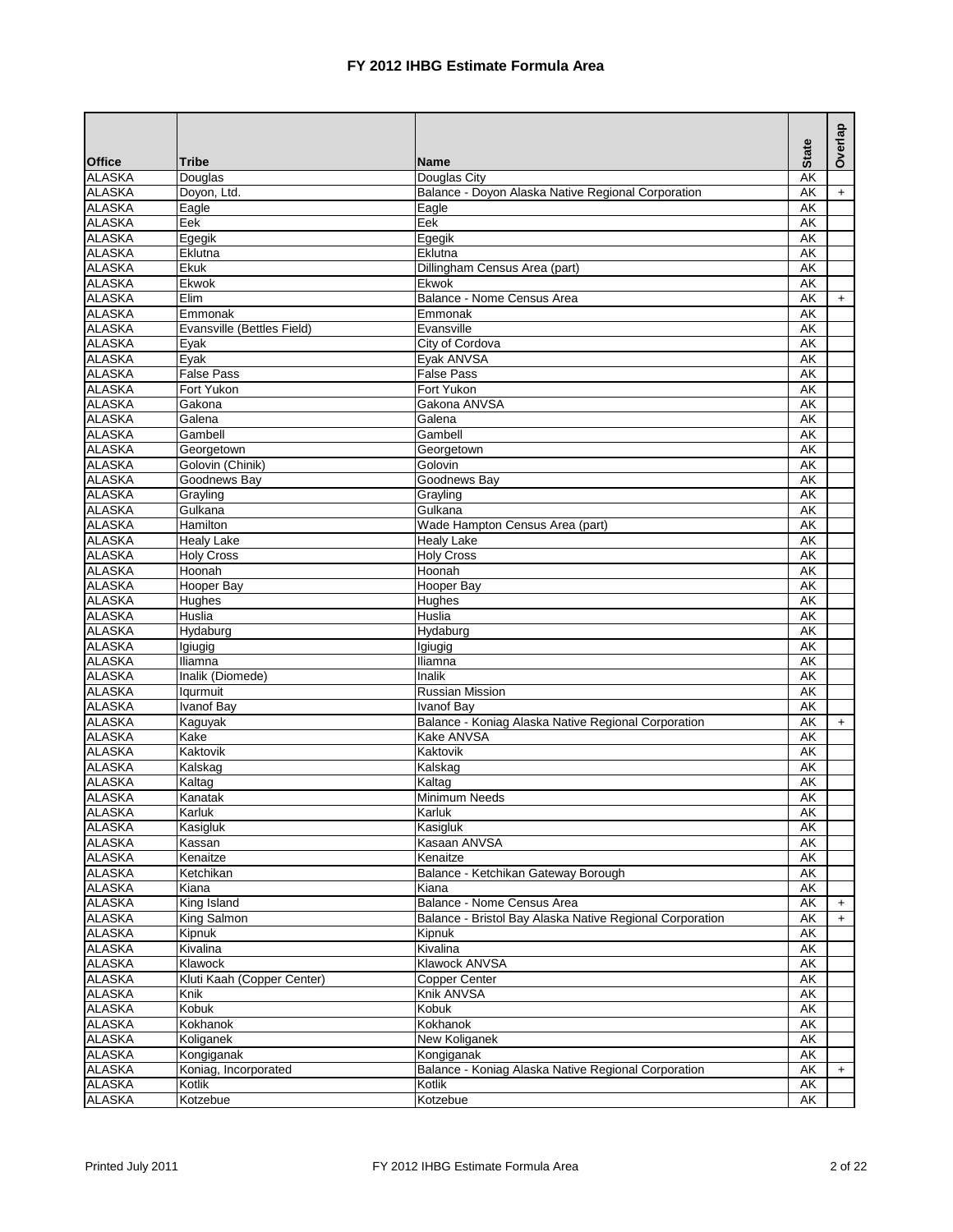|                                |                                   |                                                     |                          | Overlap |
|--------------------------------|-----------------------------------|-----------------------------------------------------|--------------------------|---------|
| <b>Office</b>                  | <b>Tribe</b>                      | <b>Name</b>                                         | <b>State</b>             |         |
| <b>ALASKA</b>                  | Koyuk                             | Koyuk                                               | AK                       |         |
| <b>ALASKA</b>                  | Koyukuk                           | Koyukuk                                             | AK                       |         |
| <b>ALASKA</b>                  | Kwethluk                          | Kwethluk                                            | AK                       |         |
| <b>ALASKA</b>                  | Kwigillingok                      | Kwigillingok                                        | <b>AK</b>                |         |
| <b>ALASKA</b>                  | Kwinhagak (Quinhagak)             | Kwinhagak                                           | AK                       |         |
| <b>ALASKA</b>                  | Larsen Bay                        | Larsen Bay                                          | AK                       |         |
| <b>ALASKA</b>                  | Lesnoi (Woody Island)             | Balance - Koniag Alaska Native Regional Corporation | AK                       | $+$     |
| <b>ALASKA</b>                  | Levelock                          | Levelock                                            | AK                       |         |
| <b>ALASKA</b>                  | Lime Village                      | Bethel Census Area (part)                           | AK                       |         |
| <b>ALASKA</b>                  | Lower Kalskag                     | Lower Kalskag                                       | $\overline{\mathsf{AK}}$ |         |
| <b>ALASKA</b>                  | <b>Manley Hot Springs</b>         | Manley Hot Springs                                  | AK                       |         |
| <b>ALASKA</b>                  | Manokotak                         | Manokotak                                           | AK                       |         |
| <b>ALASKA</b>                  | Marshall                          | Marshall                                            | AK                       |         |
| <b>ALASKA</b>                  | Mary's Igloo                      | Nome Census Area (part)                             | AK                       |         |
| <b>ALASKA</b>                  | <b>McGrath</b>                    | <b>McGrath</b>                                      | AK                       |         |
| <b>ALASKA</b>                  | Mekoryuk                          | Mekoryuk                                            | AK                       |         |
| <b>ALASKA</b>                  | Mentasta                          | Mentasta Lake                                       | AK                       |         |
| <b>ALASKA</b>                  | Minto                             | Minto                                               | AK                       |         |
| <b>ALASKA</b>                  | Mountain Village (Asa'Carsarmiut) | Mountain Village                                    | AK                       |         |
| <b>ALASKA</b>                  | <b>Naknek</b>                     | <b>Naknek</b>                                       | AK                       |         |
| <b>ALASKA</b>                  | <b>NANA Corporation</b>           | Balance - NANA Alaska Native Regional Corporation   | AK                       |         |
| <b>ALASKA</b>                  | Nanwelek (English Bay)            | Nanwalek                                            | AK                       |         |
| <b>ALASKA</b>                  | Napaimute                         | Bethel Census Area (part)                           | AK                       |         |
| <b>ALASKA</b>                  | Napakiak                          | Napakiak                                            | AK                       |         |
| <b>ALASKA</b>                  | Napaskiak                         | Napaskiak                                           | $\overline{\mathsf{AK}}$ |         |
| <b>ALASKA</b>                  | Nelson Lagoon                     | Nelson Lagoon                                       | AK                       |         |
| <b>ALASKA</b>                  | Nenana                            | Nenana                                              | AK                       |         |
| <b>ALASKA</b>                  | New Stuyahok                      | <b>New Stuyahok</b>                                 | AK                       |         |
| <b>ALASKA</b>                  | Newhalen                          | Newhalen                                            | AK                       |         |
| <b>ALASKA</b>                  | <b>Newtok</b>                     | <b>Newtok</b>                                       | <b>AK</b>                |         |
| <b>ALASKA</b>                  | Nightmute                         | Nightmute                                           | <b>AK</b>                |         |
| <b>ALASKA</b>                  | Nikolai                           | Nikolai                                             | AK                       |         |
| <b>ALASKA</b>                  | Nikolski                          | Nikolski                                            | AK                       |         |
| <b>ALASKA</b>                  | Ninilchik                         | Ninilchik                                           | AK                       |         |
| <b>ALASKA</b>                  | Noatak                            | <b>Noatak</b>                                       | $\overline{\mathsf{AK}}$ |         |
| <b>ALASKA</b>                  | Nome                              | Balance - Nome Census Area                          | AK                       | $+$     |
| <b>ALASKA</b>                  | Nondalton                         | Nondalton                                           | AK                       |         |
| <b>ALASKA</b>                  | Noorvik                           | Noorvik                                             | AK                       |         |
| <b>ALASKA</b>                  | Northway                          | Balance - Doyon Alaska Native Regional Corporation  | <b>AK</b>                | $+$     |
| <b>ALASKA</b>                  | Northway                          | Northway                                            | AK                       | $+$     |
| <b>ALASKA</b>                  | Nuigsut                           | Nuiqsut                                             | AK                       |         |
| <b>ALASKA</b>                  | <b>Nulato</b>                     | <b>Nulato</b>                                       | AΚ                       |         |
| <b>ALASKA</b>                  | Nunapitchuk                       | Nunapitchuk                                         | AK                       |         |
| <b>ALASKA</b>                  | Ohogamiut                         | Wade Hampton Census Area (part)                     | AK                       |         |
| <b>ALASKA</b>                  | Old Harbor                        | Old Harbor                                          | AK                       |         |
| <b>ALASKA</b>                  | Orutsararmuit (Bethel)            | <b>Bethel</b>                                       | AK                       |         |
| <b>ALASKA</b>                  | Oscarville                        | Oscarville                                          | AK                       |         |
| <b>ALASKA</b>                  | Ouzinkie                          | Ouzinkie                                            | AK                       |         |
| <b>ALASKA</b>                  | Paimiut                           | Wade Hampton Census Area (part)                     | АK                       |         |
| <b>ALASKA</b>                  | Pauloff Harbor Village            | Balance - Aleut Alaska Native Regional Corporation  | AK                       | $+$     |
| <b>ALASKA</b>                  | Pedro Bay                         | Pedro Bay                                           | AK                       |         |
| <b>ALASKA</b>                  | Perryville                        | Perryville                                          | AK                       |         |
| <b>ALASKA</b><br><b>ALASKA</b> | Petersburg                        | Petersburg Census Area<br>Pilot Point ANVSA         | AK<br><b>AK</b>          |         |
|                                | <b>Pilot Point</b>                |                                                     |                          |         |
| <b>ALASKA</b>                  | <b>Pilot Station</b>              | <b>Pilot Station</b>                                | AK                       |         |
| <b>ALASKA</b><br><b>ALASKA</b> | Pitka's Point<br>Platinum         | <b>Pitkas Point</b><br>Platinum                     | AK                       |         |
|                                |                                   |                                                     | AK                       |         |
| <b>ALASKA</b><br><b>ALASKA</b> | Point Hope                        | Point Hope                                          | AK                       |         |
| <b>ALASKA</b>                  | Point Lay                         | Point Lay                                           | AK                       |         |
|                                | Port Graham                       | Port Graham                                         | AK                       |         |
| <b>ALASKA</b><br><b>ALASKA</b> | Port Heiden                       | Port Heiden                                         | AK<br>AK                 |         |
|                                | Port Lions                        | Port Lions                                          |                          |         |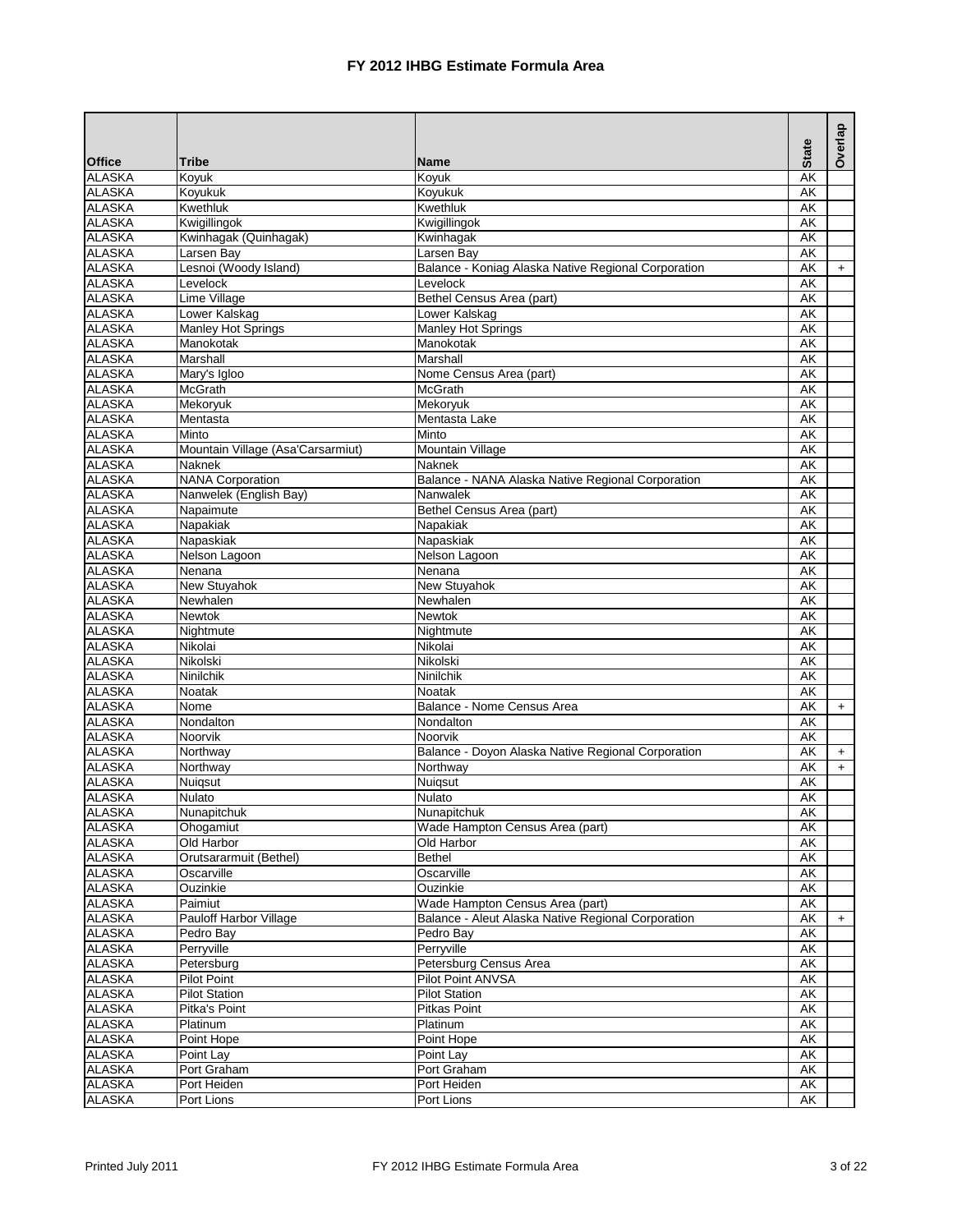|               |                                  |                                                       | <b>State</b>             | Overlap |
|---------------|----------------------------------|-------------------------------------------------------|--------------------------|---------|
| <b>Office</b> | <b>Tribe</b>                     | <b>Name</b>                                           |                          |         |
| <b>ALASKA</b> | Portage Creek                    | Portage Creek                                         | $\overline{\mathsf{AK}}$ |         |
| <b>ALASKA</b> | Qagan Tayagungin (Sand Point)    | Sand Point                                            | AK                       |         |
| <b>ALASKA</b> | Qawalangin (Unalaska)            | Unalaska                                              | AK                       |         |
| <b>ALASKA</b> | Rampart                          | Rampart                                               | AK                       |         |
| <b>ALASKA</b> | <b>Red Devil</b>                 | <b>Red Devil</b>                                      | AK                       |         |
| <b>ALASKA</b> | Ruby                             | Ruby                                                  | AK                       |         |
| <b>ALASKA</b> | Saint George                     | St. George                                            | AK                       |         |
| <b>ALASKA</b> | Saint Michael                    | St. Michael                                           | AK                       |         |
| <b>ALASKA</b> | Saint Paul                       | St. Paul ANVSA                                        | AK                       |         |
| <b>ALASKA</b> | Salamatoff                       | Salamatof                                             | AK                       |         |
| <b>ALASKA</b> | Savoonga                         | Savoonga                                              | AK                       |         |
| <b>ALASKA</b> | Saxman                           | Saxman                                                | $\overline{\mathsf{AK}}$ |         |
| <b>ALASKA</b> | Scammon Bay                      | Scammon Bay                                           | AK                       |         |
| <b>ALASKA</b> | Selawik                          | Selawik                                               | AK                       |         |
| <b>ALASKA</b> | Seldovia                         | Seldovia                                              | AK                       |         |
| <b>ALASKA</b> | Shageluk                         | Shageluk                                              | <b>AK</b>                |         |
| <b>ALASKA</b> | Shaktoolik                       | Shaktoolik                                            | <b>AK</b>                |         |
| <b>ALASKA</b> | Sheldon's Point                  | Nunam Iqua                                            | AK                       |         |
| <b>ALASKA</b> | Shishmaref                       | Shishmaref                                            | AK                       |         |
| <b>ALASKA</b> | Shungnak                         | Shungnak                                              | AK                       |         |
| <b>ALASKA</b> | Sitka Tribe (was Baranof Island) | Balance - Sitka City and Borough                      | AK                       |         |
| <b>ALASKA</b> | Skagway                          | Balance - Skagway-Hoonah-Angoon Census Area           | AK                       |         |
| <b>ALASKA</b> | Sleetmute                        | Sleetmute                                             | AK                       |         |
| <b>ALASKA</b> | Solomon                          | Solomon                                               | AK                       |         |
| <b>ALASKA</b> | South Naknek                     | South Naknek                                          | AK                       |         |
| <b>ALASKA</b> | <b>Stebbins</b>                  | <b>Stebbins</b>                                       | AK                       |         |
| <b>ALASKA</b> | <b>Stevens Village</b>           | <b>Stevens Village</b>                                | AK                       |         |
| <b>ALASKA</b> | <b>Stony River</b>               | <b>Stony River</b>                                    | <b>AK</b>                |         |
| <b>ALASKA</b> | Sun'aq Tribe of Kodiak           | Balance - Koniag Alaska Native Regional Corporation   | AK                       | $+$     |
| <b>ALASKA</b> | Takotna                          | Takotna                                               | <b>AK</b>                |         |
| <b>ALASKA</b> | Tanacross                        | Tanacross                                             | AK                       |         |
| <b>ALASKA</b> | Tanana                           | Tanana                                                | AK                       |         |
| <b>ALASKA</b> | <b>Tatitlek</b>                  | <b>Tatitlek</b>                                       | $\overline{\mathsf{AK}}$ |         |
| <b>ALASKA</b> | Tazlina                          | Tazlina                                               | AK                       |         |
| <b>ALASKA</b> | Telida                           | Telida                                                | AK                       |         |
| <b>ALASKA</b> | Teller                           | Teller                                                | AK                       |         |
| <b>ALASKA</b> | Tetlin                           | Tetlin                                                | AK                       |         |
| <b>ALASKA</b> | Tlingit-Haida Central Council    | Balance - Sealaska Alaska Native Regional Corporation | AK                       |         |
| <b>ALASKA</b> | Togiak                           | Togiak                                                | AK                       |         |
| <b>ALASKA</b> | Toksook Bay-Nunakauyarmuit Tribe | <b>Toksook Bay</b>                                    | AK                       |         |
| <b>ALASKA</b> | Tuluksak                         | Tuluksak                                              | AK                       |         |
| <b>ALASKA</b> | Tuntutuliak                      | Tuntutuliak                                           | AK                       |         |
| <b>ALASKA</b> | Tununak                          | I ununak                                              | AK                       |         |
| <b>ALASKA</b> | <b>Twin Hills</b>                | <b>Twin Hills</b>                                     | AK                       |         |
| <b>ALASKA</b> | Tyonek                           | Tyonek                                                | AK                       |         |
| <b>ALASKA</b> | Ugashik                          | Ugashik                                               | AK                       |         |
| <b>ALASKA</b> | Umkumiute                        | Balance - Calista Alaska Native Regional Corporation  | AK                       | $+$     |
| <b>ALASKA</b> | Unalakleet                       | Unalakleet                                            | AK                       |         |
| <b>ALASKA</b> | Unga                             | Balance - Aleut Alaska Native Regional Corporation    | AK                       | $+$     |
| <b>ALASKA</b> | Venetie                          | Balance Doyon Alaska Native Regional Corporation      | AK                       | $+$     |
| <b>ALASKA</b> | Wainwright                       | Wainwright                                            | AK                       |         |
| <b>ALASKA</b> | Wales                            | Wales                                                 | AK                       |         |
| <b>ALASKA</b> | White Mountain                   | White Mountain                                        | AK                       |         |
| <b>ALASKA</b> | Wrangell                         | <b>Wrangell Census Area</b>                           | АK                       |         |
| <b>ALASKA</b> | Yakutat                          | Yakutat ANVSA                                         | AK                       |         |
|               |                                  |                                                       |                          |         |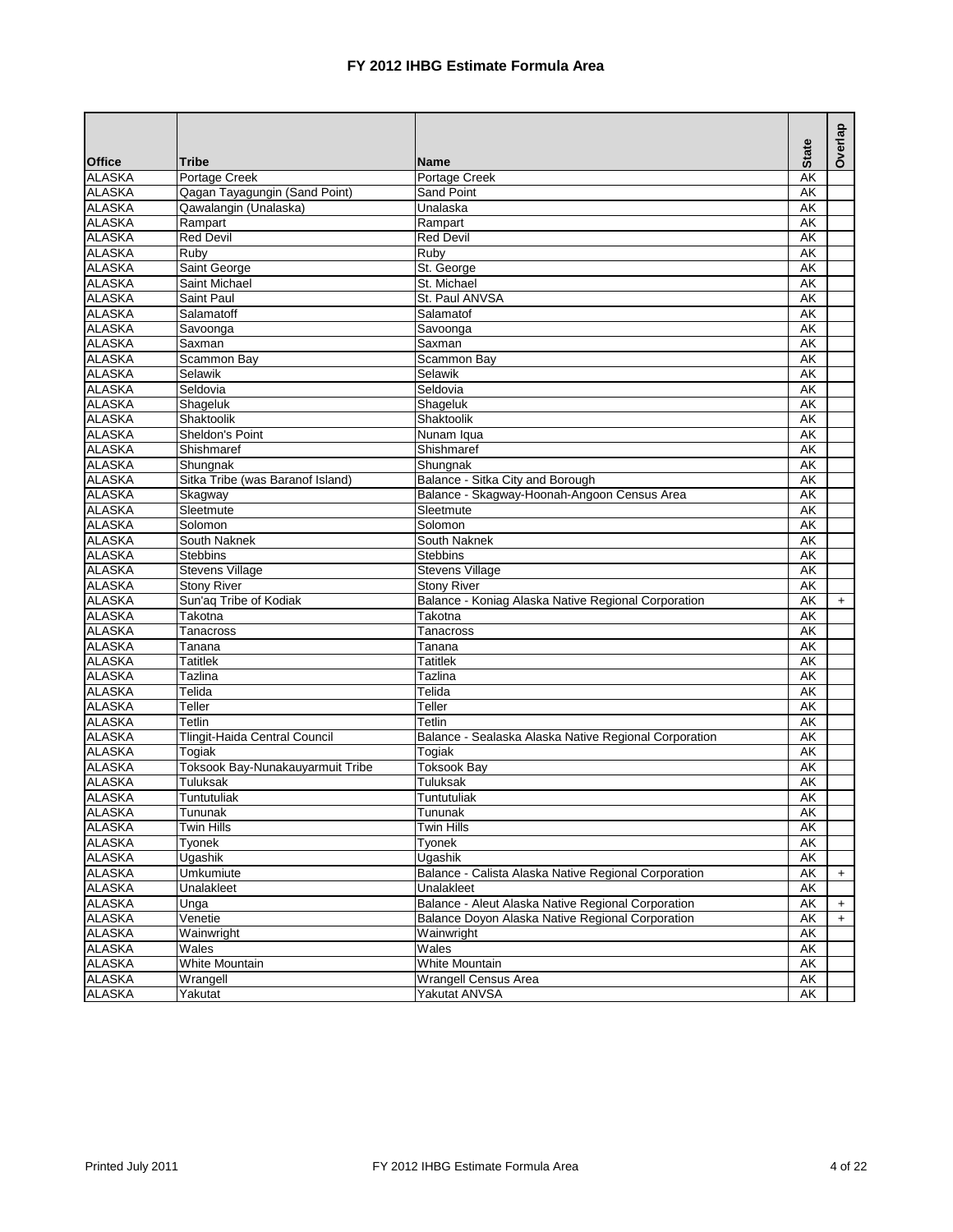| <b>CHICAGO</b><br>Aroostook Band of Micmac<br><b>ME</b><br>Aroostook Band of Micmac<br>$+$<br><b>CHICAGO</b><br><b>ME</b><br>Aroostook Band of Micmac<br>Balance - Aroostook County<br>$+$<br><b>CHICAGO</b><br><b>Bad River Band</b><br><b>Bad River Reservation</b><br>WI<br><b>CHICAGO</b><br>WI<br><b>Bad River Band</b><br><b>Balance - Ashland County</b><br><b>CHICAGO</b><br>WI<br><b>Bad River Band</b><br>Balance - Iron County<br>Bay Mills Reservation and Off-Reservation Trust Land<br><b>Bay Mills Indian Community</b><br><b>CHICAGO</b><br>MI<br>$\ddot{}$<br><b>CHICAGO</b><br><b>Bay Mills Indian Community</b><br>Balance - Chippewa County<br>MI<br>$+$<br><b>CHICAGO</b><br>Boise Forte Band of Minnesota Chippewa<br><b>Bois Forte Reservation</b><br><b>MN</b><br><b>CHICAGO</b><br>Catawba Indian Tribe<br><b>NC</b><br><b>Balance - Cabarrus County</b><br>$\overline{NC}$<br><b>CHICAGO</b><br>Catawba Indian Tribe<br><b>Balance - Cleveland County</b><br><b>CHICAGO</b><br><b>Balance - Gaston County</b><br><b>NC</b><br>Catawba Indian Tribe<br>$\overline{NC}$<br><b>CHICAGO</b><br>Catawba Indian Tribe<br>Balance - Mecklenburg County<br><b>Balance - Rutherford County</b><br><b>NC</b><br>Catawba Indian Tribe<br><b>NC</b><br>Catawba Indian Tribe<br><b>Balance - Union County</b><br>$\overline{SC}$<br><b>Balance - Abbeville County</b><br>Catawba Indian Tribe<br>$\overline{SC}$<br>Catawba Indian Tribe<br>Balance - Aiken County<br>SC<br>Catawba Indian Tribe<br>Balance - Allendale County<br><b>CHICAGO</b><br>$\overline{SC}$<br>Catawba Indian Tribe<br>Balance - Anderson County<br>$\overline{SC}$<br>Catawba Indian Tribe<br><b>Balance - Bamberg County</b><br>$\overline{SC}$<br><b>Balance - Barnwell County</b><br>Catawba Indian Tribe<br><b>CHICAGO</b><br>$\overline{SC}$<br><b>Balance - Beaufort County</b><br>Catawba Indian Tribe<br>$\overline{SC}$<br><b>CHICAGO</b><br>Catawba Indian Tribe<br><b>Balance - Berkeley County</b><br><b>CHICAGO</b><br>$\overline{SC}$<br>Catawba Indian Tribe<br>Balance - Calhoun County<br>$\overline{SC}$<br><b>CHICAGO</b><br><b>Balance - Charleston County</b><br>Catawba Indian Tribe<br>$\overline{SC}$<br><b>CHICAGO</b><br>Balance - Cherokee County<br>Catawba Indian Tribe<br><b>CHICAGO</b><br>$\overline{SC}$<br><b>Balance - Chester County</b><br>Catawba Indian Tribe<br>$\overline{SC}$<br><b>CHICAGO</b><br>Catawba Indian Tribe<br><b>Balance - Chesterfield County</b><br>$\overline{SC}$<br><b>CHICAGO</b><br>Balance - Clarendon County<br>Catawba Indian Tribe<br><b>CHICAGO</b><br>$\overline{SC}$<br>Catawba Indian Tribe<br><b>Balance - Colleton County</b><br>SC<br><b>CHICAGO</b><br>Catawba Indian Tribe<br><b>Balance - Darlington County</b><br>$\overline{SC}$<br><b>CHICAGO</b><br>Catawba Indian Tribe<br><b>Balance - Dillon County</b><br>$\overline{SC}$<br><b>CHICAGO</b><br>Catawba Indian Tribe<br><b>Balance - Dorchester County</b><br>$\overline{SC}$<br><b>CHICAGO</b><br>Catawba Indian Tribe<br><b>Balance - Edgefield County</b><br>$\overline{SC}$<br><b>CHICAGO</b><br><b>Balance - Fairfield County</b><br>Catawba Indian Tribe<br>SC<br><b>Balance - Florence County</b><br><b>CHICAGO</b><br>Catawba Indian Tribe<br>SC<br><b>CHICAGO</b><br>Catawba Indian Tribe<br>Balance - Georgetown County<br><b>CHICAGO</b><br>SC<br>Catawba Indian Tribe<br><b>Balance - Greenville County</b><br>$\overline{SC}$<br>Balance - Greenwood County<br><b>CHICAGO</b><br>Catawba Indian Tribe<br>$\overline{SC}$<br><b>CHICAGO</b><br>Catawba Indian Tribe<br><b>Balance - Hampton County</b><br>$\overline{SC}$<br>Balance - Horry County<br>Catawba Indian Tribe<br>SC<br><b>CHICAGO</b><br>Catawba Indian Tribe<br>Balance - Jasper County<br>SC<br><b>Balance - Kershaw County</b><br>Catawba Indian Tribe<br>Catawba Indian Tribe<br>Balance - Lancaster County<br>SC<br>SC<br>Catawba Indian Tribe<br><b>Balance - Laurens County</b><br>Catawba Indian Tribe<br>Balance - Lee County<br>SC<br>SC<br>Catawba Indian Tribe<br><b>Balance - Lexington County</b><br><b>SC</b><br>Catawba Indian Tribe<br><b>Balance - McCormick County</b><br><b>SC</b><br>Catawba Indian Tribe<br><b>Balance - Marion County</b><br><b>SC</b><br><b>CHICAGO</b><br>Catawba Indian Tribe<br>Balance - Marlboro County<br><b>CHICAGO</b><br><b>Balance - Newberry County</b><br><b>SC</b><br>Catawba Indian Tribe<br>SC<br><b>CHICAGO</b><br>Catawba Indian Tribe<br><b>Balance - Oconee County</b><br><b>CHICAGO</b><br><b>SC</b><br>Catawba Indian Tribe<br>Balance - Orangeburg County<br><b>CHICAGO</b><br><b>Balance - Pickens County</b><br><b>SC</b><br>Catawba Indian Tribe<br><b>SC</b><br><b>CHICAGO</b><br><b>Balance - Richland County</b><br>Catawba Indian Tribe<br><b>CHICAGO</b><br>SC<br>Catawba Indian Tribe<br>Balance - Saluda County<br>SC<br>CHICAGO<br>Balance - Spartanburg County<br>Catawba Indian Tribe<br>$\overline{SC}$<br><b>CHICAGO</b><br>Catawba Indian Tribe<br><b>Balance - Sumter County</b><br>SC<br><b>CHICAGO</b><br>Catawba Indian Tribe<br><b>Balance - Union County</b><br>Balance - Williamsburg County<br><b>SC</b><br><b>CHICAGO</b><br>Catawba Indian Tribe<br>SC<br><b>CHICAGO</b><br>Catawba Reservation<br>Catawba Indian Tribe<br>Catawba Indian Tribe<br>Balance - York County<br><b>CHICAGO</b><br>SC |                |               |               | <b>State</b> | Overlap |
|---------------------------------------------------------------------------------------------------------------------------------------------------------------------------------------------------------------------------------------------------------------------------------------------------------------------------------------------------------------------------------------------------------------------------------------------------------------------------------------------------------------------------------------------------------------------------------------------------------------------------------------------------------------------------------------------------------------------------------------------------------------------------------------------------------------------------------------------------------------------------------------------------------------------------------------------------------------------------------------------------------------------------------------------------------------------------------------------------------------------------------------------------------------------------------------------------------------------------------------------------------------------------------------------------------------------------------------------------------------------------------------------------------------------------------------------------------------------------------------------------------------------------------------------------------------------------------------------------------------------------------------------------------------------------------------------------------------------------------------------------------------------------------------------------------------------------------------------------------------------------------------------------------------------------------------------------------------------------------------------------------------------------------------------------------------------------------------------------------------------------------------------------------------------------------------------------------------------------------------------------------------------------------------------------------------------------------------------------------------------------------------------------------------------------------------------------------------------------------------------------------------------------------------------------------------------------------------------------------------------------------------------------------------------------------------------------------------------------------------------------------------------------------------------------------------------------------------------------------------------------------------------------------------------------------------------------------------------------------------------------------------------------------------------------------------------------------------------------------------------------------------------------------------------------------------------------------------------------------------------------------------------------------------------------------------------------------------------------------------------------------------------------------------------------------------------------------------------------------------------------------------------------------------------------------------------------------------------------------------------------------------------------------------------------------------------------------------------------------------------------------------------------------------------------------------------------------------------------------------------------------------------------------------------------------------------------------------------------------------------------------------------------------------------------------------------------------------------------------------------------------------------------------------------------------------------------------------------------------------------------------------------------------------------------------------------------------------------------------------------------------------------------------------------------------------------------------------------------------------------------------------------------------------------------------------------------------------------------------------------------------------------------------------------------------------------------------------------------------------------------------------------------------------------------------------------------------------------------------------------------------------------------------------------------------------------------------------------------------------------------------------------------------------------------------------------------------------------------------------------------------------------------------------------------------------------------------------------------------------------------------------------------------------------------------------------------------------------------------------------------------------------|----------------|---------------|---------------|--------------|---------|
|                                                                                                                                                                                                                                                                                                                                                                                                                                                                                                                                                                                                                                                                                                                                                                                                                                                                                                                                                                                                                                                                                                                                                                                                                                                                                                                                                                                                                                                                                                                                                                                                                                                                                                                                                                                                                                                                                                                                                                                                                                                                                                                                                                                                                                                                                                                                                                                                                                                                                                                                                                                                                                                                                                                                                                                                                                                                                                                                                                                                                                                                                                                                                                                                                                                                                                                                                                                                                                                                                                                                                                                                                                                                                                                                                                                                                                                                                                                                                                                                                                                                                                                                                                                                                                                                                                                                                                                                                                                                                                                                                                                                                                                                                                                                                                                                                                                                                                                                                                                                                                                                                                                                                                                                                                                                                                                                                                                             | <b>Office</b>  | <b>Tribe</b>  | <b>Name</b>   |              |         |
|                                                                                                                                                                                                                                                                                                                                                                                                                                                                                                                                                                                                                                                                                                                                                                                                                                                                                                                                                                                                                                                                                                                                                                                                                                                                                                                                                                                                                                                                                                                                                                                                                                                                                                                                                                                                                                                                                                                                                                                                                                                                                                                                                                                                                                                                                                                                                                                                                                                                                                                                                                                                                                                                                                                                                                                                                                                                                                                                                                                                                                                                                                                                                                                                                                                                                                                                                                                                                                                                                                                                                                                                                                                                                                                                                                                                                                                                                                                                                                                                                                                                                                                                                                                                                                                                                                                                                                                                                                                                                                                                                                                                                                                                                                                                                                                                                                                                                                                                                                                                                                                                                                                                                                                                                                                                                                                                                                                             |                |               |               |              |         |
|                                                                                                                                                                                                                                                                                                                                                                                                                                                                                                                                                                                                                                                                                                                                                                                                                                                                                                                                                                                                                                                                                                                                                                                                                                                                                                                                                                                                                                                                                                                                                                                                                                                                                                                                                                                                                                                                                                                                                                                                                                                                                                                                                                                                                                                                                                                                                                                                                                                                                                                                                                                                                                                                                                                                                                                                                                                                                                                                                                                                                                                                                                                                                                                                                                                                                                                                                                                                                                                                                                                                                                                                                                                                                                                                                                                                                                                                                                                                                                                                                                                                                                                                                                                                                                                                                                                                                                                                                                                                                                                                                                                                                                                                                                                                                                                                                                                                                                                                                                                                                                                                                                                                                                                                                                                                                                                                                                                             |                |               |               |              |         |
|                                                                                                                                                                                                                                                                                                                                                                                                                                                                                                                                                                                                                                                                                                                                                                                                                                                                                                                                                                                                                                                                                                                                                                                                                                                                                                                                                                                                                                                                                                                                                                                                                                                                                                                                                                                                                                                                                                                                                                                                                                                                                                                                                                                                                                                                                                                                                                                                                                                                                                                                                                                                                                                                                                                                                                                                                                                                                                                                                                                                                                                                                                                                                                                                                                                                                                                                                                                                                                                                                                                                                                                                                                                                                                                                                                                                                                                                                                                                                                                                                                                                                                                                                                                                                                                                                                                                                                                                                                                                                                                                                                                                                                                                                                                                                                                                                                                                                                                                                                                                                                                                                                                                                                                                                                                                                                                                                                                             |                |               |               |              |         |
|                                                                                                                                                                                                                                                                                                                                                                                                                                                                                                                                                                                                                                                                                                                                                                                                                                                                                                                                                                                                                                                                                                                                                                                                                                                                                                                                                                                                                                                                                                                                                                                                                                                                                                                                                                                                                                                                                                                                                                                                                                                                                                                                                                                                                                                                                                                                                                                                                                                                                                                                                                                                                                                                                                                                                                                                                                                                                                                                                                                                                                                                                                                                                                                                                                                                                                                                                                                                                                                                                                                                                                                                                                                                                                                                                                                                                                                                                                                                                                                                                                                                                                                                                                                                                                                                                                                                                                                                                                                                                                                                                                                                                                                                                                                                                                                                                                                                                                                                                                                                                                                                                                                                                                                                                                                                                                                                                                                             |                |               |               |              |         |
|                                                                                                                                                                                                                                                                                                                                                                                                                                                                                                                                                                                                                                                                                                                                                                                                                                                                                                                                                                                                                                                                                                                                                                                                                                                                                                                                                                                                                                                                                                                                                                                                                                                                                                                                                                                                                                                                                                                                                                                                                                                                                                                                                                                                                                                                                                                                                                                                                                                                                                                                                                                                                                                                                                                                                                                                                                                                                                                                                                                                                                                                                                                                                                                                                                                                                                                                                                                                                                                                                                                                                                                                                                                                                                                                                                                                                                                                                                                                                                                                                                                                                                                                                                                                                                                                                                                                                                                                                                                                                                                                                                                                                                                                                                                                                                                                                                                                                                                                                                                                                                                                                                                                                                                                                                                                                                                                                                                             |                |               |               |              |         |
|                                                                                                                                                                                                                                                                                                                                                                                                                                                                                                                                                                                                                                                                                                                                                                                                                                                                                                                                                                                                                                                                                                                                                                                                                                                                                                                                                                                                                                                                                                                                                                                                                                                                                                                                                                                                                                                                                                                                                                                                                                                                                                                                                                                                                                                                                                                                                                                                                                                                                                                                                                                                                                                                                                                                                                                                                                                                                                                                                                                                                                                                                                                                                                                                                                                                                                                                                                                                                                                                                                                                                                                                                                                                                                                                                                                                                                                                                                                                                                                                                                                                                                                                                                                                                                                                                                                                                                                                                                                                                                                                                                                                                                                                                                                                                                                                                                                                                                                                                                                                                                                                                                                                                                                                                                                                                                                                                                                             |                |               |               |              |         |
|                                                                                                                                                                                                                                                                                                                                                                                                                                                                                                                                                                                                                                                                                                                                                                                                                                                                                                                                                                                                                                                                                                                                                                                                                                                                                                                                                                                                                                                                                                                                                                                                                                                                                                                                                                                                                                                                                                                                                                                                                                                                                                                                                                                                                                                                                                                                                                                                                                                                                                                                                                                                                                                                                                                                                                                                                                                                                                                                                                                                                                                                                                                                                                                                                                                                                                                                                                                                                                                                                                                                                                                                                                                                                                                                                                                                                                                                                                                                                                                                                                                                                                                                                                                                                                                                                                                                                                                                                                                                                                                                                                                                                                                                                                                                                                                                                                                                                                                                                                                                                                                                                                                                                                                                                                                                                                                                                                                             |                |               |               |              |         |
|                                                                                                                                                                                                                                                                                                                                                                                                                                                                                                                                                                                                                                                                                                                                                                                                                                                                                                                                                                                                                                                                                                                                                                                                                                                                                                                                                                                                                                                                                                                                                                                                                                                                                                                                                                                                                                                                                                                                                                                                                                                                                                                                                                                                                                                                                                                                                                                                                                                                                                                                                                                                                                                                                                                                                                                                                                                                                                                                                                                                                                                                                                                                                                                                                                                                                                                                                                                                                                                                                                                                                                                                                                                                                                                                                                                                                                                                                                                                                                                                                                                                                                                                                                                                                                                                                                                                                                                                                                                                                                                                                                                                                                                                                                                                                                                                                                                                                                                                                                                                                                                                                                                                                                                                                                                                                                                                                                                             |                |               |               |              |         |
|                                                                                                                                                                                                                                                                                                                                                                                                                                                                                                                                                                                                                                                                                                                                                                                                                                                                                                                                                                                                                                                                                                                                                                                                                                                                                                                                                                                                                                                                                                                                                                                                                                                                                                                                                                                                                                                                                                                                                                                                                                                                                                                                                                                                                                                                                                                                                                                                                                                                                                                                                                                                                                                                                                                                                                                                                                                                                                                                                                                                                                                                                                                                                                                                                                                                                                                                                                                                                                                                                                                                                                                                                                                                                                                                                                                                                                                                                                                                                                                                                                                                                                                                                                                                                                                                                                                                                                                                                                                                                                                                                                                                                                                                                                                                                                                                                                                                                                                                                                                                                                                                                                                                                                                                                                                                                                                                                                                             |                |               |               |              |         |
|                                                                                                                                                                                                                                                                                                                                                                                                                                                                                                                                                                                                                                                                                                                                                                                                                                                                                                                                                                                                                                                                                                                                                                                                                                                                                                                                                                                                                                                                                                                                                                                                                                                                                                                                                                                                                                                                                                                                                                                                                                                                                                                                                                                                                                                                                                                                                                                                                                                                                                                                                                                                                                                                                                                                                                                                                                                                                                                                                                                                                                                                                                                                                                                                                                                                                                                                                                                                                                                                                                                                                                                                                                                                                                                                                                                                                                                                                                                                                                                                                                                                                                                                                                                                                                                                                                                                                                                                                                                                                                                                                                                                                                                                                                                                                                                                                                                                                                                                                                                                                                                                                                                                                                                                                                                                                                                                                                                             |                |               |               |              |         |
|                                                                                                                                                                                                                                                                                                                                                                                                                                                                                                                                                                                                                                                                                                                                                                                                                                                                                                                                                                                                                                                                                                                                                                                                                                                                                                                                                                                                                                                                                                                                                                                                                                                                                                                                                                                                                                                                                                                                                                                                                                                                                                                                                                                                                                                                                                                                                                                                                                                                                                                                                                                                                                                                                                                                                                                                                                                                                                                                                                                                                                                                                                                                                                                                                                                                                                                                                                                                                                                                                                                                                                                                                                                                                                                                                                                                                                                                                                                                                                                                                                                                                                                                                                                                                                                                                                                                                                                                                                                                                                                                                                                                                                                                                                                                                                                                                                                                                                                                                                                                                                                                                                                                                                                                                                                                                                                                                                                             |                |               |               |              |         |
|                                                                                                                                                                                                                                                                                                                                                                                                                                                                                                                                                                                                                                                                                                                                                                                                                                                                                                                                                                                                                                                                                                                                                                                                                                                                                                                                                                                                                                                                                                                                                                                                                                                                                                                                                                                                                                                                                                                                                                                                                                                                                                                                                                                                                                                                                                                                                                                                                                                                                                                                                                                                                                                                                                                                                                                                                                                                                                                                                                                                                                                                                                                                                                                                                                                                                                                                                                                                                                                                                                                                                                                                                                                                                                                                                                                                                                                                                                                                                                                                                                                                                                                                                                                                                                                                                                                                                                                                                                                                                                                                                                                                                                                                                                                                                                                                                                                                                                                                                                                                                                                                                                                                                                                                                                                                                                                                                                                             | <b>CHICAGO</b> |               |               |              |         |
|                                                                                                                                                                                                                                                                                                                                                                                                                                                                                                                                                                                                                                                                                                                                                                                                                                                                                                                                                                                                                                                                                                                                                                                                                                                                                                                                                                                                                                                                                                                                                                                                                                                                                                                                                                                                                                                                                                                                                                                                                                                                                                                                                                                                                                                                                                                                                                                                                                                                                                                                                                                                                                                                                                                                                                                                                                                                                                                                                                                                                                                                                                                                                                                                                                                                                                                                                                                                                                                                                                                                                                                                                                                                                                                                                                                                                                                                                                                                                                                                                                                                                                                                                                                                                                                                                                                                                                                                                                                                                                                                                                                                                                                                                                                                                                                                                                                                                                                                                                                                                                                                                                                                                                                                                                                                                                                                                                                             | <b>CHICAGO</b> |               |               |              |         |
|                                                                                                                                                                                                                                                                                                                                                                                                                                                                                                                                                                                                                                                                                                                                                                                                                                                                                                                                                                                                                                                                                                                                                                                                                                                                                                                                                                                                                                                                                                                                                                                                                                                                                                                                                                                                                                                                                                                                                                                                                                                                                                                                                                                                                                                                                                                                                                                                                                                                                                                                                                                                                                                                                                                                                                                                                                                                                                                                                                                                                                                                                                                                                                                                                                                                                                                                                                                                                                                                                                                                                                                                                                                                                                                                                                                                                                                                                                                                                                                                                                                                                                                                                                                                                                                                                                                                                                                                                                                                                                                                                                                                                                                                                                                                                                                                                                                                                                                                                                                                                                                                                                                                                                                                                                                                                                                                                                                             | <b>CHICAGO</b> |               |               |              |         |
|                                                                                                                                                                                                                                                                                                                                                                                                                                                                                                                                                                                                                                                                                                                                                                                                                                                                                                                                                                                                                                                                                                                                                                                                                                                                                                                                                                                                                                                                                                                                                                                                                                                                                                                                                                                                                                                                                                                                                                                                                                                                                                                                                                                                                                                                                                                                                                                                                                                                                                                                                                                                                                                                                                                                                                                                                                                                                                                                                                                                                                                                                                                                                                                                                                                                                                                                                                                                                                                                                                                                                                                                                                                                                                                                                                                                                                                                                                                                                                                                                                                                                                                                                                                                                                                                                                                                                                                                                                                                                                                                                                                                                                                                                                                                                                                                                                                                                                                                                                                                                                                                                                                                                                                                                                                                                                                                                                                             | <b>CHICAGO</b> |               |               |              |         |
|                                                                                                                                                                                                                                                                                                                                                                                                                                                                                                                                                                                                                                                                                                                                                                                                                                                                                                                                                                                                                                                                                                                                                                                                                                                                                                                                                                                                                                                                                                                                                                                                                                                                                                                                                                                                                                                                                                                                                                                                                                                                                                                                                                                                                                                                                                                                                                                                                                                                                                                                                                                                                                                                                                                                                                                                                                                                                                                                                                                                                                                                                                                                                                                                                                                                                                                                                                                                                                                                                                                                                                                                                                                                                                                                                                                                                                                                                                                                                                                                                                                                                                                                                                                                                                                                                                                                                                                                                                                                                                                                                                                                                                                                                                                                                                                                                                                                                                                                                                                                                                                                                                                                                                                                                                                                                                                                                                                             | <b>CHICAGO</b> |               |               |              |         |
|                                                                                                                                                                                                                                                                                                                                                                                                                                                                                                                                                                                                                                                                                                                                                                                                                                                                                                                                                                                                                                                                                                                                                                                                                                                                                                                                                                                                                                                                                                                                                                                                                                                                                                                                                                                                                                                                                                                                                                                                                                                                                                                                                                                                                                                                                                                                                                                                                                                                                                                                                                                                                                                                                                                                                                                                                                                                                                                                                                                                                                                                                                                                                                                                                                                                                                                                                                                                                                                                                                                                                                                                                                                                                                                                                                                                                                                                                                                                                                                                                                                                                                                                                                                                                                                                                                                                                                                                                                                                                                                                                                                                                                                                                                                                                                                                                                                                                                                                                                                                                                                                                                                                                                                                                                                                                                                                                                                             |                |               |               |              |         |
|                                                                                                                                                                                                                                                                                                                                                                                                                                                                                                                                                                                                                                                                                                                                                                                                                                                                                                                                                                                                                                                                                                                                                                                                                                                                                                                                                                                                                                                                                                                                                                                                                                                                                                                                                                                                                                                                                                                                                                                                                                                                                                                                                                                                                                                                                                                                                                                                                                                                                                                                                                                                                                                                                                                                                                                                                                                                                                                                                                                                                                                                                                                                                                                                                                                                                                                                                                                                                                                                                                                                                                                                                                                                                                                                                                                                                                                                                                                                                                                                                                                                                                                                                                                                                                                                                                                                                                                                                                                                                                                                                                                                                                                                                                                                                                                                                                                                                                                                                                                                                                                                                                                                                                                                                                                                                                                                                                                             | <b>CHICAGO</b> |               |               |              |         |
|                                                                                                                                                                                                                                                                                                                                                                                                                                                                                                                                                                                                                                                                                                                                                                                                                                                                                                                                                                                                                                                                                                                                                                                                                                                                                                                                                                                                                                                                                                                                                                                                                                                                                                                                                                                                                                                                                                                                                                                                                                                                                                                                                                                                                                                                                                                                                                                                                                                                                                                                                                                                                                                                                                                                                                                                                                                                                                                                                                                                                                                                                                                                                                                                                                                                                                                                                                                                                                                                                                                                                                                                                                                                                                                                                                                                                                                                                                                                                                                                                                                                                                                                                                                                                                                                                                                                                                                                                                                                                                                                                                                                                                                                                                                                                                                                                                                                                                                                                                                                                                                                                                                                                                                                                                                                                                                                                                                             | <b>CHICAGO</b> |               |               |              |         |
|                                                                                                                                                                                                                                                                                                                                                                                                                                                                                                                                                                                                                                                                                                                                                                                                                                                                                                                                                                                                                                                                                                                                                                                                                                                                                                                                                                                                                                                                                                                                                                                                                                                                                                                                                                                                                                                                                                                                                                                                                                                                                                                                                                                                                                                                                                                                                                                                                                                                                                                                                                                                                                                                                                                                                                                                                                                                                                                                                                                                                                                                                                                                                                                                                                                                                                                                                                                                                                                                                                                                                                                                                                                                                                                                                                                                                                                                                                                                                                                                                                                                                                                                                                                                                                                                                                                                                                                                                                                                                                                                                                                                                                                                                                                                                                                                                                                                                                                                                                                                                                                                                                                                                                                                                                                                                                                                                                                             |                |               |               |              |         |
|                                                                                                                                                                                                                                                                                                                                                                                                                                                                                                                                                                                                                                                                                                                                                                                                                                                                                                                                                                                                                                                                                                                                                                                                                                                                                                                                                                                                                                                                                                                                                                                                                                                                                                                                                                                                                                                                                                                                                                                                                                                                                                                                                                                                                                                                                                                                                                                                                                                                                                                                                                                                                                                                                                                                                                                                                                                                                                                                                                                                                                                                                                                                                                                                                                                                                                                                                                                                                                                                                                                                                                                                                                                                                                                                                                                                                                                                                                                                                                                                                                                                                                                                                                                                                                                                                                                                                                                                                                                                                                                                                                                                                                                                                                                                                                                                                                                                                                                                                                                                                                                                                                                                                                                                                                                                                                                                                                                             |                |               |               |              |         |
|                                                                                                                                                                                                                                                                                                                                                                                                                                                                                                                                                                                                                                                                                                                                                                                                                                                                                                                                                                                                                                                                                                                                                                                                                                                                                                                                                                                                                                                                                                                                                                                                                                                                                                                                                                                                                                                                                                                                                                                                                                                                                                                                                                                                                                                                                                                                                                                                                                                                                                                                                                                                                                                                                                                                                                                                                                                                                                                                                                                                                                                                                                                                                                                                                                                                                                                                                                                                                                                                                                                                                                                                                                                                                                                                                                                                                                                                                                                                                                                                                                                                                                                                                                                                                                                                                                                                                                                                                                                                                                                                                                                                                                                                                                                                                                                                                                                                                                                                                                                                                                                                                                                                                                                                                                                                                                                                                                                             |                |               |               |              |         |
|                                                                                                                                                                                                                                                                                                                                                                                                                                                                                                                                                                                                                                                                                                                                                                                                                                                                                                                                                                                                                                                                                                                                                                                                                                                                                                                                                                                                                                                                                                                                                                                                                                                                                                                                                                                                                                                                                                                                                                                                                                                                                                                                                                                                                                                                                                                                                                                                                                                                                                                                                                                                                                                                                                                                                                                                                                                                                                                                                                                                                                                                                                                                                                                                                                                                                                                                                                                                                                                                                                                                                                                                                                                                                                                                                                                                                                                                                                                                                                                                                                                                                                                                                                                                                                                                                                                                                                                                                                                                                                                                                                                                                                                                                                                                                                                                                                                                                                                                                                                                                                                                                                                                                                                                                                                                                                                                                                                             |                |               |               |              |         |
|                                                                                                                                                                                                                                                                                                                                                                                                                                                                                                                                                                                                                                                                                                                                                                                                                                                                                                                                                                                                                                                                                                                                                                                                                                                                                                                                                                                                                                                                                                                                                                                                                                                                                                                                                                                                                                                                                                                                                                                                                                                                                                                                                                                                                                                                                                                                                                                                                                                                                                                                                                                                                                                                                                                                                                                                                                                                                                                                                                                                                                                                                                                                                                                                                                                                                                                                                                                                                                                                                                                                                                                                                                                                                                                                                                                                                                                                                                                                                                                                                                                                                                                                                                                                                                                                                                                                                                                                                                                                                                                                                                                                                                                                                                                                                                                                                                                                                                                                                                                                                                                                                                                                                                                                                                                                                                                                                                                             |                |               |               |              |         |
|                                                                                                                                                                                                                                                                                                                                                                                                                                                                                                                                                                                                                                                                                                                                                                                                                                                                                                                                                                                                                                                                                                                                                                                                                                                                                                                                                                                                                                                                                                                                                                                                                                                                                                                                                                                                                                                                                                                                                                                                                                                                                                                                                                                                                                                                                                                                                                                                                                                                                                                                                                                                                                                                                                                                                                                                                                                                                                                                                                                                                                                                                                                                                                                                                                                                                                                                                                                                                                                                                                                                                                                                                                                                                                                                                                                                                                                                                                                                                                                                                                                                                                                                                                                                                                                                                                                                                                                                                                                                                                                                                                                                                                                                                                                                                                                                                                                                                                                                                                                                                                                                                                                                                                                                                                                                                                                                                                                             |                |               |               |              |         |
|                                                                                                                                                                                                                                                                                                                                                                                                                                                                                                                                                                                                                                                                                                                                                                                                                                                                                                                                                                                                                                                                                                                                                                                                                                                                                                                                                                                                                                                                                                                                                                                                                                                                                                                                                                                                                                                                                                                                                                                                                                                                                                                                                                                                                                                                                                                                                                                                                                                                                                                                                                                                                                                                                                                                                                                                                                                                                                                                                                                                                                                                                                                                                                                                                                                                                                                                                                                                                                                                                                                                                                                                                                                                                                                                                                                                                                                                                                                                                                                                                                                                                                                                                                                                                                                                                                                                                                                                                                                                                                                                                                                                                                                                                                                                                                                                                                                                                                                                                                                                                                                                                                                                                                                                                                                                                                                                                                                             |                |               |               |              |         |
|                                                                                                                                                                                                                                                                                                                                                                                                                                                                                                                                                                                                                                                                                                                                                                                                                                                                                                                                                                                                                                                                                                                                                                                                                                                                                                                                                                                                                                                                                                                                                                                                                                                                                                                                                                                                                                                                                                                                                                                                                                                                                                                                                                                                                                                                                                                                                                                                                                                                                                                                                                                                                                                                                                                                                                                                                                                                                                                                                                                                                                                                                                                                                                                                                                                                                                                                                                                                                                                                                                                                                                                                                                                                                                                                                                                                                                                                                                                                                                                                                                                                                                                                                                                                                                                                                                                                                                                                                                                                                                                                                                                                                                                                                                                                                                                                                                                                                                                                                                                                                                                                                                                                                                                                                                                                                                                                                                                             |                |               |               |              |         |
|                                                                                                                                                                                                                                                                                                                                                                                                                                                                                                                                                                                                                                                                                                                                                                                                                                                                                                                                                                                                                                                                                                                                                                                                                                                                                                                                                                                                                                                                                                                                                                                                                                                                                                                                                                                                                                                                                                                                                                                                                                                                                                                                                                                                                                                                                                                                                                                                                                                                                                                                                                                                                                                                                                                                                                                                                                                                                                                                                                                                                                                                                                                                                                                                                                                                                                                                                                                                                                                                                                                                                                                                                                                                                                                                                                                                                                                                                                                                                                                                                                                                                                                                                                                                                                                                                                                                                                                                                                                                                                                                                                                                                                                                                                                                                                                                                                                                                                                                                                                                                                                                                                                                                                                                                                                                                                                                                                                             |                |               |               |              |         |
|                                                                                                                                                                                                                                                                                                                                                                                                                                                                                                                                                                                                                                                                                                                                                                                                                                                                                                                                                                                                                                                                                                                                                                                                                                                                                                                                                                                                                                                                                                                                                                                                                                                                                                                                                                                                                                                                                                                                                                                                                                                                                                                                                                                                                                                                                                                                                                                                                                                                                                                                                                                                                                                                                                                                                                                                                                                                                                                                                                                                                                                                                                                                                                                                                                                                                                                                                                                                                                                                                                                                                                                                                                                                                                                                                                                                                                                                                                                                                                                                                                                                                                                                                                                                                                                                                                                                                                                                                                                                                                                                                                                                                                                                                                                                                                                                                                                                                                                                                                                                                                                                                                                                                                                                                                                                                                                                                                                             |                |               |               |              |         |
|                                                                                                                                                                                                                                                                                                                                                                                                                                                                                                                                                                                                                                                                                                                                                                                                                                                                                                                                                                                                                                                                                                                                                                                                                                                                                                                                                                                                                                                                                                                                                                                                                                                                                                                                                                                                                                                                                                                                                                                                                                                                                                                                                                                                                                                                                                                                                                                                                                                                                                                                                                                                                                                                                                                                                                                                                                                                                                                                                                                                                                                                                                                                                                                                                                                                                                                                                                                                                                                                                                                                                                                                                                                                                                                                                                                                                                                                                                                                                                                                                                                                                                                                                                                                                                                                                                                                                                                                                                                                                                                                                                                                                                                                                                                                                                                                                                                                                                                                                                                                                                                                                                                                                                                                                                                                                                                                                                                             |                |               |               |              |         |
|                                                                                                                                                                                                                                                                                                                                                                                                                                                                                                                                                                                                                                                                                                                                                                                                                                                                                                                                                                                                                                                                                                                                                                                                                                                                                                                                                                                                                                                                                                                                                                                                                                                                                                                                                                                                                                                                                                                                                                                                                                                                                                                                                                                                                                                                                                                                                                                                                                                                                                                                                                                                                                                                                                                                                                                                                                                                                                                                                                                                                                                                                                                                                                                                                                                                                                                                                                                                                                                                                                                                                                                                                                                                                                                                                                                                                                                                                                                                                                                                                                                                                                                                                                                                                                                                                                                                                                                                                                                                                                                                                                                                                                                                                                                                                                                                                                                                                                                                                                                                                                                                                                                                                                                                                                                                                                                                                                                             |                |               |               |              |         |
|                                                                                                                                                                                                                                                                                                                                                                                                                                                                                                                                                                                                                                                                                                                                                                                                                                                                                                                                                                                                                                                                                                                                                                                                                                                                                                                                                                                                                                                                                                                                                                                                                                                                                                                                                                                                                                                                                                                                                                                                                                                                                                                                                                                                                                                                                                                                                                                                                                                                                                                                                                                                                                                                                                                                                                                                                                                                                                                                                                                                                                                                                                                                                                                                                                                                                                                                                                                                                                                                                                                                                                                                                                                                                                                                                                                                                                                                                                                                                                                                                                                                                                                                                                                                                                                                                                                                                                                                                                                                                                                                                                                                                                                                                                                                                                                                                                                                                                                                                                                                                                                                                                                                                                                                                                                                                                                                                                                             |                |               |               |              |         |
|                                                                                                                                                                                                                                                                                                                                                                                                                                                                                                                                                                                                                                                                                                                                                                                                                                                                                                                                                                                                                                                                                                                                                                                                                                                                                                                                                                                                                                                                                                                                                                                                                                                                                                                                                                                                                                                                                                                                                                                                                                                                                                                                                                                                                                                                                                                                                                                                                                                                                                                                                                                                                                                                                                                                                                                                                                                                                                                                                                                                                                                                                                                                                                                                                                                                                                                                                                                                                                                                                                                                                                                                                                                                                                                                                                                                                                                                                                                                                                                                                                                                                                                                                                                                                                                                                                                                                                                                                                                                                                                                                                                                                                                                                                                                                                                                                                                                                                                                                                                                                                                                                                                                                                                                                                                                                                                                                                                             |                |               |               |              |         |
|                                                                                                                                                                                                                                                                                                                                                                                                                                                                                                                                                                                                                                                                                                                                                                                                                                                                                                                                                                                                                                                                                                                                                                                                                                                                                                                                                                                                                                                                                                                                                                                                                                                                                                                                                                                                                                                                                                                                                                                                                                                                                                                                                                                                                                                                                                                                                                                                                                                                                                                                                                                                                                                                                                                                                                                                                                                                                                                                                                                                                                                                                                                                                                                                                                                                                                                                                                                                                                                                                                                                                                                                                                                                                                                                                                                                                                                                                                                                                                                                                                                                                                                                                                                                                                                                                                                                                                                                                                                                                                                                                                                                                                                                                                                                                                                                                                                                                                                                                                                                                                                                                                                                                                                                                                                                                                                                                                                             |                |               |               |              |         |
|                                                                                                                                                                                                                                                                                                                                                                                                                                                                                                                                                                                                                                                                                                                                                                                                                                                                                                                                                                                                                                                                                                                                                                                                                                                                                                                                                                                                                                                                                                                                                                                                                                                                                                                                                                                                                                                                                                                                                                                                                                                                                                                                                                                                                                                                                                                                                                                                                                                                                                                                                                                                                                                                                                                                                                                                                                                                                                                                                                                                                                                                                                                                                                                                                                                                                                                                                                                                                                                                                                                                                                                                                                                                                                                                                                                                                                                                                                                                                                                                                                                                                                                                                                                                                                                                                                                                                                                                                                                                                                                                                                                                                                                                                                                                                                                                                                                                                                                                                                                                                                                                                                                                                                                                                                                                                                                                                                                             |                |               |               |              |         |
|                                                                                                                                                                                                                                                                                                                                                                                                                                                                                                                                                                                                                                                                                                                                                                                                                                                                                                                                                                                                                                                                                                                                                                                                                                                                                                                                                                                                                                                                                                                                                                                                                                                                                                                                                                                                                                                                                                                                                                                                                                                                                                                                                                                                                                                                                                                                                                                                                                                                                                                                                                                                                                                                                                                                                                                                                                                                                                                                                                                                                                                                                                                                                                                                                                                                                                                                                                                                                                                                                                                                                                                                                                                                                                                                                                                                                                                                                                                                                                                                                                                                                                                                                                                                                                                                                                                                                                                                                                                                                                                                                                                                                                                                                                                                                                                                                                                                                                                                                                                                                                                                                                                                                                                                                                                                                                                                                                                             |                |               |               |              |         |
|                                                                                                                                                                                                                                                                                                                                                                                                                                                                                                                                                                                                                                                                                                                                                                                                                                                                                                                                                                                                                                                                                                                                                                                                                                                                                                                                                                                                                                                                                                                                                                                                                                                                                                                                                                                                                                                                                                                                                                                                                                                                                                                                                                                                                                                                                                                                                                                                                                                                                                                                                                                                                                                                                                                                                                                                                                                                                                                                                                                                                                                                                                                                                                                                                                                                                                                                                                                                                                                                                                                                                                                                                                                                                                                                                                                                                                                                                                                                                                                                                                                                                                                                                                                                                                                                                                                                                                                                                                                                                                                                                                                                                                                                                                                                                                                                                                                                                                                                                                                                                                                                                                                                                                                                                                                                                                                                                                                             |                |               |               |              |         |
|                                                                                                                                                                                                                                                                                                                                                                                                                                                                                                                                                                                                                                                                                                                                                                                                                                                                                                                                                                                                                                                                                                                                                                                                                                                                                                                                                                                                                                                                                                                                                                                                                                                                                                                                                                                                                                                                                                                                                                                                                                                                                                                                                                                                                                                                                                                                                                                                                                                                                                                                                                                                                                                                                                                                                                                                                                                                                                                                                                                                                                                                                                                                                                                                                                                                                                                                                                                                                                                                                                                                                                                                                                                                                                                                                                                                                                                                                                                                                                                                                                                                                                                                                                                                                                                                                                                                                                                                                                                                                                                                                                                                                                                                                                                                                                                                                                                                                                                                                                                                                                                                                                                                                                                                                                                                                                                                                                                             | <b>CHICAGO</b> |               |               |              |         |
|                                                                                                                                                                                                                                                                                                                                                                                                                                                                                                                                                                                                                                                                                                                                                                                                                                                                                                                                                                                                                                                                                                                                                                                                                                                                                                                                                                                                                                                                                                                                                                                                                                                                                                                                                                                                                                                                                                                                                                                                                                                                                                                                                                                                                                                                                                                                                                                                                                                                                                                                                                                                                                                                                                                                                                                                                                                                                                                                                                                                                                                                                                                                                                                                                                                                                                                                                                                                                                                                                                                                                                                                                                                                                                                                                                                                                                                                                                                                                                                                                                                                                                                                                                                                                                                                                                                                                                                                                                                                                                                                                                                                                                                                                                                                                                                                                                                                                                                                                                                                                                                                                                                                                                                                                                                                                                                                                                                             |                |               |               |              |         |
|                                                                                                                                                                                                                                                                                                                                                                                                                                                                                                                                                                                                                                                                                                                                                                                                                                                                                                                                                                                                                                                                                                                                                                                                                                                                                                                                                                                                                                                                                                                                                                                                                                                                                                                                                                                                                                                                                                                                                                                                                                                                                                                                                                                                                                                                                                                                                                                                                                                                                                                                                                                                                                                                                                                                                                                                                                                                                                                                                                                                                                                                                                                                                                                                                                                                                                                                                                                                                                                                                                                                                                                                                                                                                                                                                                                                                                                                                                                                                                                                                                                                                                                                                                                                                                                                                                                                                                                                                                                                                                                                                                                                                                                                                                                                                                                                                                                                                                                                                                                                                                                                                                                                                                                                                                                                                                                                                                                             | <b>CHICAGO</b> |               |               |              |         |
|                                                                                                                                                                                                                                                                                                                                                                                                                                                                                                                                                                                                                                                                                                                                                                                                                                                                                                                                                                                                                                                                                                                                                                                                                                                                                                                                                                                                                                                                                                                                                                                                                                                                                                                                                                                                                                                                                                                                                                                                                                                                                                                                                                                                                                                                                                                                                                                                                                                                                                                                                                                                                                                                                                                                                                                                                                                                                                                                                                                                                                                                                                                                                                                                                                                                                                                                                                                                                                                                                                                                                                                                                                                                                                                                                                                                                                                                                                                                                                                                                                                                                                                                                                                                                                                                                                                                                                                                                                                                                                                                                                                                                                                                                                                                                                                                                                                                                                                                                                                                                                                                                                                                                                                                                                                                                                                                                                                             | <b>CHICAGO</b> |               |               |              |         |
|                                                                                                                                                                                                                                                                                                                                                                                                                                                                                                                                                                                                                                                                                                                                                                                                                                                                                                                                                                                                                                                                                                                                                                                                                                                                                                                                                                                                                                                                                                                                                                                                                                                                                                                                                                                                                                                                                                                                                                                                                                                                                                                                                                                                                                                                                                                                                                                                                                                                                                                                                                                                                                                                                                                                                                                                                                                                                                                                                                                                                                                                                                                                                                                                                                                                                                                                                                                                                                                                                                                                                                                                                                                                                                                                                                                                                                                                                                                                                                                                                                                                                                                                                                                                                                                                                                                                                                                                                                                                                                                                                                                                                                                                                                                                                                                                                                                                                                                                                                                                                                                                                                                                                                                                                                                                                                                                                                                             | <b>CHICAGO</b> |               |               |              |         |
|                                                                                                                                                                                                                                                                                                                                                                                                                                                                                                                                                                                                                                                                                                                                                                                                                                                                                                                                                                                                                                                                                                                                                                                                                                                                                                                                                                                                                                                                                                                                                                                                                                                                                                                                                                                                                                                                                                                                                                                                                                                                                                                                                                                                                                                                                                                                                                                                                                                                                                                                                                                                                                                                                                                                                                                                                                                                                                                                                                                                                                                                                                                                                                                                                                                                                                                                                                                                                                                                                                                                                                                                                                                                                                                                                                                                                                                                                                                                                                                                                                                                                                                                                                                                                                                                                                                                                                                                                                                                                                                                                                                                                                                                                                                                                                                                                                                                                                                                                                                                                                                                                                                                                                                                                                                                                                                                                                                             | <b>CHICAGO</b> |               |               |              |         |
|                                                                                                                                                                                                                                                                                                                                                                                                                                                                                                                                                                                                                                                                                                                                                                                                                                                                                                                                                                                                                                                                                                                                                                                                                                                                                                                                                                                                                                                                                                                                                                                                                                                                                                                                                                                                                                                                                                                                                                                                                                                                                                                                                                                                                                                                                                                                                                                                                                                                                                                                                                                                                                                                                                                                                                                                                                                                                                                                                                                                                                                                                                                                                                                                                                                                                                                                                                                                                                                                                                                                                                                                                                                                                                                                                                                                                                                                                                                                                                                                                                                                                                                                                                                                                                                                                                                                                                                                                                                                                                                                                                                                                                                                                                                                                                                                                                                                                                                                                                                                                                                                                                                                                                                                                                                                                                                                                                                             | <b>CHICAGO</b> |               |               |              |         |
|                                                                                                                                                                                                                                                                                                                                                                                                                                                                                                                                                                                                                                                                                                                                                                                                                                                                                                                                                                                                                                                                                                                                                                                                                                                                                                                                                                                                                                                                                                                                                                                                                                                                                                                                                                                                                                                                                                                                                                                                                                                                                                                                                                                                                                                                                                                                                                                                                                                                                                                                                                                                                                                                                                                                                                                                                                                                                                                                                                                                                                                                                                                                                                                                                                                                                                                                                                                                                                                                                                                                                                                                                                                                                                                                                                                                                                                                                                                                                                                                                                                                                                                                                                                                                                                                                                                                                                                                                                                                                                                                                                                                                                                                                                                                                                                                                                                                                                                                                                                                                                                                                                                                                                                                                                                                                                                                                                                             | <b>CHICAGO</b> |               |               |              |         |
|                                                                                                                                                                                                                                                                                                                                                                                                                                                                                                                                                                                                                                                                                                                                                                                                                                                                                                                                                                                                                                                                                                                                                                                                                                                                                                                                                                                                                                                                                                                                                                                                                                                                                                                                                                                                                                                                                                                                                                                                                                                                                                                                                                                                                                                                                                                                                                                                                                                                                                                                                                                                                                                                                                                                                                                                                                                                                                                                                                                                                                                                                                                                                                                                                                                                                                                                                                                                                                                                                                                                                                                                                                                                                                                                                                                                                                                                                                                                                                                                                                                                                                                                                                                                                                                                                                                                                                                                                                                                                                                                                                                                                                                                                                                                                                                                                                                                                                                                                                                                                                                                                                                                                                                                                                                                                                                                                                                             | <b>CHICAGO</b> |               |               |              |         |
|                                                                                                                                                                                                                                                                                                                                                                                                                                                                                                                                                                                                                                                                                                                                                                                                                                                                                                                                                                                                                                                                                                                                                                                                                                                                                                                                                                                                                                                                                                                                                                                                                                                                                                                                                                                                                                                                                                                                                                                                                                                                                                                                                                                                                                                                                                                                                                                                                                                                                                                                                                                                                                                                                                                                                                                                                                                                                                                                                                                                                                                                                                                                                                                                                                                                                                                                                                                                                                                                                                                                                                                                                                                                                                                                                                                                                                                                                                                                                                                                                                                                                                                                                                                                                                                                                                                                                                                                                                                                                                                                                                                                                                                                                                                                                                                                                                                                                                                                                                                                                                                                                                                                                                                                                                                                                                                                                                                             |                |               |               |              |         |
|                                                                                                                                                                                                                                                                                                                                                                                                                                                                                                                                                                                                                                                                                                                                                                                                                                                                                                                                                                                                                                                                                                                                                                                                                                                                                                                                                                                                                                                                                                                                                                                                                                                                                                                                                                                                                                                                                                                                                                                                                                                                                                                                                                                                                                                                                                                                                                                                                                                                                                                                                                                                                                                                                                                                                                                                                                                                                                                                                                                                                                                                                                                                                                                                                                                                                                                                                                                                                                                                                                                                                                                                                                                                                                                                                                                                                                                                                                                                                                                                                                                                                                                                                                                                                                                                                                                                                                                                                                                                                                                                                                                                                                                                                                                                                                                                                                                                                                                                                                                                                                                                                                                                                                                                                                                                                                                                                                                             |                |               |               |              |         |
|                                                                                                                                                                                                                                                                                                                                                                                                                                                                                                                                                                                                                                                                                                                                                                                                                                                                                                                                                                                                                                                                                                                                                                                                                                                                                                                                                                                                                                                                                                                                                                                                                                                                                                                                                                                                                                                                                                                                                                                                                                                                                                                                                                                                                                                                                                                                                                                                                                                                                                                                                                                                                                                                                                                                                                                                                                                                                                                                                                                                                                                                                                                                                                                                                                                                                                                                                                                                                                                                                                                                                                                                                                                                                                                                                                                                                                                                                                                                                                                                                                                                                                                                                                                                                                                                                                                                                                                                                                                                                                                                                                                                                                                                                                                                                                                                                                                                                                                                                                                                                                                                                                                                                                                                                                                                                                                                                                                             |                |               |               |              |         |
|                                                                                                                                                                                                                                                                                                                                                                                                                                                                                                                                                                                                                                                                                                                                                                                                                                                                                                                                                                                                                                                                                                                                                                                                                                                                                                                                                                                                                                                                                                                                                                                                                                                                                                                                                                                                                                                                                                                                                                                                                                                                                                                                                                                                                                                                                                                                                                                                                                                                                                                                                                                                                                                                                                                                                                                                                                                                                                                                                                                                                                                                                                                                                                                                                                                                                                                                                                                                                                                                                                                                                                                                                                                                                                                                                                                                                                                                                                                                                                                                                                                                                                                                                                                                                                                                                                                                                                                                                                                                                                                                                                                                                                                                                                                                                                                                                                                                                                                                                                                                                                                                                                                                                                                                                                                                                                                                                                                             |                |               |               |              |         |
|                                                                                                                                                                                                                                                                                                                                                                                                                                                                                                                                                                                                                                                                                                                                                                                                                                                                                                                                                                                                                                                                                                                                                                                                                                                                                                                                                                                                                                                                                                                                                                                                                                                                                                                                                                                                                                                                                                                                                                                                                                                                                                                                                                                                                                                                                                                                                                                                                                                                                                                                                                                                                                                                                                                                                                                                                                                                                                                                                                                                                                                                                                                                                                                                                                                                                                                                                                                                                                                                                                                                                                                                                                                                                                                                                                                                                                                                                                                                                                                                                                                                                                                                                                                                                                                                                                                                                                                                                                                                                                                                                                                                                                                                                                                                                                                                                                                                                                                                                                                                                                                                                                                                                                                                                                                                                                                                                                                             |                |               |               |              |         |
|                                                                                                                                                                                                                                                                                                                                                                                                                                                                                                                                                                                                                                                                                                                                                                                                                                                                                                                                                                                                                                                                                                                                                                                                                                                                                                                                                                                                                                                                                                                                                                                                                                                                                                                                                                                                                                                                                                                                                                                                                                                                                                                                                                                                                                                                                                                                                                                                                                                                                                                                                                                                                                                                                                                                                                                                                                                                                                                                                                                                                                                                                                                                                                                                                                                                                                                                                                                                                                                                                                                                                                                                                                                                                                                                                                                                                                                                                                                                                                                                                                                                                                                                                                                                                                                                                                                                                                                                                                                                                                                                                                                                                                                                                                                                                                                                                                                                                                                                                                                                                                                                                                                                                                                                                                                                                                                                                                                             |                |               |               |              |         |
|                                                                                                                                                                                                                                                                                                                                                                                                                                                                                                                                                                                                                                                                                                                                                                                                                                                                                                                                                                                                                                                                                                                                                                                                                                                                                                                                                                                                                                                                                                                                                                                                                                                                                                                                                                                                                                                                                                                                                                                                                                                                                                                                                                                                                                                                                                                                                                                                                                                                                                                                                                                                                                                                                                                                                                                                                                                                                                                                                                                                                                                                                                                                                                                                                                                                                                                                                                                                                                                                                                                                                                                                                                                                                                                                                                                                                                                                                                                                                                                                                                                                                                                                                                                                                                                                                                                                                                                                                                                                                                                                                                                                                                                                                                                                                                                                                                                                                                                                                                                                                                                                                                                                                                                                                                                                                                                                                                                             |                |               |               |              |         |
|                                                                                                                                                                                                                                                                                                                                                                                                                                                                                                                                                                                                                                                                                                                                                                                                                                                                                                                                                                                                                                                                                                                                                                                                                                                                                                                                                                                                                                                                                                                                                                                                                                                                                                                                                                                                                                                                                                                                                                                                                                                                                                                                                                                                                                                                                                                                                                                                                                                                                                                                                                                                                                                                                                                                                                                                                                                                                                                                                                                                                                                                                                                                                                                                                                                                                                                                                                                                                                                                                                                                                                                                                                                                                                                                                                                                                                                                                                                                                                                                                                                                                                                                                                                                                                                                                                                                                                                                                                                                                                                                                                                                                                                                                                                                                                                                                                                                                                                                                                                                                                                                                                                                                                                                                                                                                                                                                                                             |                |               |               |              |         |
|                                                                                                                                                                                                                                                                                                                                                                                                                                                                                                                                                                                                                                                                                                                                                                                                                                                                                                                                                                                                                                                                                                                                                                                                                                                                                                                                                                                                                                                                                                                                                                                                                                                                                                                                                                                                                                                                                                                                                                                                                                                                                                                                                                                                                                                                                                                                                                                                                                                                                                                                                                                                                                                                                                                                                                                                                                                                                                                                                                                                                                                                                                                                                                                                                                                                                                                                                                                                                                                                                                                                                                                                                                                                                                                                                                                                                                                                                                                                                                                                                                                                                                                                                                                                                                                                                                                                                                                                                                                                                                                                                                                                                                                                                                                                                                                                                                                                                                                                                                                                                                                                                                                                                                                                                                                                                                                                                                                             |                |               |               |              |         |
|                                                                                                                                                                                                                                                                                                                                                                                                                                                                                                                                                                                                                                                                                                                                                                                                                                                                                                                                                                                                                                                                                                                                                                                                                                                                                                                                                                                                                                                                                                                                                                                                                                                                                                                                                                                                                                                                                                                                                                                                                                                                                                                                                                                                                                                                                                                                                                                                                                                                                                                                                                                                                                                                                                                                                                                                                                                                                                                                                                                                                                                                                                                                                                                                                                                                                                                                                                                                                                                                                                                                                                                                                                                                                                                                                                                                                                                                                                                                                                                                                                                                                                                                                                                                                                                                                                                                                                                                                                                                                                                                                                                                                                                                                                                                                                                                                                                                                                                                                                                                                                                                                                                                                                                                                                                                                                                                                                                             |                |               |               |              |         |
|                                                                                                                                                                                                                                                                                                                                                                                                                                                                                                                                                                                                                                                                                                                                                                                                                                                                                                                                                                                                                                                                                                                                                                                                                                                                                                                                                                                                                                                                                                                                                                                                                                                                                                                                                                                                                                                                                                                                                                                                                                                                                                                                                                                                                                                                                                                                                                                                                                                                                                                                                                                                                                                                                                                                                                                                                                                                                                                                                                                                                                                                                                                                                                                                                                                                                                                                                                                                                                                                                                                                                                                                                                                                                                                                                                                                                                                                                                                                                                                                                                                                                                                                                                                                                                                                                                                                                                                                                                                                                                                                                                                                                                                                                                                                                                                                                                                                                                                                                                                                                                                                                                                                                                                                                                                                                                                                                                                             |                |               |               |              |         |
|                                                                                                                                                                                                                                                                                                                                                                                                                                                                                                                                                                                                                                                                                                                                                                                                                                                                                                                                                                                                                                                                                                                                                                                                                                                                                                                                                                                                                                                                                                                                                                                                                                                                                                                                                                                                                                                                                                                                                                                                                                                                                                                                                                                                                                                                                                                                                                                                                                                                                                                                                                                                                                                                                                                                                                                                                                                                                                                                                                                                                                                                                                                                                                                                                                                                                                                                                                                                                                                                                                                                                                                                                                                                                                                                                                                                                                                                                                                                                                                                                                                                                                                                                                                                                                                                                                                                                                                                                                                                                                                                                                                                                                                                                                                                                                                                                                                                                                                                                                                                                                                                                                                                                                                                                                                                                                                                                                                             |                |               |               |              |         |
|                                                                                                                                                                                                                                                                                                                                                                                                                                                                                                                                                                                                                                                                                                                                                                                                                                                                                                                                                                                                                                                                                                                                                                                                                                                                                                                                                                                                                                                                                                                                                                                                                                                                                                                                                                                                                                                                                                                                                                                                                                                                                                                                                                                                                                                                                                                                                                                                                                                                                                                                                                                                                                                                                                                                                                                                                                                                                                                                                                                                                                                                                                                                                                                                                                                                                                                                                                                                                                                                                                                                                                                                                                                                                                                                                                                                                                                                                                                                                                                                                                                                                                                                                                                                                                                                                                                                                                                                                                                                                                                                                                                                                                                                                                                                                                                                                                                                                                                                                                                                                                                                                                                                                                                                                                                                                                                                                                                             | <b>CHICAGO</b> | Cayuga Nation | Cayuga Nation | <b>NY</b>    |         |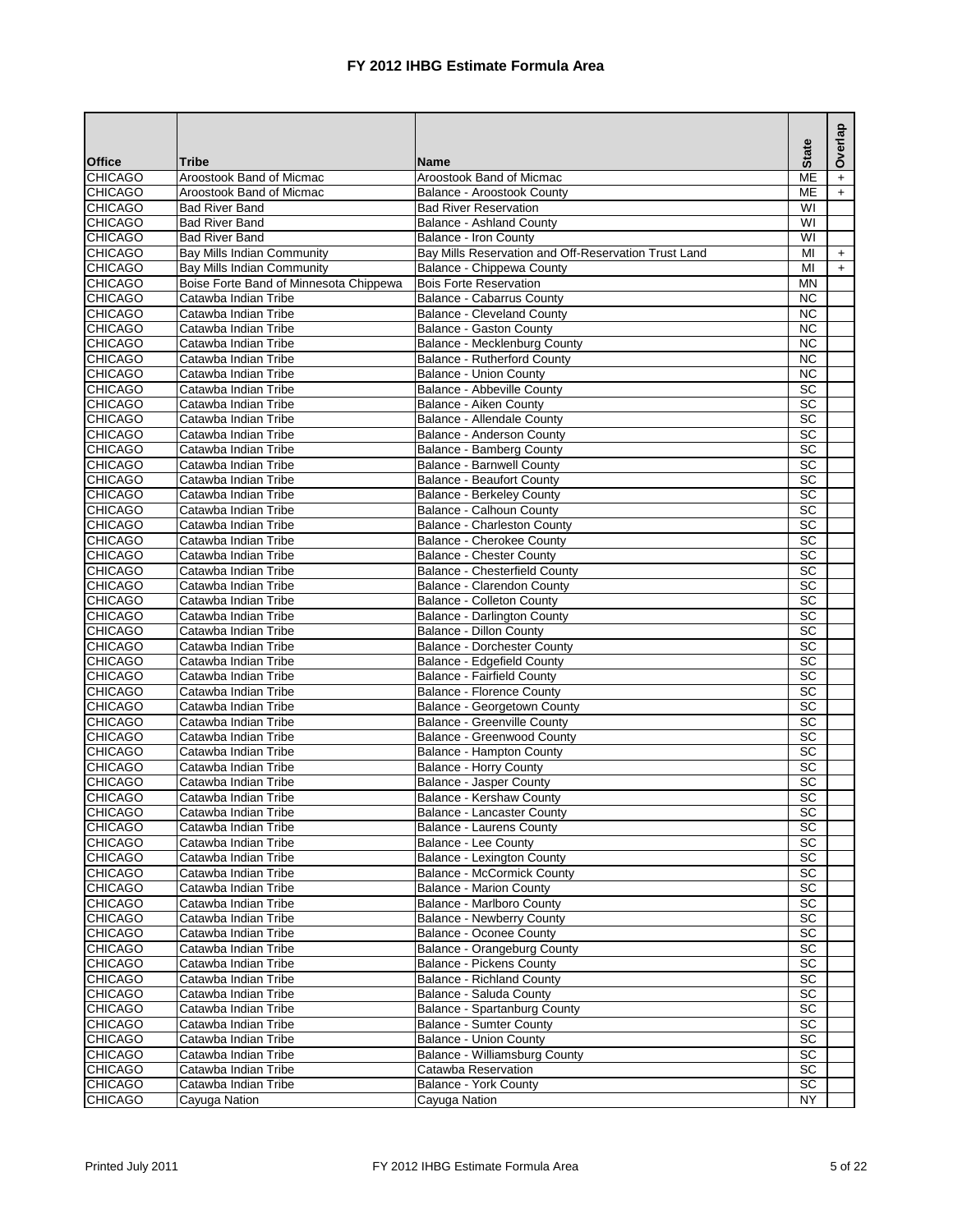|                                  |                                                                   |                                                                                                                                 | <b>State</b>                 | Overlap   |
|----------------------------------|-------------------------------------------------------------------|---------------------------------------------------------------------------------------------------------------------------------|------------------------------|-----------|
| <b>Office</b>                    | <b>Tribe</b>                                                      | <b>Name</b>                                                                                                                     |                              |           |
| <b>CHICAGO</b>                   | Cayuga Nation                                                     | <b>Balance - Erie County</b>                                                                                                    | $\overline{\text{NY}}$       |           |
| <b>CHICAGO</b>                   | <b>Coharie State Tribe</b>                                        | Coharie                                                                                                                         | $\overline{NC}$              |           |
| <b>CHICAGO</b><br><b>CHICAGO</b> | Eastern Cherokee                                                  | Eastern Cherokee Reservation<br>Fond Du Lac Band of Minnesota Chippewa   Fond du Lac Reservation and Off-Reservation Trust Land | $\overline{NC}$<br><b>MN</b> |           |
| <b>CHICAGO</b>                   | Fond Du Lac Band of Minnesota Chippewa Balance - Carlton County   |                                                                                                                                 | <b>MN</b>                    |           |
| <b>CHICAGO</b>                   | Fond Du Lac Band of Minnesota Chippewa Balance - St. Louis County |                                                                                                                                 | <b>MN</b>                    |           |
| <b>CHICAGO</b>                   |                                                                   | Fond Du Lac Band of Minnesota Chippewa   Fond du Lac Reservation and Off-Reservation Trust Land                                 | WI                           |           |
| <b>CHICAGO</b>                   | Forest County Potawatami                                          | Forest County Potawatomi Community and Off-Reservation Trust Lar                                                                | WI                           | $+$       |
| <b>CHICAGO</b>                   | Forest County Potawatami                                          | <b>Balance - Forest County</b>                                                                                                  | WI                           | $+$       |
| <b>CHICAGO</b>                   | Grand Portage Band of Minn. Chippewa                              | Grand Portage Reservation and Off-Reservation Trust Land                                                                        | <b>MN</b>                    |           |
| <b>CHICAGO</b>                   | Grand Portage Band of Minn. Chippewa                              | <b>Balance - Cook County</b>                                                                                                    | <b>MN</b>                    |           |
| <b>CHICAGO</b>                   | <b>Grand Traverse Band</b>                                        | Grand Traverse Reservation and Off-Reservation Trust Land                                                                       | MI                           | $\ddot{}$ |
| <b>CHICAGO</b>                   | <b>Grand Traverse Band</b>                                        | <b>Balance - Antrim County</b>                                                                                                  | MI                           | $\ddot{}$ |
| <b>CHICAGO</b>                   | <b>Grand Traverse Band</b>                                        | Balance - Benzie County                                                                                                         | MI                           | $\ddot{}$ |
| <b>CHICAGO</b>                   | Grand Traverse Band                                               | <b>Balance - Charlevoix County</b>                                                                                              | MI                           | $\ddot{}$ |
| <b>CHICAGO</b>                   | <b>Grand Traverse Band</b>                                        | <b>Balance - Grand Traverse County</b>                                                                                          | MI                           | $+$       |
| <b>CHICAGO</b>                   | <b>Grand Traverse Band</b>                                        | Balance - Leelanau County                                                                                                       | MI                           | $\ddot{}$ |
| <b>CHICAGO</b><br><b>CHICAGO</b> | <b>Grand Traverse Band</b><br>Haliwa-Saponi State Tribe           | <b>Balance - Manistee County</b><br>Haliwa-Saponi                                                                               | MI<br><b>NC</b>              | $+$       |
| <b>CHICAGO</b>                   | <b>Hannahville Community</b>                                      | Hannahville Community and Off-Reservation Trust Land                                                                            | MI                           |           |
| <b>CHICAGO</b>                   | <b>Ho-Chunk Nation</b>                                            | <b>Houston County Trust Lands</b>                                                                                               | <b>MN</b>                    |           |
| <b>CHICAGO</b>                   | <b>Ho-Chunk Nation</b>                                            | Ho-Chunk Reservation and Off-Reservation Trust Land                                                                             | WI                           |           |
| <b>CHICAGO</b>                   | <b>Ho-Chunk Nation</b>                                            | Balance - Adams County                                                                                                          | WI                           |           |
| <b>CHICAGO</b>                   | <b>Ho-Chunk Nation</b>                                            | <b>Balance - Clark County</b>                                                                                                   | $\overline{\mathsf{W}}$      |           |
| <b>CHICAGO</b>                   | <b>Ho-Chunk Nation</b>                                            | Balance - Columbia County                                                                                                       | WI                           |           |
| <b>CHICAGO</b>                   | <b>Ho-Chunk Nation</b>                                            | <b>Balance - Crawford County</b>                                                                                                | $\overline{\mathsf{W}}$      |           |
| <b>CHICAGO</b>                   | <b>Ho-Chunk Nation</b>                                            | <b>Balance - Dane County</b>                                                                                                    | WI                           |           |
| <b>CHICAGO</b>                   | <b>Ho-Chunk Nation</b>                                            | Balance - Eau Claire County                                                                                                     | $\overline{\mathsf{W}}$      |           |
| <b>CHICAGO</b>                   | <b>Ho-Chunk Nation</b>                                            | Balance - Jackson County                                                                                                        | WI                           |           |
| <b>CHICAGO</b>                   | <b>Ho-Chunk Nation</b>                                            | Balance - Juneau County                                                                                                         | WI                           |           |
| <b>CHICAGO</b>                   | <b>Ho-Chunk Nation</b>                                            | Balance - La Crosse County                                                                                                      | WI                           |           |
| <b>CHICAGO</b>                   | Ho-Chunk Nation                                                   | <b>Balance - Monroe County</b>                                                                                                  | WI                           |           |
| <b>CHICAGO</b>                   | <b>Ho-Chunk Nation</b>                                            | <b>Balance - Sauk County</b>                                                                                                    | WI                           |           |
| <b>CHICAGO</b><br><b>CHICAGO</b> | <b>Ho-Chunk Nation</b><br><b>Ho-Chunk Nation</b>                  | Balance - Shawano County<br>Balance - Trempealeau County                                                                        | WI<br>WI                     |           |
| <b>CHICAGO</b>                   | <b>Ho-Chunk Nation</b>                                            | <b>Balance - Vernon County</b>                                                                                                  | WI                           |           |
| <b>CHICAGO</b>                   | <b>Ho-Chunk Nation</b>                                            | Balance - Wood County                                                                                                           | $\overline{W}$               |           |
| <b>CHICAGO</b>                   | <b>Houlton Band of Maliseets</b>                                  | <b>Houlton Maliseets Trust Land</b>                                                                                             | ME                           | $\ddot{}$ |
| <b>CHICAGO</b>                   | <b>Houlton Band of Maliseets</b>                                  | Balance - Aroostook County                                                                                                      | ME                           | $+$       |
| <b>CHICAGO</b>                   | Huron Band of Potawatomi                                          | Huron Potawatomi Reservation                                                                                                    | MI                           |           |
| <b>CHICAGO</b>                   | Huron Band of Potawatomi                                          | Balance - Calhoun County                                                                                                        | MI                           |           |
| <b>CHICAGO</b>                   | Keweenaw Bay Indian Community                                     | L'Anse Reservation and Off-Reservation Trust Land                                                                               | MI                           | $+$       |
| <b>CHICAGO</b>                   | Keweenaw Bay Indian Community                                     | Balance - Baraga County                                                                                                         | МI                           | +         |
| <b>CHICAGO</b>                   | Keweenaw Bay Indian Community                                     | <b>Balance - Marquette County</b>                                                                                               | MI                           | $\ddot{}$ |
| <b>CHICAGO</b>                   | Keweenaw Bay Indian Community                                     | Ontonagon County (part)                                                                                                         | MI                           | $+$       |
| <b>CHICAGO</b>                   | Lac Courte Oreilles                                               | Lac Courte Oreilles Reservation and Off-Reservation Trust Land                                                                  | WI                           |           |
| <b>CHICAGO</b><br><b>CHICAGO</b> | Lac Courte Oreilles<br>Lac Du Flambeau Band                       | <b>Balance - Sawyer County</b><br>Lac du Flambeau Reservation                                                                   | WI<br>WI                     |           |
| <b>CHICAGO</b>                   | Lac Du Flambeau Band                                              | <b>Balance -- Vilas County</b>                                                                                                  | WI                           |           |
| <b>CHICAGO</b>                   | Lac Vieux Desert Band                                             | Lac Vieux Desert Reservation                                                                                                    | MI                           |           |
| <b>CHICAGO</b>                   | Leech Lake Band of Minnesota Chippewa                             | Balance - Beltrami County                                                                                                       | <b>MN</b>                    |           |
| <b>CHICAGO</b>                   | Leech Lake Band of Minnesota Chippewa                             | Leech Lake Reservation and Off-Reservation Trust Land                                                                           | <b>MN</b>                    |           |
| <b>CHICAGO</b>                   | Little River Band of Ottawa                                       | Balance - Lake County                                                                                                           | MI                           |           |
| <b>CHICAGO</b>                   | Little River Band of Ottawa                                       | Manistee County (part)                                                                                                          | MI                           |           |
| <b>CHICAGO</b>                   | Little River Band of Ottawa                                       | <b>Balance - Mason County</b>                                                                                                   | MI                           |           |
| <b>CHICAGO</b>                   | Little River Band of Ottawa                                       | <b>Balance - Wexford County</b>                                                                                                 | MI                           |           |
| <b>CHICAGO</b>                   | Little Traverse Bay Band                                          | Balance - Charlevoix County                                                                                                     | MI                           | $\ddot{}$ |
| <b>CHICAGO</b>                   | Little Traverse Bay Band                                          | Balance - Cheboygan County                                                                                                      | MI                           | $+$       |
| <b>CHICAGO</b>                   | Little Traverse Bay Band                                          | <b>Emmet County</b>                                                                                                             | MI                           | $\ddot{}$ |
| <b>CHICAGO</b>                   | Little Traverse Bay Band                                          | <b>Balance - Emmet County</b>                                                                                                   | MI                           | $\ddot{}$ |
| <b>CHICAGO</b>                   | Lower Sioux                                                       | Lower Sioux Reservation                                                                                                         | <b>MN</b>                    |           |
| <b>CHICAGO</b>                   | Lower Sioux                                                       | Balance - Redwood County                                                                                                        | ΜN                           |           |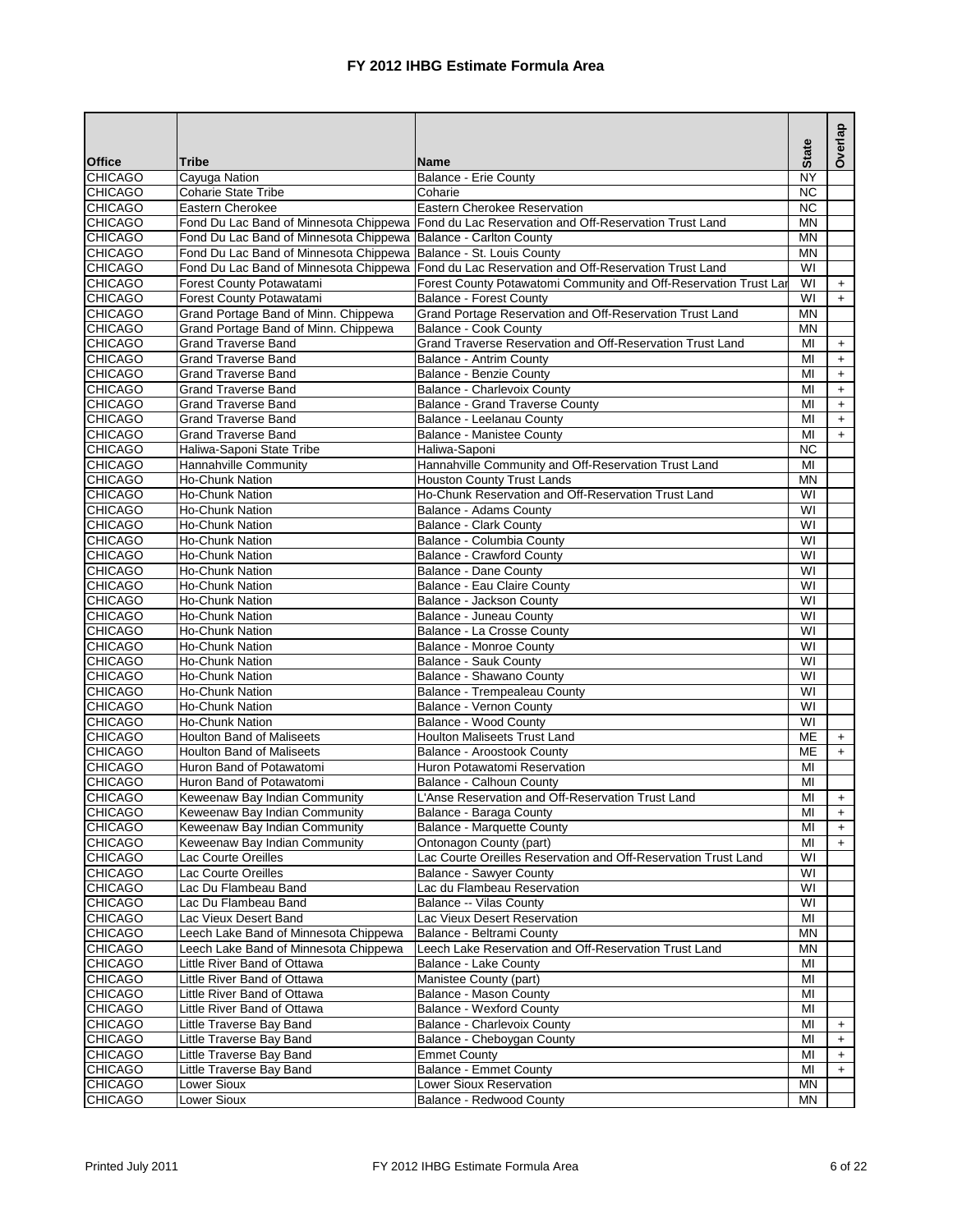|                                  |                                                                                  |                                                                                     | <b>State</b>            | Overlap   |
|----------------------------------|----------------------------------------------------------------------------------|-------------------------------------------------------------------------------------|-------------------------|-----------|
| <b>Office</b>                    | <b>Tribe</b>                                                                     | Name                                                                                |                         |           |
| <b>CHICAGO</b>                   | Lumbee State Tribe                                                               | Lumbee                                                                              | NC                      |           |
| <b>CHICAGO</b>                   | Lumbee State Tribe                                                               | <b>Balance - Cumberland County</b>                                                  | $\overline{NC}$         |           |
| <b>CHICAGO</b>                   | <b>Mashantucket Pequot</b>                                                       | Mashantucket Pequot Reservation and Off-Reservation Trust Land                      | <b>CT</b>               |           |
| <b>CHICAGO</b>                   | Mashpee Wampanoag                                                                | Balance - Barnstable County                                                         | MA                      |           |
| <b>CHICAGO</b>                   | Match-e-be-nash-she-wish Band of Potta                                           | Balance - Allegan County                                                            | MI                      | $+$       |
| <b>CHICAGO</b>                   | Match-e-be-nash-she-wish Band of Potta                                           | Balance - Barry County                                                              | MI                      | $+$       |
| <b>CHICAGO</b>                   | Match-e-be-nash-she-wish Band of Potta                                           | Balance - Kalamazoo County                                                          | MI                      | $\ddot{}$ |
| <b>CHICAGO</b>                   | Match-e-be-nash-she-wish Band of Potta<br>Match-e-be-nash-she-wish Band of Potta | Balance - Kent County<br><b>Balance - Ottawa County</b>                             | MI<br>$\overline{M}$    | $\pm$     |
| <b>CHICAGO</b><br><b>CHICAGO</b> | Menominee Indian Tribe                                                           | Menominee Reservation and Off-Reservation Trust Land                                | $\overline{\mathsf{W}}$ | $+$       |
| <b>CHICAGO</b>                   | Miccosukee Tribe                                                                 | <b>Broward County (part)</b>                                                        | <b>FL</b>               |           |
| <b>CHICAGO</b>                   | Miccosukee Tribe                                                                 | Miami-Dade County (part)                                                            | F <sub>L</sub>          |           |
| <b>CHICAGO</b>                   | Mille Lacs Band of Minnesota Chippewa                                            | Mille Lacs Reservation and Off-Reservation Trust Land                               | M <sub>N</sub>          |           |
| <b>CHICAGO</b>                   | Mille Lacs Band of Minnesota Chippewa                                            | Balance - Crow Wing County                                                          | <b>MN</b>               |           |
| <b>CHICAGO</b>                   | Mille Lacs Band of Minnesota Chippewa                                            | <b>Balance - Mille Lacs County</b>                                                  | <b>MN</b>               |           |
| <b>CHICAGO</b>                   | Mille Lacs Band of Minnesota Chippewa                                            | <b>Balance - Pine County</b>                                                        | <b>MN</b>               |           |
| <b>CHICAGO</b>                   | Mississippi Choctaw Tribe                                                        | Mississippi Choctaw Reservation and Off-Reservation Trust Land                      | <b>MS</b>               |           |
| <b>CHICAGO</b>                   | Mississippi Choctaw Tribe                                                        | Balance - Jackson County                                                            | <b>MS</b>               |           |
| <b>CHICAGO</b>                   | Mississippi Choctaw Tribe                                                        | <b>Balance - Jasper County</b>                                                      | <b>MS</b>               |           |
| <b>CHICAGO</b>                   | Mississippi Choctaw Tribe                                                        | Balance - Jones County                                                              | $\overline{\text{MS}}$  |           |
| <b>CHICAGO</b>                   | Mississippi Choctaw Tribe                                                        | Balance - Kemper County                                                             | <b>MS</b>               |           |
| <b>CHICAGO</b>                   | Mississippi Choctaw Tribe                                                        | Balance - Leake County                                                              | <b>MS</b>               |           |
| <b>CHICAGO</b>                   | Mississippi Choctaw Tribe                                                        | Balance - Neshoba County                                                            | <b>MS</b>               |           |
| <b>CHICAGO</b>                   | Mississippi Choctaw Tribe                                                        | <b>Balance - Newton County</b>                                                      | <b>MS</b>               |           |
| <b>CHICAGO</b>                   | Mississippi Choctaw Tribe                                                        | <b>Balance - Scott County</b>                                                       | <b>MS</b>               |           |
| <b>CHICAGO</b>                   | Mississippi Choctaw Tribe                                                        | <b>Balance - Winston County</b>                                                     | <b>MS</b>               |           |
| <b>CHICAGO</b>                   | Mississippi Choctaw Tribe                                                        | Balance - Lauderdale County                                                         | <b>TN</b>               |           |
| <b>CHICAGO</b>                   | <b>MOWA Band of Choctaw Indians</b>                                              | <b>MOWA Choctaw</b>                                                                 | <b>AL</b>               |           |
| <b>CHICAGO</b>                   | <b>MOWA Band of Choctaw Indians</b>                                              | Balance - Washington County                                                         | <b>AL</b>               |           |
| <b>CHICAGO</b>                   | Narragansett Tribe                                                               | Narragansett Reservation                                                            | $\overline{R}$          |           |
| <b>CHICAGO</b>                   | Narragansett Tribe                                                               | Balance - Washington County                                                         | R <sub>l</sub>          |           |
| <b>CHICAGO</b>                   | Oneida Nation of New York                                                        | Balance - Chenango County                                                           | <b>NY</b>               |           |
| <b>CHICAGO</b>                   | Oneida Nation of New York                                                        | <b>Balance - Cortland County</b>                                                    | $\overline{NY}$         |           |
| <b>CHICAGO</b>                   | Oneida Nation of New York                                                        | <b>Balance - Herkimer County</b>                                                    | <b>NY</b>               |           |
| <b>CHICAGO</b>                   | Oneida Nation of New York                                                        | Oneida (NY) Reservation                                                             | <b>NY</b>               |           |
| <b>CHICAGO</b>                   | Oneida Nation of New York                                                        | Balance - Madison County                                                            | <b>NY</b>               |           |
| <b>CHICAGO</b>                   | Oneida Nation of New York                                                        | Balance - Oneida County                                                             | $\overline{NY}$         |           |
| <b>CHICAGO</b>                   | Oneida Nation of New York                                                        | Balance - Onondaga County                                                           | <b>NY</b>               |           |
| <b>CHICAGO</b>                   | Oneida Tribe                                                                     | Oneida (WI) Reservation and Off-Reservation Trust Land                              | $\overline{\mathsf{W}}$ |           |
| <b>CHICAGO</b>                   | Oneida Tribe                                                                     | Balance - Brown County                                                              | $\overline{\mathsf{W}}$ |           |
| <b>CHICAGO</b>                   | Oneida Tribe                                                                     | Balance - Outagamie County                                                          | $\overline{\mathsf{W}}$ |           |
| <b>CHICAGO</b>                   | Onondaga Nation                                                                  | Onondaga Reservation                                                                | <b>NY</b>               |           |
| <b>CHICAGO</b><br><b>CHICAGO</b> | Passamaquoddy Indian Tribe<br>Penobscot Tribe                                    | Indian Township Reservation<br>Penobscot Reservation and Off-Reservation Trust Land | <b>ME</b><br>MЕ         |           |
| <b>CHICAGO</b>                   | Penobscot Tribe                                                                  | <b>Balance - Penobscot County</b>                                                   |                         |           |
| <b>CHICAGO</b>                   | <b>Pleasant Point</b>                                                            | Franklin County (part)                                                              | МE<br>ME                |           |
| <b>CHICAGO</b>                   | <b>Pleasant Point</b>                                                            | Hancock County (part)                                                               | ME                      |           |
| <b>CHICAGO</b>                   | Pleasant Point                                                                   | Penobscot County (part)                                                             | ME                      |           |
| <b>CHICAGO</b>                   | Pleasant Point                                                                   | Somerset County (part)                                                              | ME                      |           |
| <b>CHICAGO</b>                   | <b>Pleasant Point</b>                                                            | <b>Pleasant Point Reservation</b>                                                   | ME                      |           |
| <b>CHICAGO</b>                   | Pleasant Point                                                                   | Washington County (part)                                                            | ME                      |           |
| <b>CHICAGO</b>                   | <b>Pleasant Point</b>                                                            | <b>Balance - Washington County</b>                                                  | ME                      |           |
| <b>CHICAGO</b>                   | Poarch Band of Creek Indians                                                     | Balance - Baldwin County                                                            | AL                      |           |
| <b>CHICAGO</b>                   | Poarch Band of Creek Indians                                                     | Poarch Creek Reservation and Off-Reservation Trust Land                             | AL                      |           |
| <b>CHICAGO</b>                   | Poarch Band of Creek Indians                                                     | Balance - Escambia County                                                           | <b>AL</b>               |           |
| <b>CHICAGO</b>                   | Poarch Band of Creek Indians                                                     | Balance - Mobile County                                                             | AL                      |           |
| <b>CHICAGO</b>                   | Poarch Band of Creek Indians                                                     | <b>Balance - Monroe County</b>                                                      | <b>AL</b>               |           |
| <b>CHICAGO</b>                   | Poarch Band of Creek Indians                                                     | Poarch Creek Reservation and Off-Reservation Trust Land                             | FL                      |           |
| <b>CHICAGO</b>                   | Poarch Band of Creek Indians                                                     | Balance - Escambia County                                                           | FL.                     |           |
| <b>CHICAGO</b>                   | Pokagon Band of Potawatomi                                                       | <b>Balance - Elkhart County</b>                                                     | IN                      | $+$       |
| <b>CHICAGO</b>                   | Pokagon Band of Potawatomi                                                       | Balance - Kosciusko County                                                          | IN                      | $\ddot{}$ |
| <b>CHICAGO</b>                   | Pokagon Band of Potawatomi                                                       | Balance - LaPorte County                                                            | IN                      | $+$       |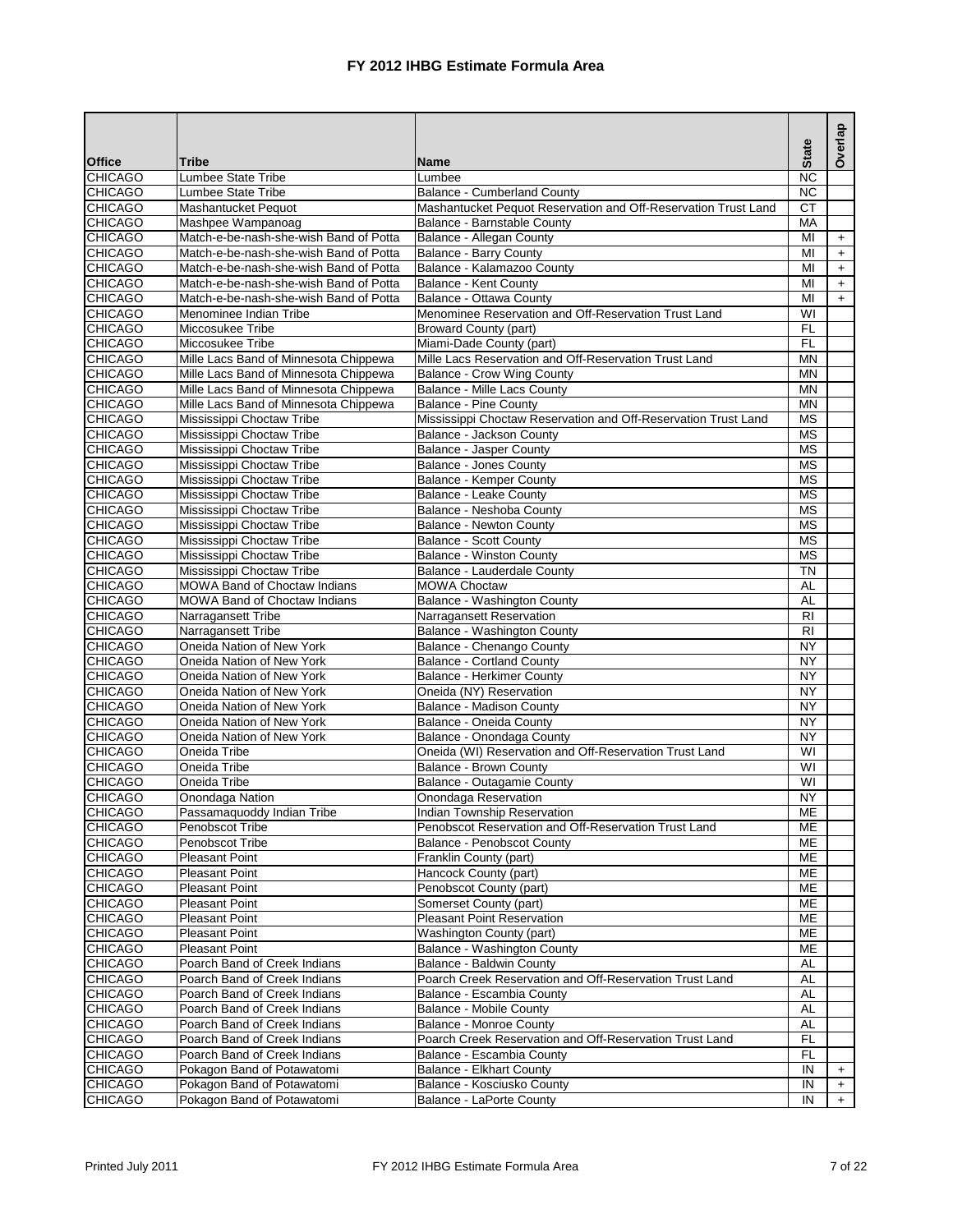| <b>Tribe</b><br><b>Name</b><br><b>CHICAGO</b><br>Pokagon Band of Potawatomi<br>IN<br><b>Balance - Marshall County</b><br>$\ddot{}$<br><b>CHICAGO</b><br>Pokagon Band of Potawatomi<br>Pokagon Band of Potawatomi<br>IN<br>$\ddot{}$<br><b>CHICAGO</b><br>Pokagon Band of Potawatomi<br>Balance - St. Joseph County<br>IN<br>$+$<br>Pokagon Band of Potawatomi<br>IN<br><b>CHICAGO</b><br><b>Balance - Starke County</b><br>$+$<br><b>CHICAGO</b><br>Pokagon Band of Potawatomi<br>Pokagon Band of Potawatomi<br>MI<br>$+$<br><b>CHICAGO</b><br>Pokagon Band of Potawatomi<br>Balance - Allegan County<br>MI<br>$+$<br><b>CHICAGO</b><br>Pokagon Band of Potawatomi<br><b>Balance - Berrien County</b><br>MI<br>$\ddot{}$<br><b>CHICAGO</b><br>Pokagon Band of Potawatomi<br><b>Balance - Cass County</b><br>MI<br>$+$<br><b>CHICAGO</b><br>Pokagon Band of Potawatomi<br>Balance - Van Buren County<br>MI<br>$+$<br>Red Cliff Reservation and Off-Reservation Trust Land<br>$\overline{\mathsf{W}}$<br><b>CHICAGO</b><br>Red Cliff Band of Lake Superior Chippewa<br><b>CHICAGO</b><br>Red Lake Band of Chippewa<br>Balance - Beltrami County<br><b>MN</b><br><b>CHICAGO</b><br>Red Lake Reservation<br><b>MN</b><br>Red Lake Band of Chippewa<br>Sac and Fox Tribe<br>Sac and Fox/Meskwaki Reservation and Off-Reservation Trust Land<br><b>CHICAGO</b><br>IA<br><b>CHICAGO</b><br>Saginaw Chippewa<br><b>Isabella Reservation and Trust Lands</b><br>MI<br><b>CHICAGO</b><br>Saginaw Chippewa<br>MI<br><b>Balance-Arenac County</b><br><b>CHICAGO</b><br>Saginaw Chippewa<br>MI<br><b>Balance-Gladwin County</b><br><b>CHICAGO</b><br>Saginaw Chippewa<br><b>Balance-Gratiot County</b><br>MI<br>Saginaw Chippewa<br><b>CHICAGO</b><br>Balance-Isabella County<br>MI<br><b>CHICAGO</b><br>Saginaw Chippewa<br>Balance-Mecosta County<br>MI<br>Saginaw Chippewa<br><b>CHICAGO</b><br><b>Balance-Midland County</b><br>MI<br><b>CHICAGO</b><br>Saginaw Chippewa<br><b>Balance-Montcalm County</b><br>MI<br>Saginaw Chippewa<br><b>CHICAGO</b><br><b>Balance-Osceola County</b><br>MI<br>St. Croix Reservation and Off-Reservation Trust Land<br>WI<br><b>CHICAGO</b><br>Saint Croix Chippewa<br><b>CHICAGO</b><br>Sault Ste. Marie Tribe<br>Sault Ste. Marie Reservation and Off-Reservation Trust Land<br>MI<br>$+$<br><b>CHICAGO</b><br>Sault Ste. Marie Tribe<br><b>Balance - Alger County</b><br>MI<br>$+$<br>Balance - Chippewa County<br><b>CHICAGO</b><br>Sault Ste. Marie Tribe<br>MI<br>$\ddot{}$<br><b>CHICAGO</b><br>Sault Ste. Marie Tribe<br>Balance - Delta County<br>MI<br>$\ddot{}$<br><b>CHICAGO</b><br>Sault Ste. Marie Tribe<br><b>Balance - Luce County</b><br>MI<br>$\ddot{}$<br><b>CHICAGO</b><br>Sault Ste. Marie Tribe<br><b>Balance - Mackinac County</b><br>MI<br>$+$<br><b>CHICAGO</b><br>Sault Ste. Marie Tribe<br>Balance - Marquette County<br>MI<br>$+$<br><b>CHICAGO</b><br><b>Balance - Schoolcraft County</b><br>MI<br>Sault Ste. Marie Tribe<br>$+$<br><b>CHICAGO</b><br><b>Big Cypress Reservation</b><br><b>FL</b><br>Seminole Tribe<br>F <sub>L</sub><br><b>CHICAGO</b><br>Seminole Tribe<br><b>Broward County (part)</b><br>FL<br><b>CHICAGO</b><br>Seminole Tribe<br><b>Hollywood Reservation</b><br>Immokalee Reservation<br><b>FL</b><br><b>CHICAGO</b><br>Seminole Tribe<br>F <sub>L</sub><br><b>CHICAGO</b><br>Seminole Tribe<br><b>Brighton Reservation</b><br><b>CHICAGO</b><br>F <sub>L</sub><br>Hillsborough County (part)<br>Seminole Tribe<br>F <sub>L</sub><br>Seminole Tribe<br>St. Lucie County (part)<br><b>CHICAGO</b><br>$\overline{NY}$<br><b>CHICAGO</b><br>Oil Springs Reservation<br>Seneca Nation of New York<br>$\overline{NY}$<br><b>CHICAGO</b><br>Seneca Nation of New York<br><b>Allegany Reservation</b><br><b>Cattaraugus Reservation</b><br><b>NY</b><br><b>CHICAGO</b><br>Seneca Nation of New York<br><b>CHICAGO</b><br><b>MN</b><br>Shakopee Sioux<br>Shakopee Mdewakanton Sioux Community and Off-Reservation Trus<br><b>CHICAGO</b><br>Shinnecock Indian Reservation<br>Shinnecock<br>ΝY<br>Sokaogon Chippewa Community and Off-Reservation Trust Land<br><b>CHICAGO</b><br>Sokagoan Chippewa Tribe<br>WI<br>$\ddot{}$<br><b>CHICAGO</b><br>WI<br>Sokagoan Chippewa Tribe<br><b>Balance - Forest County</b><br>$+$<br><b>NY</b><br><b>CHICAGO</b><br>St. Regis Mohawk Tribe<br>St. Regis Mohawk Reservation<br><b>NY</b><br><b>CHICAGO</b><br>St. Regis Mohawk Tribe<br>Balance - Franklin County<br><b>NY</b><br><b>CHICAGO</b><br>St. Regis Mohawk Tribe<br>Balance - St. Lawrence County<br>WI<br><b>CHICAGO</b><br>Stockbridge-Munsee Tribe<br>Stockbridge-Munsee Community<br><b>CHICAGO</b><br>Tonawanda Band of Senecas<br><b>NY</b><br><b>Tonawanda Reservation</b><br><b>CHICAGO</b><br><b>Tuscarora Nation</b><br><b>Tuscarora Reservation</b><br><b>NY</b><br><b>Upper Sioux Indian Community</b><br>Balance - Chippewa County<br><b>MN</b><br><b>CHICAGO</b><br><b>CHICAGO</b><br><b>Upper Sioux Indian Community</b><br><b>Balance - Renville County</b><br>MN<br><b>CHICAGO</b><br><b>Upper Sioux Indian Community</b><br><b>Upper Sioux Reservation</b><br>MN<br><b>CHICAGO</b><br><b>Upper Sioux Indian Community</b><br>Balance - Yellow Medicine County<br>MN<br>Waccamaw-Siouan<br><b>CHICAGO</b><br>Waccamaw Siouan State Tribe<br><b>NC</b><br>MA<br><b>CHICAGO</b><br>Wampanoag Tribe<br>Wampanoag-Gay Head TDSA<br><b>CHICAGO</b><br>MA<br>Wampanoag Tribe<br><b>Balance - Dukes County</b><br><b>CHICAGO</b><br>White Earth Band of Minnesota Chippewa<br>White Earth Reservation and Off-Reservation Trust Land<br><b>MN</b><br><b>CHICAGO</b><br>White Earth Band of Minnesota Chippewa<br>Balance - Becker County<br><b>MN</b> |                |                                        |                                    | <b>State</b> | Overlap |
|-------------------------------------------------------------------------------------------------------------------------------------------------------------------------------------------------------------------------------------------------------------------------------------------------------------------------------------------------------------------------------------------------------------------------------------------------------------------------------------------------------------------------------------------------------------------------------------------------------------------------------------------------------------------------------------------------------------------------------------------------------------------------------------------------------------------------------------------------------------------------------------------------------------------------------------------------------------------------------------------------------------------------------------------------------------------------------------------------------------------------------------------------------------------------------------------------------------------------------------------------------------------------------------------------------------------------------------------------------------------------------------------------------------------------------------------------------------------------------------------------------------------------------------------------------------------------------------------------------------------------------------------------------------------------------------------------------------------------------------------------------------------------------------------------------------------------------------------------------------------------------------------------------------------------------------------------------------------------------------------------------------------------------------------------------------------------------------------------------------------------------------------------------------------------------------------------------------------------------------------------------------------------------------------------------------------------------------------------------------------------------------------------------------------------------------------------------------------------------------------------------------------------------------------------------------------------------------------------------------------------------------------------------------------------------------------------------------------------------------------------------------------------------------------------------------------------------------------------------------------------------------------------------------------------------------------------------------------------------------------------------------------------------------------------------------------------------------------------------------------------------------------------------------------------------------------------------------------------------------------------------------------------------------------------------------------------------------------------------------------------------------------------------------------------------------------------------------------------------------------------------------------------------------------------------------------------------------------------------------------------------------------------------------------------------------------------------------------------------------------------------------------------------------------------------------------------------------------------------------------------------------------------------------------------------------------------------------------------------------------------------------------------------------------------------------------------------------------------------------------------------------------------------------------------------------------------------------------------------------------------------------------------------------------------------------------------------------------------------------------------------------------------------------------------------------------------------------------------------------------------------------------------------------------------------------------------------------------------------------------------------------------------------------------------------------------------------------------------------------------------------------------------------------------------------------------------------------------------------------------------------------------------------------------------------------------------------------------------------------------------------------------------------------------------------------------------------------------------------------------------------------------------------------------------------------------------------------------------------------------------------------------------------------------------------------------------------------------------------------------------------------------------------------------------------------------------------------------------------------------------------------------------------------------------------------------------------------------------------------------------------------------------------------------------------------------------------------------------------------|----------------|----------------------------------------|------------------------------------|--------------|---------|
|                                                                                                                                                                                                                                                                                                                                                                                                                                                                                                                                                                                                                                                                                                                                                                                                                                                                                                                                                                                                                                                                                                                                                                                                                                                                                                                                                                                                                                                                                                                                                                                                                                                                                                                                                                                                                                                                                                                                                                                                                                                                                                                                                                                                                                                                                                                                                                                                                                                                                                                                                                                                                                                                                                                                                                                                                                                                                                                                                                                                                                                                                                                                                                                                                                                                                                                                                                                                                                                                                                                                                                                                                                                                                                                                                                                                                                                                                                                                                                                                                                                                                                                                                                                                                                                                                                                                                                                                                                                                                                                                                                                                                                                                                                                                                                                                                                                                                                                                                                                                                                                                                                                                                                                                                                                                                                                                                                                                                                                                                                                                                                                                                                                                                                                                     | <b>Office</b>  |                                        |                                    |              |         |
|                                                                                                                                                                                                                                                                                                                                                                                                                                                                                                                                                                                                                                                                                                                                                                                                                                                                                                                                                                                                                                                                                                                                                                                                                                                                                                                                                                                                                                                                                                                                                                                                                                                                                                                                                                                                                                                                                                                                                                                                                                                                                                                                                                                                                                                                                                                                                                                                                                                                                                                                                                                                                                                                                                                                                                                                                                                                                                                                                                                                                                                                                                                                                                                                                                                                                                                                                                                                                                                                                                                                                                                                                                                                                                                                                                                                                                                                                                                                                                                                                                                                                                                                                                                                                                                                                                                                                                                                                                                                                                                                                                                                                                                                                                                                                                                                                                                                                                                                                                                                                                                                                                                                                                                                                                                                                                                                                                                                                                                                                                                                                                                                                                                                                                                                     |                |                                        |                                    |              |         |
|                                                                                                                                                                                                                                                                                                                                                                                                                                                                                                                                                                                                                                                                                                                                                                                                                                                                                                                                                                                                                                                                                                                                                                                                                                                                                                                                                                                                                                                                                                                                                                                                                                                                                                                                                                                                                                                                                                                                                                                                                                                                                                                                                                                                                                                                                                                                                                                                                                                                                                                                                                                                                                                                                                                                                                                                                                                                                                                                                                                                                                                                                                                                                                                                                                                                                                                                                                                                                                                                                                                                                                                                                                                                                                                                                                                                                                                                                                                                                                                                                                                                                                                                                                                                                                                                                                                                                                                                                                                                                                                                                                                                                                                                                                                                                                                                                                                                                                                                                                                                                                                                                                                                                                                                                                                                                                                                                                                                                                                                                                                                                                                                                                                                                                                                     |                |                                        |                                    |              |         |
|                                                                                                                                                                                                                                                                                                                                                                                                                                                                                                                                                                                                                                                                                                                                                                                                                                                                                                                                                                                                                                                                                                                                                                                                                                                                                                                                                                                                                                                                                                                                                                                                                                                                                                                                                                                                                                                                                                                                                                                                                                                                                                                                                                                                                                                                                                                                                                                                                                                                                                                                                                                                                                                                                                                                                                                                                                                                                                                                                                                                                                                                                                                                                                                                                                                                                                                                                                                                                                                                                                                                                                                                                                                                                                                                                                                                                                                                                                                                                                                                                                                                                                                                                                                                                                                                                                                                                                                                                                                                                                                                                                                                                                                                                                                                                                                                                                                                                                                                                                                                                                                                                                                                                                                                                                                                                                                                                                                                                                                                                                                                                                                                                                                                                                                                     |                |                                        |                                    |              |         |
|                                                                                                                                                                                                                                                                                                                                                                                                                                                                                                                                                                                                                                                                                                                                                                                                                                                                                                                                                                                                                                                                                                                                                                                                                                                                                                                                                                                                                                                                                                                                                                                                                                                                                                                                                                                                                                                                                                                                                                                                                                                                                                                                                                                                                                                                                                                                                                                                                                                                                                                                                                                                                                                                                                                                                                                                                                                                                                                                                                                                                                                                                                                                                                                                                                                                                                                                                                                                                                                                                                                                                                                                                                                                                                                                                                                                                                                                                                                                                                                                                                                                                                                                                                                                                                                                                                                                                                                                                                                                                                                                                                                                                                                                                                                                                                                                                                                                                                                                                                                                                                                                                                                                                                                                                                                                                                                                                                                                                                                                                                                                                                                                                                                                                                                                     |                |                                        |                                    |              |         |
|                                                                                                                                                                                                                                                                                                                                                                                                                                                                                                                                                                                                                                                                                                                                                                                                                                                                                                                                                                                                                                                                                                                                                                                                                                                                                                                                                                                                                                                                                                                                                                                                                                                                                                                                                                                                                                                                                                                                                                                                                                                                                                                                                                                                                                                                                                                                                                                                                                                                                                                                                                                                                                                                                                                                                                                                                                                                                                                                                                                                                                                                                                                                                                                                                                                                                                                                                                                                                                                                                                                                                                                                                                                                                                                                                                                                                                                                                                                                                                                                                                                                                                                                                                                                                                                                                                                                                                                                                                                                                                                                                                                                                                                                                                                                                                                                                                                                                                                                                                                                                                                                                                                                                                                                                                                                                                                                                                                                                                                                                                                                                                                                                                                                                                                                     |                |                                        |                                    |              |         |
|                                                                                                                                                                                                                                                                                                                                                                                                                                                                                                                                                                                                                                                                                                                                                                                                                                                                                                                                                                                                                                                                                                                                                                                                                                                                                                                                                                                                                                                                                                                                                                                                                                                                                                                                                                                                                                                                                                                                                                                                                                                                                                                                                                                                                                                                                                                                                                                                                                                                                                                                                                                                                                                                                                                                                                                                                                                                                                                                                                                                                                                                                                                                                                                                                                                                                                                                                                                                                                                                                                                                                                                                                                                                                                                                                                                                                                                                                                                                                                                                                                                                                                                                                                                                                                                                                                                                                                                                                                                                                                                                                                                                                                                                                                                                                                                                                                                                                                                                                                                                                                                                                                                                                                                                                                                                                                                                                                                                                                                                                                                                                                                                                                                                                                                                     |                |                                        |                                    |              |         |
|                                                                                                                                                                                                                                                                                                                                                                                                                                                                                                                                                                                                                                                                                                                                                                                                                                                                                                                                                                                                                                                                                                                                                                                                                                                                                                                                                                                                                                                                                                                                                                                                                                                                                                                                                                                                                                                                                                                                                                                                                                                                                                                                                                                                                                                                                                                                                                                                                                                                                                                                                                                                                                                                                                                                                                                                                                                                                                                                                                                                                                                                                                                                                                                                                                                                                                                                                                                                                                                                                                                                                                                                                                                                                                                                                                                                                                                                                                                                                                                                                                                                                                                                                                                                                                                                                                                                                                                                                                                                                                                                                                                                                                                                                                                                                                                                                                                                                                                                                                                                                                                                                                                                                                                                                                                                                                                                                                                                                                                                                                                                                                                                                                                                                                                                     |                |                                        |                                    |              |         |
|                                                                                                                                                                                                                                                                                                                                                                                                                                                                                                                                                                                                                                                                                                                                                                                                                                                                                                                                                                                                                                                                                                                                                                                                                                                                                                                                                                                                                                                                                                                                                                                                                                                                                                                                                                                                                                                                                                                                                                                                                                                                                                                                                                                                                                                                                                                                                                                                                                                                                                                                                                                                                                                                                                                                                                                                                                                                                                                                                                                                                                                                                                                                                                                                                                                                                                                                                                                                                                                                                                                                                                                                                                                                                                                                                                                                                                                                                                                                                                                                                                                                                                                                                                                                                                                                                                                                                                                                                                                                                                                                                                                                                                                                                                                                                                                                                                                                                                                                                                                                                                                                                                                                                                                                                                                                                                                                                                                                                                                                                                                                                                                                                                                                                                                                     |                |                                        |                                    |              |         |
|                                                                                                                                                                                                                                                                                                                                                                                                                                                                                                                                                                                                                                                                                                                                                                                                                                                                                                                                                                                                                                                                                                                                                                                                                                                                                                                                                                                                                                                                                                                                                                                                                                                                                                                                                                                                                                                                                                                                                                                                                                                                                                                                                                                                                                                                                                                                                                                                                                                                                                                                                                                                                                                                                                                                                                                                                                                                                                                                                                                                                                                                                                                                                                                                                                                                                                                                                                                                                                                                                                                                                                                                                                                                                                                                                                                                                                                                                                                                                                                                                                                                                                                                                                                                                                                                                                                                                                                                                                                                                                                                                                                                                                                                                                                                                                                                                                                                                                                                                                                                                                                                                                                                                                                                                                                                                                                                                                                                                                                                                                                                                                                                                                                                                                                                     |                |                                        |                                    |              |         |
|                                                                                                                                                                                                                                                                                                                                                                                                                                                                                                                                                                                                                                                                                                                                                                                                                                                                                                                                                                                                                                                                                                                                                                                                                                                                                                                                                                                                                                                                                                                                                                                                                                                                                                                                                                                                                                                                                                                                                                                                                                                                                                                                                                                                                                                                                                                                                                                                                                                                                                                                                                                                                                                                                                                                                                                                                                                                                                                                                                                                                                                                                                                                                                                                                                                                                                                                                                                                                                                                                                                                                                                                                                                                                                                                                                                                                                                                                                                                                                                                                                                                                                                                                                                                                                                                                                                                                                                                                                                                                                                                                                                                                                                                                                                                                                                                                                                                                                                                                                                                                                                                                                                                                                                                                                                                                                                                                                                                                                                                                                                                                                                                                                                                                                                                     |                |                                        |                                    |              |         |
|                                                                                                                                                                                                                                                                                                                                                                                                                                                                                                                                                                                                                                                                                                                                                                                                                                                                                                                                                                                                                                                                                                                                                                                                                                                                                                                                                                                                                                                                                                                                                                                                                                                                                                                                                                                                                                                                                                                                                                                                                                                                                                                                                                                                                                                                                                                                                                                                                                                                                                                                                                                                                                                                                                                                                                                                                                                                                                                                                                                                                                                                                                                                                                                                                                                                                                                                                                                                                                                                                                                                                                                                                                                                                                                                                                                                                                                                                                                                                                                                                                                                                                                                                                                                                                                                                                                                                                                                                                                                                                                                                                                                                                                                                                                                                                                                                                                                                                                                                                                                                                                                                                                                                                                                                                                                                                                                                                                                                                                                                                                                                                                                                                                                                                                                     |                |                                        |                                    |              |         |
|                                                                                                                                                                                                                                                                                                                                                                                                                                                                                                                                                                                                                                                                                                                                                                                                                                                                                                                                                                                                                                                                                                                                                                                                                                                                                                                                                                                                                                                                                                                                                                                                                                                                                                                                                                                                                                                                                                                                                                                                                                                                                                                                                                                                                                                                                                                                                                                                                                                                                                                                                                                                                                                                                                                                                                                                                                                                                                                                                                                                                                                                                                                                                                                                                                                                                                                                                                                                                                                                                                                                                                                                                                                                                                                                                                                                                                                                                                                                                                                                                                                                                                                                                                                                                                                                                                                                                                                                                                                                                                                                                                                                                                                                                                                                                                                                                                                                                                                                                                                                                                                                                                                                                                                                                                                                                                                                                                                                                                                                                                                                                                                                                                                                                                                                     |                |                                        |                                    |              |         |
|                                                                                                                                                                                                                                                                                                                                                                                                                                                                                                                                                                                                                                                                                                                                                                                                                                                                                                                                                                                                                                                                                                                                                                                                                                                                                                                                                                                                                                                                                                                                                                                                                                                                                                                                                                                                                                                                                                                                                                                                                                                                                                                                                                                                                                                                                                                                                                                                                                                                                                                                                                                                                                                                                                                                                                                                                                                                                                                                                                                                                                                                                                                                                                                                                                                                                                                                                                                                                                                                                                                                                                                                                                                                                                                                                                                                                                                                                                                                                                                                                                                                                                                                                                                                                                                                                                                                                                                                                                                                                                                                                                                                                                                                                                                                                                                                                                                                                                                                                                                                                                                                                                                                                                                                                                                                                                                                                                                                                                                                                                                                                                                                                                                                                                                                     |                |                                        |                                    |              |         |
|                                                                                                                                                                                                                                                                                                                                                                                                                                                                                                                                                                                                                                                                                                                                                                                                                                                                                                                                                                                                                                                                                                                                                                                                                                                                                                                                                                                                                                                                                                                                                                                                                                                                                                                                                                                                                                                                                                                                                                                                                                                                                                                                                                                                                                                                                                                                                                                                                                                                                                                                                                                                                                                                                                                                                                                                                                                                                                                                                                                                                                                                                                                                                                                                                                                                                                                                                                                                                                                                                                                                                                                                                                                                                                                                                                                                                                                                                                                                                                                                                                                                                                                                                                                                                                                                                                                                                                                                                                                                                                                                                                                                                                                                                                                                                                                                                                                                                                                                                                                                                                                                                                                                                                                                                                                                                                                                                                                                                                                                                                                                                                                                                                                                                                                                     |                |                                        |                                    |              |         |
|                                                                                                                                                                                                                                                                                                                                                                                                                                                                                                                                                                                                                                                                                                                                                                                                                                                                                                                                                                                                                                                                                                                                                                                                                                                                                                                                                                                                                                                                                                                                                                                                                                                                                                                                                                                                                                                                                                                                                                                                                                                                                                                                                                                                                                                                                                                                                                                                                                                                                                                                                                                                                                                                                                                                                                                                                                                                                                                                                                                                                                                                                                                                                                                                                                                                                                                                                                                                                                                                                                                                                                                                                                                                                                                                                                                                                                                                                                                                                                                                                                                                                                                                                                                                                                                                                                                                                                                                                                                                                                                                                                                                                                                                                                                                                                                                                                                                                                                                                                                                                                                                                                                                                                                                                                                                                                                                                                                                                                                                                                                                                                                                                                                                                                                                     |                |                                        |                                    |              |         |
|                                                                                                                                                                                                                                                                                                                                                                                                                                                                                                                                                                                                                                                                                                                                                                                                                                                                                                                                                                                                                                                                                                                                                                                                                                                                                                                                                                                                                                                                                                                                                                                                                                                                                                                                                                                                                                                                                                                                                                                                                                                                                                                                                                                                                                                                                                                                                                                                                                                                                                                                                                                                                                                                                                                                                                                                                                                                                                                                                                                                                                                                                                                                                                                                                                                                                                                                                                                                                                                                                                                                                                                                                                                                                                                                                                                                                                                                                                                                                                                                                                                                                                                                                                                                                                                                                                                                                                                                                                                                                                                                                                                                                                                                                                                                                                                                                                                                                                                                                                                                                                                                                                                                                                                                                                                                                                                                                                                                                                                                                                                                                                                                                                                                                                                                     |                |                                        |                                    |              |         |
|                                                                                                                                                                                                                                                                                                                                                                                                                                                                                                                                                                                                                                                                                                                                                                                                                                                                                                                                                                                                                                                                                                                                                                                                                                                                                                                                                                                                                                                                                                                                                                                                                                                                                                                                                                                                                                                                                                                                                                                                                                                                                                                                                                                                                                                                                                                                                                                                                                                                                                                                                                                                                                                                                                                                                                                                                                                                                                                                                                                                                                                                                                                                                                                                                                                                                                                                                                                                                                                                                                                                                                                                                                                                                                                                                                                                                                                                                                                                                                                                                                                                                                                                                                                                                                                                                                                                                                                                                                                                                                                                                                                                                                                                                                                                                                                                                                                                                                                                                                                                                                                                                                                                                                                                                                                                                                                                                                                                                                                                                                                                                                                                                                                                                                                                     |                |                                        |                                    |              |         |
|                                                                                                                                                                                                                                                                                                                                                                                                                                                                                                                                                                                                                                                                                                                                                                                                                                                                                                                                                                                                                                                                                                                                                                                                                                                                                                                                                                                                                                                                                                                                                                                                                                                                                                                                                                                                                                                                                                                                                                                                                                                                                                                                                                                                                                                                                                                                                                                                                                                                                                                                                                                                                                                                                                                                                                                                                                                                                                                                                                                                                                                                                                                                                                                                                                                                                                                                                                                                                                                                                                                                                                                                                                                                                                                                                                                                                                                                                                                                                                                                                                                                                                                                                                                                                                                                                                                                                                                                                                                                                                                                                                                                                                                                                                                                                                                                                                                                                                                                                                                                                                                                                                                                                                                                                                                                                                                                                                                                                                                                                                                                                                                                                                                                                                                                     |                |                                        |                                    |              |         |
|                                                                                                                                                                                                                                                                                                                                                                                                                                                                                                                                                                                                                                                                                                                                                                                                                                                                                                                                                                                                                                                                                                                                                                                                                                                                                                                                                                                                                                                                                                                                                                                                                                                                                                                                                                                                                                                                                                                                                                                                                                                                                                                                                                                                                                                                                                                                                                                                                                                                                                                                                                                                                                                                                                                                                                                                                                                                                                                                                                                                                                                                                                                                                                                                                                                                                                                                                                                                                                                                                                                                                                                                                                                                                                                                                                                                                                                                                                                                                                                                                                                                                                                                                                                                                                                                                                                                                                                                                                                                                                                                                                                                                                                                                                                                                                                                                                                                                                                                                                                                                                                                                                                                                                                                                                                                                                                                                                                                                                                                                                                                                                                                                                                                                                                                     |                |                                        |                                    |              |         |
|                                                                                                                                                                                                                                                                                                                                                                                                                                                                                                                                                                                                                                                                                                                                                                                                                                                                                                                                                                                                                                                                                                                                                                                                                                                                                                                                                                                                                                                                                                                                                                                                                                                                                                                                                                                                                                                                                                                                                                                                                                                                                                                                                                                                                                                                                                                                                                                                                                                                                                                                                                                                                                                                                                                                                                                                                                                                                                                                                                                                                                                                                                                                                                                                                                                                                                                                                                                                                                                                                                                                                                                                                                                                                                                                                                                                                                                                                                                                                                                                                                                                                                                                                                                                                                                                                                                                                                                                                                                                                                                                                                                                                                                                                                                                                                                                                                                                                                                                                                                                                                                                                                                                                                                                                                                                                                                                                                                                                                                                                                                                                                                                                                                                                                                                     |                |                                        |                                    |              |         |
|                                                                                                                                                                                                                                                                                                                                                                                                                                                                                                                                                                                                                                                                                                                                                                                                                                                                                                                                                                                                                                                                                                                                                                                                                                                                                                                                                                                                                                                                                                                                                                                                                                                                                                                                                                                                                                                                                                                                                                                                                                                                                                                                                                                                                                                                                                                                                                                                                                                                                                                                                                                                                                                                                                                                                                                                                                                                                                                                                                                                                                                                                                                                                                                                                                                                                                                                                                                                                                                                                                                                                                                                                                                                                                                                                                                                                                                                                                                                                                                                                                                                                                                                                                                                                                                                                                                                                                                                                                                                                                                                                                                                                                                                                                                                                                                                                                                                                                                                                                                                                                                                                                                                                                                                                                                                                                                                                                                                                                                                                                                                                                                                                                                                                                                                     |                |                                        |                                    |              |         |
|                                                                                                                                                                                                                                                                                                                                                                                                                                                                                                                                                                                                                                                                                                                                                                                                                                                                                                                                                                                                                                                                                                                                                                                                                                                                                                                                                                                                                                                                                                                                                                                                                                                                                                                                                                                                                                                                                                                                                                                                                                                                                                                                                                                                                                                                                                                                                                                                                                                                                                                                                                                                                                                                                                                                                                                                                                                                                                                                                                                                                                                                                                                                                                                                                                                                                                                                                                                                                                                                                                                                                                                                                                                                                                                                                                                                                                                                                                                                                                                                                                                                                                                                                                                                                                                                                                                                                                                                                                                                                                                                                                                                                                                                                                                                                                                                                                                                                                                                                                                                                                                                                                                                                                                                                                                                                                                                                                                                                                                                                                                                                                                                                                                                                                                                     |                |                                        |                                    |              |         |
|                                                                                                                                                                                                                                                                                                                                                                                                                                                                                                                                                                                                                                                                                                                                                                                                                                                                                                                                                                                                                                                                                                                                                                                                                                                                                                                                                                                                                                                                                                                                                                                                                                                                                                                                                                                                                                                                                                                                                                                                                                                                                                                                                                                                                                                                                                                                                                                                                                                                                                                                                                                                                                                                                                                                                                                                                                                                                                                                                                                                                                                                                                                                                                                                                                                                                                                                                                                                                                                                                                                                                                                                                                                                                                                                                                                                                                                                                                                                                                                                                                                                                                                                                                                                                                                                                                                                                                                                                                                                                                                                                                                                                                                                                                                                                                                                                                                                                                                                                                                                                                                                                                                                                                                                                                                                                                                                                                                                                                                                                                                                                                                                                                                                                                                                     |                |                                        |                                    |              |         |
|                                                                                                                                                                                                                                                                                                                                                                                                                                                                                                                                                                                                                                                                                                                                                                                                                                                                                                                                                                                                                                                                                                                                                                                                                                                                                                                                                                                                                                                                                                                                                                                                                                                                                                                                                                                                                                                                                                                                                                                                                                                                                                                                                                                                                                                                                                                                                                                                                                                                                                                                                                                                                                                                                                                                                                                                                                                                                                                                                                                                                                                                                                                                                                                                                                                                                                                                                                                                                                                                                                                                                                                                                                                                                                                                                                                                                                                                                                                                                                                                                                                                                                                                                                                                                                                                                                                                                                                                                                                                                                                                                                                                                                                                                                                                                                                                                                                                                                                                                                                                                                                                                                                                                                                                                                                                                                                                                                                                                                                                                                                                                                                                                                                                                                                                     |                |                                        |                                    |              |         |
|                                                                                                                                                                                                                                                                                                                                                                                                                                                                                                                                                                                                                                                                                                                                                                                                                                                                                                                                                                                                                                                                                                                                                                                                                                                                                                                                                                                                                                                                                                                                                                                                                                                                                                                                                                                                                                                                                                                                                                                                                                                                                                                                                                                                                                                                                                                                                                                                                                                                                                                                                                                                                                                                                                                                                                                                                                                                                                                                                                                                                                                                                                                                                                                                                                                                                                                                                                                                                                                                                                                                                                                                                                                                                                                                                                                                                                                                                                                                                                                                                                                                                                                                                                                                                                                                                                                                                                                                                                                                                                                                                                                                                                                                                                                                                                                                                                                                                                                                                                                                                                                                                                                                                                                                                                                                                                                                                                                                                                                                                                                                                                                                                                                                                                                                     |                |                                        |                                    |              |         |
|                                                                                                                                                                                                                                                                                                                                                                                                                                                                                                                                                                                                                                                                                                                                                                                                                                                                                                                                                                                                                                                                                                                                                                                                                                                                                                                                                                                                                                                                                                                                                                                                                                                                                                                                                                                                                                                                                                                                                                                                                                                                                                                                                                                                                                                                                                                                                                                                                                                                                                                                                                                                                                                                                                                                                                                                                                                                                                                                                                                                                                                                                                                                                                                                                                                                                                                                                                                                                                                                                                                                                                                                                                                                                                                                                                                                                                                                                                                                                                                                                                                                                                                                                                                                                                                                                                                                                                                                                                                                                                                                                                                                                                                                                                                                                                                                                                                                                                                                                                                                                                                                                                                                                                                                                                                                                                                                                                                                                                                                                                                                                                                                                                                                                                                                     |                |                                        |                                    |              |         |
|                                                                                                                                                                                                                                                                                                                                                                                                                                                                                                                                                                                                                                                                                                                                                                                                                                                                                                                                                                                                                                                                                                                                                                                                                                                                                                                                                                                                                                                                                                                                                                                                                                                                                                                                                                                                                                                                                                                                                                                                                                                                                                                                                                                                                                                                                                                                                                                                                                                                                                                                                                                                                                                                                                                                                                                                                                                                                                                                                                                                                                                                                                                                                                                                                                                                                                                                                                                                                                                                                                                                                                                                                                                                                                                                                                                                                                                                                                                                                                                                                                                                                                                                                                                                                                                                                                                                                                                                                                                                                                                                                                                                                                                                                                                                                                                                                                                                                                                                                                                                                                                                                                                                                                                                                                                                                                                                                                                                                                                                                                                                                                                                                                                                                                                                     |                |                                        |                                    |              |         |
|                                                                                                                                                                                                                                                                                                                                                                                                                                                                                                                                                                                                                                                                                                                                                                                                                                                                                                                                                                                                                                                                                                                                                                                                                                                                                                                                                                                                                                                                                                                                                                                                                                                                                                                                                                                                                                                                                                                                                                                                                                                                                                                                                                                                                                                                                                                                                                                                                                                                                                                                                                                                                                                                                                                                                                                                                                                                                                                                                                                                                                                                                                                                                                                                                                                                                                                                                                                                                                                                                                                                                                                                                                                                                                                                                                                                                                                                                                                                                                                                                                                                                                                                                                                                                                                                                                                                                                                                                                                                                                                                                                                                                                                                                                                                                                                                                                                                                                                                                                                                                                                                                                                                                                                                                                                                                                                                                                                                                                                                                                                                                                                                                                                                                                                                     |                |                                        |                                    |              |         |
|                                                                                                                                                                                                                                                                                                                                                                                                                                                                                                                                                                                                                                                                                                                                                                                                                                                                                                                                                                                                                                                                                                                                                                                                                                                                                                                                                                                                                                                                                                                                                                                                                                                                                                                                                                                                                                                                                                                                                                                                                                                                                                                                                                                                                                                                                                                                                                                                                                                                                                                                                                                                                                                                                                                                                                                                                                                                                                                                                                                                                                                                                                                                                                                                                                                                                                                                                                                                                                                                                                                                                                                                                                                                                                                                                                                                                                                                                                                                                                                                                                                                                                                                                                                                                                                                                                                                                                                                                                                                                                                                                                                                                                                                                                                                                                                                                                                                                                                                                                                                                                                                                                                                                                                                                                                                                                                                                                                                                                                                                                                                                                                                                                                                                                                                     |                |                                        |                                    |              |         |
|                                                                                                                                                                                                                                                                                                                                                                                                                                                                                                                                                                                                                                                                                                                                                                                                                                                                                                                                                                                                                                                                                                                                                                                                                                                                                                                                                                                                                                                                                                                                                                                                                                                                                                                                                                                                                                                                                                                                                                                                                                                                                                                                                                                                                                                                                                                                                                                                                                                                                                                                                                                                                                                                                                                                                                                                                                                                                                                                                                                                                                                                                                                                                                                                                                                                                                                                                                                                                                                                                                                                                                                                                                                                                                                                                                                                                                                                                                                                                                                                                                                                                                                                                                                                                                                                                                                                                                                                                                                                                                                                                                                                                                                                                                                                                                                                                                                                                                                                                                                                                                                                                                                                                                                                                                                                                                                                                                                                                                                                                                                                                                                                                                                                                                                                     |                |                                        |                                    |              |         |
|                                                                                                                                                                                                                                                                                                                                                                                                                                                                                                                                                                                                                                                                                                                                                                                                                                                                                                                                                                                                                                                                                                                                                                                                                                                                                                                                                                                                                                                                                                                                                                                                                                                                                                                                                                                                                                                                                                                                                                                                                                                                                                                                                                                                                                                                                                                                                                                                                                                                                                                                                                                                                                                                                                                                                                                                                                                                                                                                                                                                                                                                                                                                                                                                                                                                                                                                                                                                                                                                                                                                                                                                                                                                                                                                                                                                                                                                                                                                                                                                                                                                                                                                                                                                                                                                                                                                                                                                                                                                                                                                                                                                                                                                                                                                                                                                                                                                                                                                                                                                                                                                                                                                                                                                                                                                                                                                                                                                                                                                                                                                                                                                                                                                                                                                     |                |                                        |                                    |              |         |
|                                                                                                                                                                                                                                                                                                                                                                                                                                                                                                                                                                                                                                                                                                                                                                                                                                                                                                                                                                                                                                                                                                                                                                                                                                                                                                                                                                                                                                                                                                                                                                                                                                                                                                                                                                                                                                                                                                                                                                                                                                                                                                                                                                                                                                                                                                                                                                                                                                                                                                                                                                                                                                                                                                                                                                                                                                                                                                                                                                                                                                                                                                                                                                                                                                                                                                                                                                                                                                                                                                                                                                                                                                                                                                                                                                                                                                                                                                                                                                                                                                                                                                                                                                                                                                                                                                                                                                                                                                                                                                                                                                                                                                                                                                                                                                                                                                                                                                                                                                                                                                                                                                                                                                                                                                                                                                                                                                                                                                                                                                                                                                                                                                                                                                                                     |                |                                        |                                    |              |         |
|                                                                                                                                                                                                                                                                                                                                                                                                                                                                                                                                                                                                                                                                                                                                                                                                                                                                                                                                                                                                                                                                                                                                                                                                                                                                                                                                                                                                                                                                                                                                                                                                                                                                                                                                                                                                                                                                                                                                                                                                                                                                                                                                                                                                                                                                                                                                                                                                                                                                                                                                                                                                                                                                                                                                                                                                                                                                                                                                                                                                                                                                                                                                                                                                                                                                                                                                                                                                                                                                                                                                                                                                                                                                                                                                                                                                                                                                                                                                                                                                                                                                                                                                                                                                                                                                                                                                                                                                                                                                                                                                                                                                                                                                                                                                                                                                                                                                                                                                                                                                                                                                                                                                                                                                                                                                                                                                                                                                                                                                                                                                                                                                                                                                                                                                     |                |                                        |                                    |              |         |
|                                                                                                                                                                                                                                                                                                                                                                                                                                                                                                                                                                                                                                                                                                                                                                                                                                                                                                                                                                                                                                                                                                                                                                                                                                                                                                                                                                                                                                                                                                                                                                                                                                                                                                                                                                                                                                                                                                                                                                                                                                                                                                                                                                                                                                                                                                                                                                                                                                                                                                                                                                                                                                                                                                                                                                                                                                                                                                                                                                                                                                                                                                                                                                                                                                                                                                                                                                                                                                                                                                                                                                                                                                                                                                                                                                                                                                                                                                                                                                                                                                                                                                                                                                                                                                                                                                                                                                                                                                                                                                                                                                                                                                                                                                                                                                                                                                                                                                                                                                                                                                                                                                                                                                                                                                                                                                                                                                                                                                                                                                                                                                                                                                                                                                                                     |                |                                        |                                    |              |         |
|                                                                                                                                                                                                                                                                                                                                                                                                                                                                                                                                                                                                                                                                                                                                                                                                                                                                                                                                                                                                                                                                                                                                                                                                                                                                                                                                                                                                                                                                                                                                                                                                                                                                                                                                                                                                                                                                                                                                                                                                                                                                                                                                                                                                                                                                                                                                                                                                                                                                                                                                                                                                                                                                                                                                                                                                                                                                                                                                                                                                                                                                                                                                                                                                                                                                                                                                                                                                                                                                                                                                                                                                                                                                                                                                                                                                                                                                                                                                                                                                                                                                                                                                                                                                                                                                                                                                                                                                                                                                                                                                                                                                                                                                                                                                                                                                                                                                                                                                                                                                                                                                                                                                                                                                                                                                                                                                                                                                                                                                                                                                                                                                                                                                                                                                     |                |                                        |                                    |              |         |
|                                                                                                                                                                                                                                                                                                                                                                                                                                                                                                                                                                                                                                                                                                                                                                                                                                                                                                                                                                                                                                                                                                                                                                                                                                                                                                                                                                                                                                                                                                                                                                                                                                                                                                                                                                                                                                                                                                                                                                                                                                                                                                                                                                                                                                                                                                                                                                                                                                                                                                                                                                                                                                                                                                                                                                                                                                                                                                                                                                                                                                                                                                                                                                                                                                                                                                                                                                                                                                                                                                                                                                                                                                                                                                                                                                                                                                                                                                                                                                                                                                                                                                                                                                                                                                                                                                                                                                                                                                                                                                                                                                                                                                                                                                                                                                                                                                                                                                                                                                                                                                                                                                                                                                                                                                                                                                                                                                                                                                                                                                                                                                                                                                                                                                                                     |                |                                        |                                    |              |         |
|                                                                                                                                                                                                                                                                                                                                                                                                                                                                                                                                                                                                                                                                                                                                                                                                                                                                                                                                                                                                                                                                                                                                                                                                                                                                                                                                                                                                                                                                                                                                                                                                                                                                                                                                                                                                                                                                                                                                                                                                                                                                                                                                                                                                                                                                                                                                                                                                                                                                                                                                                                                                                                                                                                                                                                                                                                                                                                                                                                                                                                                                                                                                                                                                                                                                                                                                                                                                                                                                                                                                                                                                                                                                                                                                                                                                                                                                                                                                                                                                                                                                                                                                                                                                                                                                                                                                                                                                                                                                                                                                                                                                                                                                                                                                                                                                                                                                                                                                                                                                                                                                                                                                                                                                                                                                                                                                                                                                                                                                                                                                                                                                                                                                                                                                     |                |                                        |                                    |              |         |
|                                                                                                                                                                                                                                                                                                                                                                                                                                                                                                                                                                                                                                                                                                                                                                                                                                                                                                                                                                                                                                                                                                                                                                                                                                                                                                                                                                                                                                                                                                                                                                                                                                                                                                                                                                                                                                                                                                                                                                                                                                                                                                                                                                                                                                                                                                                                                                                                                                                                                                                                                                                                                                                                                                                                                                                                                                                                                                                                                                                                                                                                                                                                                                                                                                                                                                                                                                                                                                                                                                                                                                                                                                                                                                                                                                                                                                                                                                                                                                                                                                                                                                                                                                                                                                                                                                                                                                                                                                                                                                                                                                                                                                                                                                                                                                                                                                                                                                                                                                                                                                                                                                                                                                                                                                                                                                                                                                                                                                                                                                                                                                                                                                                                                                                                     |                |                                        |                                    |              |         |
|                                                                                                                                                                                                                                                                                                                                                                                                                                                                                                                                                                                                                                                                                                                                                                                                                                                                                                                                                                                                                                                                                                                                                                                                                                                                                                                                                                                                                                                                                                                                                                                                                                                                                                                                                                                                                                                                                                                                                                                                                                                                                                                                                                                                                                                                                                                                                                                                                                                                                                                                                                                                                                                                                                                                                                                                                                                                                                                                                                                                                                                                                                                                                                                                                                                                                                                                                                                                                                                                                                                                                                                                                                                                                                                                                                                                                                                                                                                                                                                                                                                                                                                                                                                                                                                                                                                                                                                                                                                                                                                                                                                                                                                                                                                                                                                                                                                                                                                                                                                                                                                                                                                                                                                                                                                                                                                                                                                                                                                                                                                                                                                                                                                                                                                                     |                |                                        |                                    |              |         |
|                                                                                                                                                                                                                                                                                                                                                                                                                                                                                                                                                                                                                                                                                                                                                                                                                                                                                                                                                                                                                                                                                                                                                                                                                                                                                                                                                                                                                                                                                                                                                                                                                                                                                                                                                                                                                                                                                                                                                                                                                                                                                                                                                                                                                                                                                                                                                                                                                                                                                                                                                                                                                                                                                                                                                                                                                                                                                                                                                                                                                                                                                                                                                                                                                                                                                                                                                                                                                                                                                                                                                                                                                                                                                                                                                                                                                                                                                                                                                                                                                                                                                                                                                                                                                                                                                                                                                                                                                                                                                                                                                                                                                                                                                                                                                                                                                                                                                                                                                                                                                                                                                                                                                                                                                                                                                                                                                                                                                                                                                                                                                                                                                                                                                                                                     |                |                                        |                                    |              |         |
|                                                                                                                                                                                                                                                                                                                                                                                                                                                                                                                                                                                                                                                                                                                                                                                                                                                                                                                                                                                                                                                                                                                                                                                                                                                                                                                                                                                                                                                                                                                                                                                                                                                                                                                                                                                                                                                                                                                                                                                                                                                                                                                                                                                                                                                                                                                                                                                                                                                                                                                                                                                                                                                                                                                                                                                                                                                                                                                                                                                                                                                                                                                                                                                                                                                                                                                                                                                                                                                                                                                                                                                                                                                                                                                                                                                                                                                                                                                                                                                                                                                                                                                                                                                                                                                                                                                                                                                                                                                                                                                                                                                                                                                                                                                                                                                                                                                                                                                                                                                                                                                                                                                                                                                                                                                                                                                                                                                                                                                                                                                                                                                                                                                                                                                                     |                |                                        |                                    |              |         |
|                                                                                                                                                                                                                                                                                                                                                                                                                                                                                                                                                                                                                                                                                                                                                                                                                                                                                                                                                                                                                                                                                                                                                                                                                                                                                                                                                                                                                                                                                                                                                                                                                                                                                                                                                                                                                                                                                                                                                                                                                                                                                                                                                                                                                                                                                                                                                                                                                                                                                                                                                                                                                                                                                                                                                                                                                                                                                                                                                                                                                                                                                                                                                                                                                                                                                                                                                                                                                                                                                                                                                                                                                                                                                                                                                                                                                                                                                                                                                                                                                                                                                                                                                                                                                                                                                                                                                                                                                                                                                                                                                                                                                                                                                                                                                                                                                                                                                                                                                                                                                                                                                                                                                                                                                                                                                                                                                                                                                                                                                                                                                                                                                                                                                                                                     |                |                                        |                                    |              |         |
|                                                                                                                                                                                                                                                                                                                                                                                                                                                                                                                                                                                                                                                                                                                                                                                                                                                                                                                                                                                                                                                                                                                                                                                                                                                                                                                                                                                                                                                                                                                                                                                                                                                                                                                                                                                                                                                                                                                                                                                                                                                                                                                                                                                                                                                                                                                                                                                                                                                                                                                                                                                                                                                                                                                                                                                                                                                                                                                                                                                                                                                                                                                                                                                                                                                                                                                                                                                                                                                                                                                                                                                                                                                                                                                                                                                                                                                                                                                                                                                                                                                                                                                                                                                                                                                                                                                                                                                                                                                                                                                                                                                                                                                                                                                                                                                                                                                                                                                                                                                                                                                                                                                                                                                                                                                                                                                                                                                                                                                                                                                                                                                                                                                                                                                                     |                |                                        |                                    |              |         |
|                                                                                                                                                                                                                                                                                                                                                                                                                                                                                                                                                                                                                                                                                                                                                                                                                                                                                                                                                                                                                                                                                                                                                                                                                                                                                                                                                                                                                                                                                                                                                                                                                                                                                                                                                                                                                                                                                                                                                                                                                                                                                                                                                                                                                                                                                                                                                                                                                                                                                                                                                                                                                                                                                                                                                                                                                                                                                                                                                                                                                                                                                                                                                                                                                                                                                                                                                                                                                                                                                                                                                                                                                                                                                                                                                                                                                                                                                                                                                                                                                                                                                                                                                                                                                                                                                                                                                                                                                                                                                                                                                                                                                                                                                                                                                                                                                                                                                                                                                                                                                                                                                                                                                                                                                                                                                                                                                                                                                                                                                                                                                                                                                                                                                                                                     |                |                                        |                                    |              |         |
|                                                                                                                                                                                                                                                                                                                                                                                                                                                                                                                                                                                                                                                                                                                                                                                                                                                                                                                                                                                                                                                                                                                                                                                                                                                                                                                                                                                                                                                                                                                                                                                                                                                                                                                                                                                                                                                                                                                                                                                                                                                                                                                                                                                                                                                                                                                                                                                                                                                                                                                                                                                                                                                                                                                                                                                                                                                                                                                                                                                                                                                                                                                                                                                                                                                                                                                                                                                                                                                                                                                                                                                                                                                                                                                                                                                                                                                                                                                                                                                                                                                                                                                                                                                                                                                                                                                                                                                                                                                                                                                                                                                                                                                                                                                                                                                                                                                                                                                                                                                                                                                                                                                                                                                                                                                                                                                                                                                                                                                                                                                                                                                                                                                                                                                                     |                |                                        |                                    |              |         |
|                                                                                                                                                                                                                                                                                                                                                                                                                                                                                                                                                                                                                                                                                                                                                                                                                                                                                                                                                                                                                                                                                                                                                                                                                                                                                                                                                                                                                                                                                                                                                                                                                                                                                                                                                                                                                                                                                                                                                                                                                                                                                                                                                                                                                                                                                                                                                                                                                                                                                                                                                                                                                                                                                                                                                                                                                                                                                                                                                                                                                                                                                                                                                                                                                                                                                                                                                                                                                                                                                                                                                                                                                                                                                                                                                                                                                                                                                                                                                                                                                                                                                                                                                                                                                                                                                                                                                                                                                                                                                                                                                                                                                                                                                                                                                                                                                                                                                                                                                                                                                                                                                                                                                                                                                                                                                                                                                                                                                                                                                                                                                                                                                                                                                                                                     |                |                                        |                                    |              |         |
|                                                                                                                                                                                                                                                                                                                                                                                                                                                                                                                                                                                                                                                                                                                                                                                                                                                                                                                                                                                                                                                                                                                                                                                                                                                                                                                                                                                                                                                                                                                                                                                                                                                                                                                                                                                                                                                                                                                                                                                                                                                                                                                                                                                                                                                                                                                                                                                                                                                                                                                                                                                                                                                                                                                                                                                                                                                                                                                                                                                                                                                                                                                                                                                                                                                                                                                                                                                                                                                                                                                                                                                                                                                                                                                                                                                                                                                                                                                                                                                                                                                                                                                                                                                                                                                                                                                                                                                                                                                                                                                                                                                                                                                                                                                                                                                                                                                                                                                                                                                                                                                                                                                                                                                                                                                                                                                                                                                                                                                                                                                                                                                                                                                                                                                                     |                |                                        |                                    |              |         |
|                                                                                                                                                                                                                                                                                                                                                                                                                                                                                                                                                                                                                                                                                                                                                                                                                                                                                                                                                                                                                                                                                                                                                                                                                                                                                                                                                                                                                                                                                                                                                                                                                                                                                                                                                                                                                                                                                                                                                                                                                                                                                                                                                                                                                                                                                                                                                                                                                                                                                                                                                                                                                                                                                                                                                                                                                                                                                                                                                                                                                                                                                                                                                                                                                                                                                                                                                                                                                                                                                                                                                                                                                                                                                                                                                                                                                                                                                                                                                                                                                                                                                                                                                                                                                                                                                                                                                                                                                                                                                                                                                                                                                                                                                                                                                                                                                                                                                                                                                                                                                                                                                                                                                                                                                                                                                                                                                                                                                                                                                                                                                                                                                                                                                                                                     |                |                                        |                                    |              |         |
|                                                                                                                                                                                                                                                                                                                                                                                                                                                                                                                                                                                                                                                                                                                                                                                                                                                                                                                                                                                                                                                                                                                                                                                                                                                                                                                                                                                                                                                                                                                                                                                                                                                                                                                                                                                                                                                                                                                                                                                                                                                                                                                                                                                                                                                                                                                                                                                                                                                                                                                                                                                                                                                                                                                                                                                                                                                                                                                                                                                                                                                                                                                                                                                                                                                                                                                                                                                                                                                                                                                                                                                                                                                                                                                                                                                                                                                                                                                                                                                                                                                                                                                                                                                                                                                                                                                                                                                                                                                                                                                                                                                                                                                                                                                                                                                                                                                                                                                                                                                                                                                                                                                                                                                                                                                                                                                                                                                                                                                                                                                                                                                                                                                                                                                                     |                |                                        |                                    |              |         |
|                                                                                                                                                                                                                                                                                                                                                                                                                                                                                                                                                                                                                                                                                                                                                                                                                                                                                                                                                                                                                                                                                                                                                                                                                                                                                                                                                                                                                                                                                                                                                                                                                                                                                                                                                                                                                                                                                                                                                                                                                                                                                                                                                                                                                                                                                                                                                                                                                                                                                                                                                                                                                                                                                                                                                                                                                                                                                                                                                                                                                                                                                                                                                                                                                                                                                                                                                                                                                                                                                                                                                                                                                                                                                                                                                                                                                                                                                                                                                                                                                                                                                                                                                                                                                                                                                                                                                                                                                                                                                                                                                                                                                                                                                                                                                                                                                                                                                                                                                                                                                                                                                                                                                                                                                                                                                                                                                                                                                                                                                                                                                                                                                                                                                                                                     |                |                                        |                                    |              |         |
|                                                                                                                                                                                                                                                                                                                                                                                                                                                                                                                                                                                                                                                                                                                                                                                                                                                                                                                                                                                                                                                                                                                                                                                                                                                                                                                                                                                                                                                                                                                                                                                                                                                                                                                                                                                                                                                                                                                                                                                                                                                                                                                                                                                                                                                                                                                                                                                                                                                                                                                                                                                                                                                                                                                                                                                                                                                                                                                                                                                                                                                                                                                                                                                                                                                                                                                                                                                                                                                                                                                                                                                                                                                                                                                                                                                                                                                                                                                                                                                                                                                                                                                                                                                                                                                                                                                                                                                                                                                                                                                                                                                                                                                                                                                                                                                                                                                                                                                                                                                                                                                                                                                                                                                                                                                                                                                                                                                                                                                                                                                                                                                                                                                                                                                                     |                |                                        |                                    |              |         |
|                                                                                                                                                                                                                                                                                                                                                                                                                                                                                                                                                                                                                                                                                                                                                                                                                                                                                                                                                                                                                                                                                                                                                                                                                                                                                                                                                                                                                                                                                                                                                                                                                                                                                                                                                                                                                                                                                                                                                                                                                                                                                                                                                                                                                                                                                                                                                                                                                                                                                                                                                                                                                                                                                                                                                                                                                                                                                                                                                                                                                                                                                                                                                                                                                                                                                                                                                                                                                                                                                                                                                                                                                                                                                                                                                                                                                                                                                                                                                                                                                                                                                                                                                                                                                                                                                                                                                                                                                                                                                                                                                                                                                                                                                                                                                                                                                                                                                                                                                                                                                                                                                                                                                                                                                                                                                                                                                                                                                                                                                                                                                                                                                                                                                                                                     |                |                                        |                                    |              |         |
|                                                                                                                                                                                                                                                                                                                                                                                                                                                                                                                                                                                                                                                                                                                                                                                                                                                                                                                                                                                                                                                                                                                                                                                                                                                                                                                                                                                                                                                                                                                                                                                                                                                                                                                                                                                                                                                                                                                                                                                                                                                                                                                                                                                                                                                                                                                                                                                                                                                                                                                                                                                                                                                                                                                                                                                                                                                                                                                                                                                                                                                                                                                                                                                                                                                                                                                                                                                                                                                                                                                                                                                                                                                                                                                                                                                                                                                                                                                                                                                                                                                                                                                                                                                                                                                                                                                                                                                                                                                                                                                                                                                                                                                                                                                                                                                                                                                                                                                                                                                                                                                                                                                                                                                                                                                                                                                                                                                                                                                                                                                                                                                                                                                                                                                                     |                |                                        |                                    |              |         |
|                                                                                                                                                                                                                                                                                                                                                                                                                                                                                                                                                                                                                                                                                                                                                                                                                                                                                                                                                                                                                                                                                                                                                                                                                                                                                                                                                                                                                                                                                                                                                                                                                                                                                                                                                                                                                                                                                                                                                                                                                                                                                                                                                                                                                                                                                                                                                                                                                                                                                                                                                                                                                                                                                                                                                                                                                                                                                                                                                                                                                                                                                                                                                                                                                                                                                                                                                                                                                                                                                                                                                                                                                                                                                                                                                                                                                                                                                                                                                                                                                                                                                                                                                                                                                                                                                                                                                                                                                                                                                                                                                                                                                                                                                                                                                                                                                                                                                                                                                                                                                                                                                                                                                                                                                                                                                                                                                                                                                                                                                                                                                                                                                                                                                                                                     |                |                                        |                                    |              |         |
|                                                                                                                                                                                                                                                                                                                                                                                                                                                                                                                                                                                                                                                                                                                                                                                                                                                                                                                                                                                                                                                                                                                                                                                                                                                                                                                                                                                                                                                                                                                                                                                                                                                                                                                                                                                                                                                                                                                                                                                                                                                                                                                                                                                                                                                                                                                                                                                                                                                                                                                                                                                                                                                                                                                                                                                                                                                                                                                                                                                                                                                                                                                                                                                                                                                                                                                                                                                                                                                                                                                                                                                                                                                                                                                                                                                                                                                                                                                                                                                                                                                                                                                                                                                                                                                                                                                                                                                                                                                                                                                                                                                                                                                                                                                                                                                                                                                                                                                                                                                                                                                                                                                                                                                                                                                                                                                                                                                                                                                                                                                                                                                                                                                                                                                                     |                |                                        |                                    |              |         |
|                                                                                                                                                                                                                                                                                                                                                                                                                                                                                                                                                                                                                                                                                                                                                                                                                                                                                                                                                                                                                                                                                                                                                                                                                                                                                                                                                                                                                                                                                                                                                                                                                                                                                                                                                                                                                                                                                                                                                                                                                                                                                                                                                                                                                                                                                                                                                                                                                                                                                                                                                                                                                                                                                                                                                                                                                                                                                                                                                                                                                                                                                                                                                                                                                                                                                                                                                                                                                                                                                                                                                                                                                                                                                                                                                                                                                                                                                                                                                                                                                                                                                                                                                                                                                                                                                                                                                                                                                                                                                                                                                                                                                                                                                                                                                                                                                                                                                                                                                                                                                                                                                                                                                                                                                                                                                                                                                                                                                                                                                                                                                                                                                                                                                                                                     |                |                                        |                                    |              |         |
|                                                                                                                                                                                                                                                                                                                                                                                                                                                                                                                                                                                                                                                                                                                                                                                                                                                                                                                                                                                                                                                                                                                                                                                                                                                                                                                                                                                                                                                                                                                                                                                                                                                                                                                                                                                                                                                                                                                                                                                                                                                                                                                                                                                                                                                                                                                                                                                                                                                                                                                                                                                                                                                                                                                                                                                                                                                                                                                                                                                                                                                                                                                                                                                                                                                                                                                                                                                                                                                                                                                                                                                                                                                                                                                                                                                                                                                                                                                                                                                                                                                                                                                                                                                                                                                                                                                                                                                                                                                                                                                                                                                                                                                                                                                                                                                                                                                                                                                                                                                                                                                                                                                                                                                                                                                                                                                                                                                                                                                                                                                                                                                                                                                                                                                                     |                |                                        |                                    |              |         |
|                                                                                                                                                                                                                                                                                                                                                                                                                                                                                                                                                                                                                                                                                                                                                                                                                                                                                                                                                                                                                                                                                                                                                                                                                                                                                                                                                                                                                                                                                                                                                                                                                                                                                                                                                                                                                                                                                                                                                                                                                                                                                                                                                                                                                                                                                                                                                                                                                                                                                                                                                                                                                                                                                                                                                                                                                                                                                                                                                                                                                                                                                                                                                                                                                                                                                                                                                                                                                                                                                                                                                                                                                                                                                                                                                                                                                                                                                                                                                                                                                                                                                                                                                                                                                                                                                                                                                                                                                                                                                                                                                                                                                                                                                                                                                                                                                                                                                                                                                                                                                                                                                                                                                                                                                                                                                                                                                                                                                                                                                                                                                                                                                                                                                                                                     |                |                                        |                                    |              |         |
|                                                                                                                                                                                                                                                                                                                                                                                                                                                                                                                                                                                                                                                                                                                                                                                                                                                                                                                                                                                                                                                                                                                                                                                                                                                                                                                                                                                                                                                                                                                                                                                                                                                                                                                                                                                                                                                                                                                                                                                                                                                                                                                                                                                                                                                                                                                                                                                                                                                                                                                                                                                                                                                                                                                                                                                                                                                                                                                                                                                                                                                                                                                                                                                                                                                                                                                                                                                                                                                                                                                                                                                                                                                                                                                                                                                                                                                                                                                                                                                                                                                                                                                                                                                                                                                                                                                                                                                                                                                                                                                                                                                                                                                                                                                                                                                                                                                                                                                                                                                                                                                                                                                                                                                                                                                                                                                                                                                                                                                                                                                                                                                                                                                                                                                                     |                |                                        |                                    |              |         |
|                                                                                                                                                                                                                                                                                                                                                                                                                                                                                                                                                                                                                                                                                                                                                                                                                                                                                                                                                                                                                                                                                                                                                                                                                                                                                                                                                                                                                                                                                                                                                                                                                                                                                                                                                                                                                                                                                                                                                                                                                                                                                                                                                                                                                                                                                                                                                                                                                                                                                                                                                                                                                                                                                                                                                                                                                                                                                                                                                                                                                                                                                                                                                                                                                                                                                                                                                                                                                                                                                                                                                                                                                                                                                                                                                                                                                                                                                                                                                                                                                                                                                                                                                                                                                                                                                                                                                                                                                                                                                                                                                                                                                                                                                                                                                                                                                                                                                                                                                                                                                                                                                                                                                                                                                                                                                                                                                                                                                                                                                                                                                                                                                                                                                                                                     | <b>CHICAGO</b> | White Earth Band of Minnesota Chippewa | <b>Balance - Clearwater County</b> | MN           |         |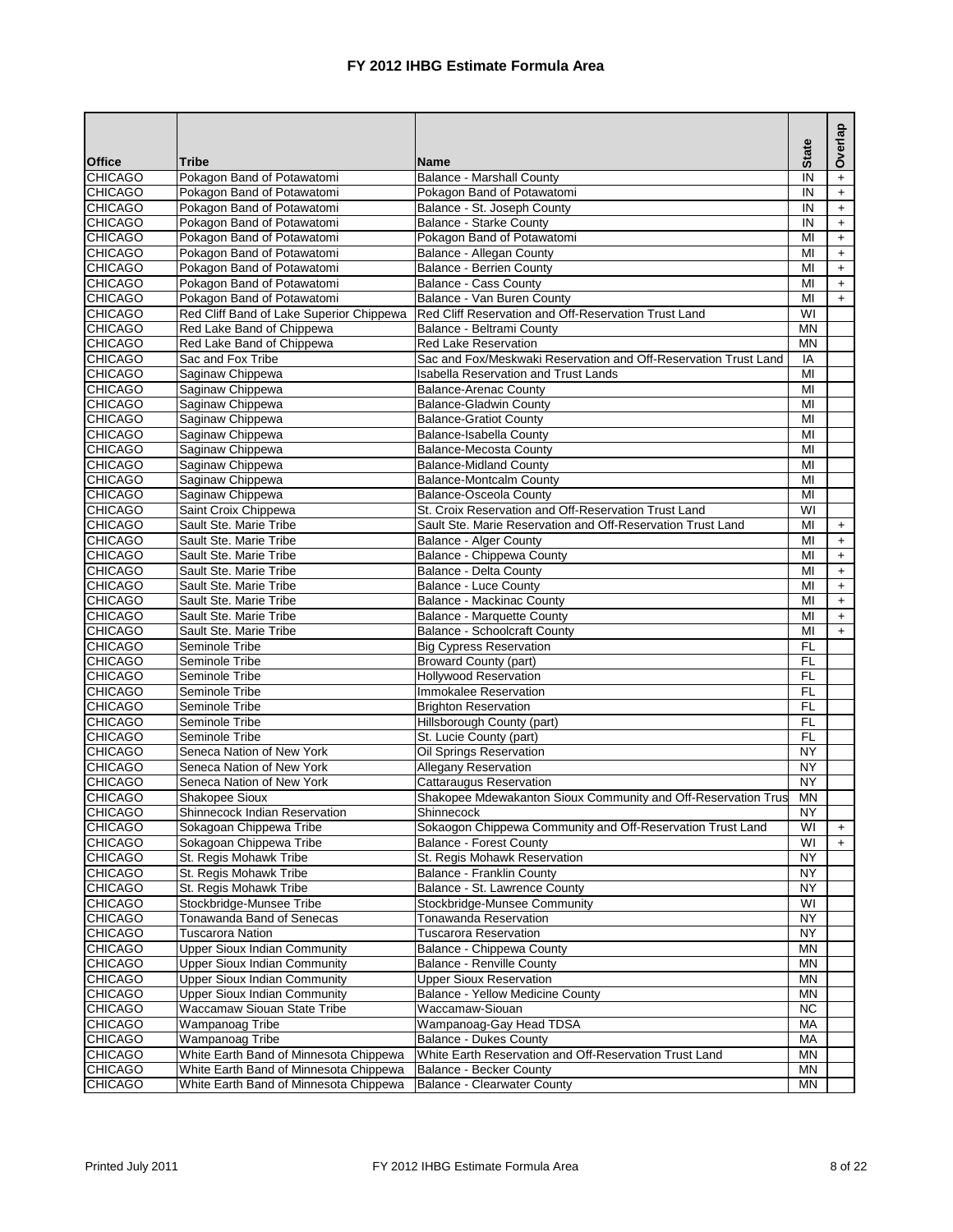|                                                        |                                                          |                                                                                                 |                        | Overlap    |
|--------------------------------------------------------|----------------------------------------------------------|-------------------------------------------------------------------------------------------------|------------------------|------------|
| <b>Office</b><br><b>Tribe</b>                          |                                                          | <b>Name</b>                                                                                     | <b>State</b>           |            |
| <b>Blackfeet Tribe</b><br><b>DENVER</b>                |                                                          | Blackfeet Reservation and Off-Reservation Trust Land                                            | $\overline{MT}$        |            |
| <b>DENVER</b>                                          | <b>Cheyenne River Sioux</b>                              | Cheyenne River Reservation and Off-Reservation Trust Land                                       | SD                     |            |
| <b>DENVER</b><br><b>Crow Creek Sioux</b>               |                                                          | <b>Crow Creek Reservation</b>                                                                   | <b>SD</b>              |            |
| <b>DENVER</b><br>Crow Tribe                            |                                                          | Crow Reservation and Off-Reservation Trust Land                                                 | MT                     |            |
| <b>DENVER</b><br><b>Crow Tribe</b>                     |                                                          | Balance -- Big Horn County                                                                      | МT                     |            |
| <b>DENVER</b>                                          | <b>Flandreau Santee Sioux</b>                            | <b>Flandreau Reservation</b>                                                                    | $\overline{SD}$        |            |
| <b>DENVER</b>                                          | Fort Belknap Indian Community                            | Fort Belknap Reservation and Off-Reservation Trust Land                                         | MT                     |            |
| <b>DENVER</b>                                          | Fort Peck Assiniboine and Sioux                          | Fort Peck Reservation and Off-Reservation Trust Land                                            | MT                     |            |
| <b>DENVER</b>                                          | Fort Berthold Affiliated Tribes                          | Fort Berthold Reservation                                                                       | <b>ND</b>              |            |
| <b>DENVER</b>                                          | <b>Goshute Reservation</b>                               | Balance - Ada County                                                                            | ID                     | $+$        |
| <b>DENVER</b>                                          | <b>Goshute Reservation</b>                               | Balance - Canyon County                                                                         | ID                     | $+$        |
| <b>DENVER</b>                                          | <b>Goshute Reservation</b>                               | Balance - Elmore County                                                                         | ID                     | $\ddot{}$  |
| <b>DENVER</b>                                          | <b>Goshute Reservation</b>                               | Balance - Owyhee County                                                                         | ID                     | $+$        |
| <b>DENVER</b><br><b>DENVER</b>                         | <b>Goshute Reservation</b>                               | Balance - Elko County                                                                           | <b>NV</b>              | $+$        |
| <b>DENVER</b>                                          | <b>Goshute Reservation</b><br><b>Goshute Reservation</b> | Balance - Eureka County                                                                         | <b>NV</b><br><b>NV</b> | $+$        |
| <b>DENVER</b>                                          | <b>Goshute Reservation</b>                               | Community of Winnemucca<br>Balance - Lander County                                              | NV                     | $+$        |
| <b>DENVER</b>                                          | <b>Goshute Reservation</b>                               | <b>Balance - Nye County</b>                                                                     | <b>NV</b>              | $+$<br>$+$ |
| <b>DENVER</b>                                          | <b>Goshute Reservation</b>                               | <b>Goshute Reservation</b>                                                                      | NV                     | $\ddot{}$  |
| <b>DENVER</b>                                          | Goshute Reservation                                      | Balance - White Pine County                                                                     | <b>NV</b>              | $\ddot{}$  |
| <b>DENVER</b>                                          | <b>Goshute Reservation</b>                               | <b>Goshute Reservation</b>                                                                      | UT                     | $+$        |
| <b>DENVER</b>                                          | <b>Goshute Reservation</b>                               | Balance - Tooele County                                                                         | <b>NV</b>              | $+$        |
| <b>DENVER</b><br>Lower Brule Sioux                     |                                                          | Lower Brule Reservation and Off-Reservation Trust Land                                          | SD                     |            |
| <b>DENVER</b><br>Northern Arapahoe                     |                                                          | Wind River Reservation and Off-Reservation Trust Land                                           | WY                     | $+$        |
| <b>DENVER</b><br>Northern Arapahoe                     |                                                          | Cities of Lander and Riverton                                                                   | <b>WY</b>              | $+$        |
| <b>DENVER</b><br>Northern Cheyenne                     |                                                          | Northern Cheyenne Reservation and Off-Reservation Trust Land                                    | MT                     |            |
| <b>DENVER</b><br>Northern Cheyenne                     |                                                          | Northern Cheyenne Reservation and Off-Reservation Trust Land                                    | <b>SD</b>              |            |
| <b>DENVER</b>                                          | <b>NW Band of Shoshone Nation</b>                        | <b>Balance - Power County</b>                                                                   | ID                     |            |
| <b>DENVER</b>                                          | NW Band of Shoshone Nation                               | Box Elder County (part)                                                                         | UT                     |            |
| <b>DENVER</b>                                          | NW Band of Shoshone Nation                               | Balance - Box Elder County                                                                      | UT                     |            |
| <b>DENVER</b>                                          | Oglala Sioux of Pine Ridge Reservation                   | Pine Ridge Reservation and Off-Reservation Trust Land                                           | <b>NE</b>              |            |
| <b>DENVER</b>                                          | Oglala Sioux of Pine Ridge Reservation                   | Pine Ridge Reservation and Off-Reservation Trust Land                                           | SD                     |            |
| <b>DENVER</b><br>Omaha Tribe                           |                                                          | Omaha Reservation                                                                               | IA                     |            |
| <b>DENVER</b><br>Omaha Tribe                           |                                                          | <b>Omaha Reservation</b>                                                                        | <b>NE</b>              |            |
| <b>DENVER</b>                                          | Ponca Tribe of Nebraska                                  | Balance - Pottawattamie County                                                                  | IA                     |            |
| <b>DENVER</b>                                          | Ponca Tribe of Nebraska                                  | Balance - Woodbury County                                                                       | IA                     |            |
| <b>DENVER</b>                                          | Ponca Tribe of Nebraska                                  | Balance - Boyd County                                                                           | <b>NE</b>              |            |
| <b>DENVER</b>                                          | Ponca Tribe of Nebraska                                  | Balance - Burt County                                                                           | <b>NE</b>              |            |
| <b>DENVER</b>                                          | Ponca Tribe of Nebraska                                  | <b>Balance - Douglas County</b>                                                                 | <b>NE</b>              |            |
| <b>DENVER</b>                                          | Ponca Tribe of Nebraska                                  | Balance - Hall County                                                                           | <b>NE</b>              |            |
| <b>DENVER</b>                                          | Ponca Tribe of Nebraska                                  | <b>Balance - Holt County</b>                                                                    | <b>NE</b>              |            |
| <b>DENVER</b>                                          | Ponca Tribe of Nebraska                                  | <b>Balance - Knox County</b>                                                                    | NE                     |            |
| <b>DENVER</b>                                          | Ponca Tribe of Nebraska                                  | Balance - Lancaster County                                                                      | <b>NE</b>              |            |
| <b>DENVER</b>                                          | Ponca Tribe of Nebraska                                  | Balance - Madison County                                                                        | <b>NE</b>              |            |
| <b>DENVER</b>                                          | Ponca Tribe of Nebraska                                  | Balance - Platte County                                                                         | NE.                    |            |
| <b>DENVER</b>                                          | Ponca Tribe of Nebraska                                  | Balance - Sarpy County                                                                          | <b>NE</b>              |            |
| <b>DENVER</b>                                          | Ponca Tribe of Nebraska                                  | <b>Balance - Stanton County</b>                                                                 | NE.                    |            |
| <b>DENVER</b>                                          | Ponca Tribe of Nebraska                                  | Balance - Wayne County                                                                          | <b>NE</b>              |            |
| <b>DENVER</b>                                          | Ponca Tribe of Nebraska                                  | <b>Balance - Charles Mix County</b>                                                             | <b>SD</b>              |            |
| <b>DENVER</b>                                          | Rocky Boy Chippewa-Cree                                  | Rocky Boy's Reservation and Off-Reservation Trust Land                                          | MT                     |            |
| <b>DENVER</b><br><b>DENVER</b><br><b>Rosebud Sioux</b> | Rocky Boy Chippewa-Cree                                  | Rocky Boy's Reservation and Trust Lands<br>Rosebud Reservation and Off-Reservation Trust Land   | МT<br><b>SD</b>        |            |
| <b>DENVER</b><br>Rosebud Sioux                         |                                                          | Rosebud Reservation and Trust Lands                                                             | SD                     |            |
| <b>DENVER</b>                                          | Salish and Kootenai Tribes                               | <b>Flathead Reservation</b>                                                                     | МT                     |            |
| <b>DENVER</b><br>Santee Sioux Tribe                    |                                                          | <b>Santee Reservation</b>                                                                       | <b>NE</b>              |            |
| <b>DENVER</b>                                          |                                                          | Shoshone Tribe of the Wind River Reservat Wind River Reservation and Off-Reservation Trust Land | <b>WY</b>              | $+$        |
| <b>DENVER</b>                                          | Sisseton-Wahpeton Oyate                                  | Lake Traverse Reservation                                                                       | <b>ND</b>              |            |
| <b>DENVER</b>                                          | Sisseton-Wahpeton Oyate                                  | Lake Traverse Reservation                                                                       | <b>SD</b>              |            |
| <b>DENVER</b>                                          | Skull Valley Band of Goshute                             | <b>Skull Valley Reservation</b>                                                                 | UT                     |            |
| <b>DENVER</b><br>Southern Ute Tribe                    |                                                          | Southern Ute Reservation                                                                        | CO                     |            |
| <b>DENVER</b>                                          | Spirit Lake Sioux Tribe                                  | Spirit Lake Reservation                                                                         | ND.                    |            |
| <b>DENVER</b>                                          | <b>Standing Rock Sioux</b>                               | <b>Standing Rock Reservation</b>                                                                | ND.                    |            |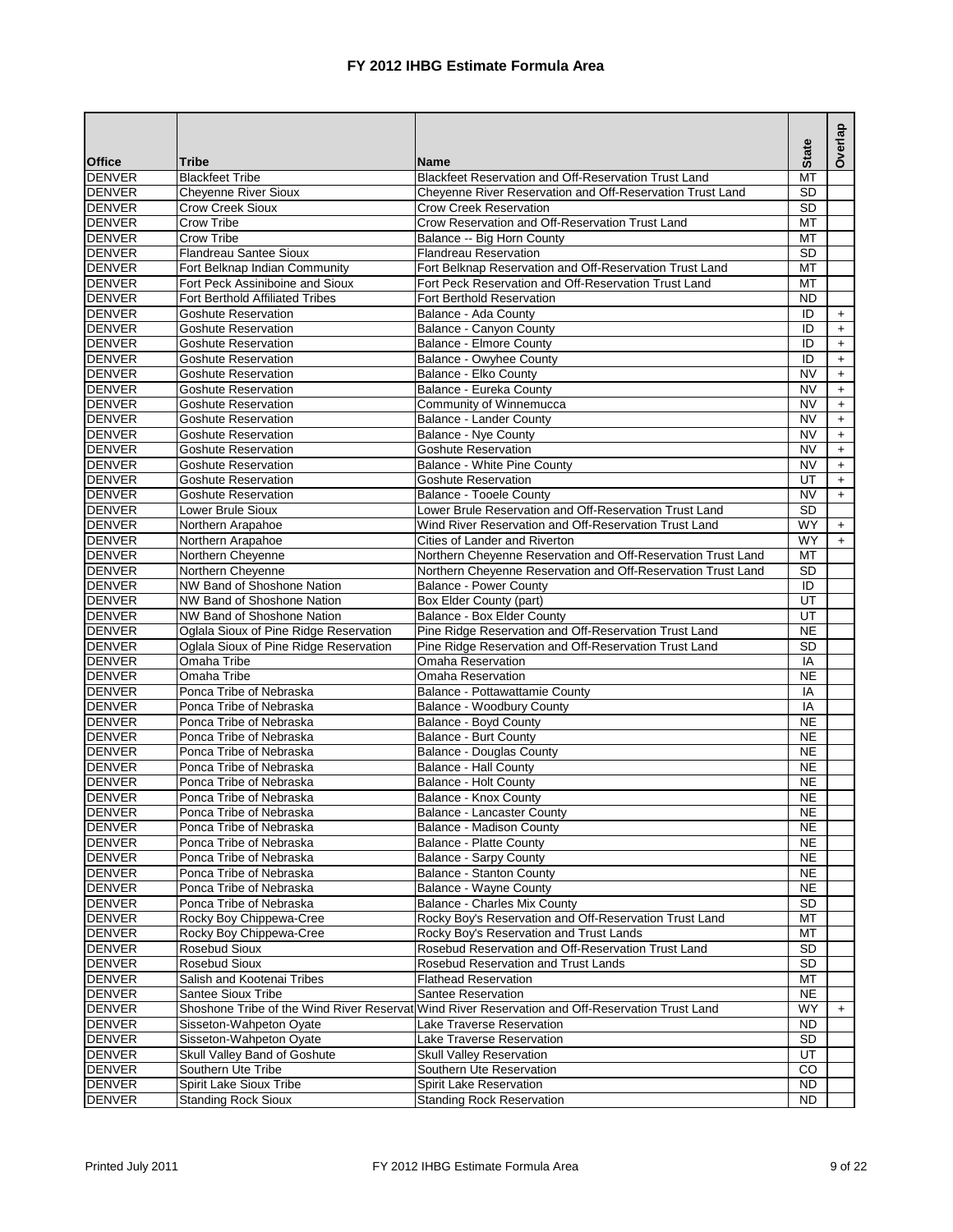| <b>Office</b> | Tribe                            | <b>Name</b>                                                 | <b>State</b> | Overlap   |
|---------------|----------------------------------|-------------------------------------------------------------|--------------|-----------|
| <b>DENVER</b> | <b>Standing Rock Sioux</b>       | Standing Rock Reservation                                   | <b>SD</b>    |           |
| <b>DENVER</b> | Turtle Mountain Band of Chippewa | Turtle Mountain Reservation and Off-Reservation Trust Land  | <b>MT</b>    |           |
| <b>DENVER</b> | Turtle Mountain Band of Chippewa | <b>Balance - Richland County</b>                            | MT           |           |
| <b>DENVER</b> | Turtle Mountain Band of Chippewa | Balance - Roosevelt County                                  | <b>MT</b>    |           |
| <b>DENVER</b> | Turtle Mountain Band of Chippewa | Balance - Sheridan County                                   | MT           |           |
| <b>DENVER</b> | Turtle Mountain Band of Chippewa | Turtle Mountain Reservation and Off-Reservation Trust Land  | <b>ND</b>    |           |
| <b>DENVER</b> | Turtle Mountain Band of Chippewa | <b>Balance - Divide County</b>                              | <b>ND</b>    |           |
| <b>DENVER</b> | Turtle Mountain Band of Chippewa | Balance - McKenzie County                                   | <b>ND</b>    |           |
| <b>DENVER</b> | Turtle Mountain Band of Chippewa | <b>Balance - Rolette County</b>                             | <b>ND</b>    |           |
| <b>DENVER</b> | Turtle Mountain Band of Chippewa | <b>Balance - Williams County</b>                            | <b>ND</b>    |           |
| <b>DENVER</b> | Turtle Mountain Band of Chippewa | Turtle Mountain Reservation and Off-Reservation Trust Land  | <b>SD</b>    |           |
| <b>DENVER</b> | Uintah & Ouray Ute Indian Tribe  | Uintah and Ouray Reservation and Off-Reservation Trust Land | UT           |           |
| <b>DENVER</b> | Utah Paiute Tribe                | <b>Balance - Beaver County</b>                              | UT           | $\ddot{}$ |
| <b>DENVER</b> | Utah Paiute Tribe                | Paiute Reservation                                          | UT           | $+$       |
| <b>DENVER</b> | Utah Paiute Tribe                | <b>Balance - Iron County</b>                                | UT           | $+$       |
| <b>DENVER</b> | Utah Paiute Tribe                | <b>Balance - Millard County</b>                             | UT           | $+$       |
| <b>DENVER</b> | Utah Paiute Tribe                | Balance - Sevier County                                     | UT           | $+$       |
| <b>DENVER</b> | Utah Paiute Tribe                | Balance - Washington County                                 | UT           | $\ddot{}$ |
| <b>DENVER</b> | Ute Mountain Tribe               | Ute Mountain Reservation and Off-Reservation Trust Land     | CO           |           |
| <b>DENVER</b> | Ute Mountain Tribe               | Ute Mountain Reservation and Off-Reservation Trust Land     | <b>NM</b>    |           |
| <b>DENVER</b> | Ute Mountain Tribe               | Ute Mountain Reservation and Off-Reservation Trust Land     | UT           |           |
| <b>DENVER</b> | Winnebago Tribe                  | Winnebago Reservation and Off-Reservation Trust Land        | IA           |           |
| <b>DENVER</b> | Winnebago Tribe                  | Winnebago Reservation and Off-Reservation Trust Land        | <b>NE</b>    |           |
| <b>DENVER</b> | Winnebago Tribe                  | Winnebago Reservation                                       | <b>NE</b>    |           |
| <b>DENVER</b> | <b>Yankton Sioux</b>             | <b>Yankton Reservation</b>                                  | <b>SD</b>    |           |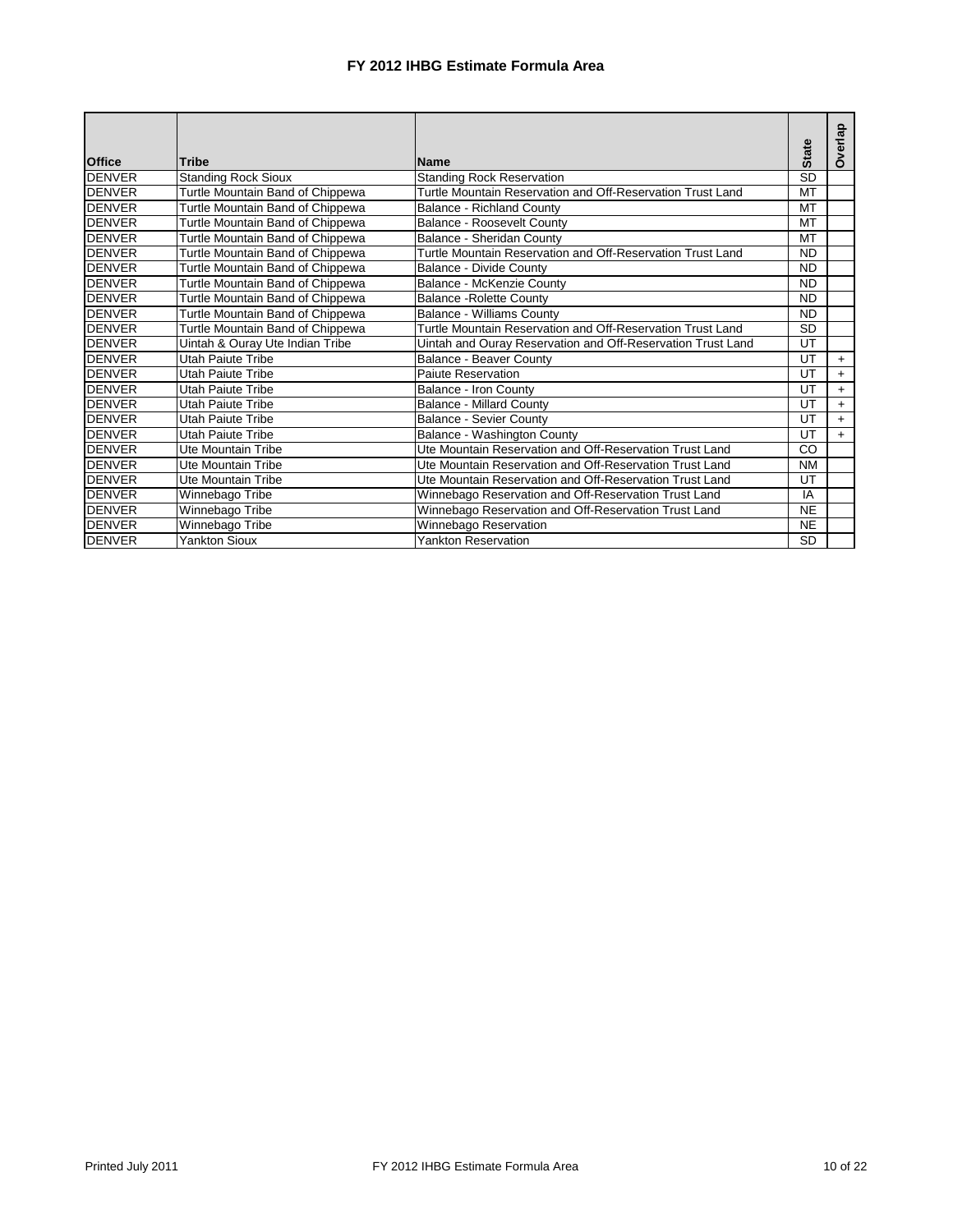|                 |                                   |                                                                | <b>State</b>           | Overlap   |
|-----------------|-----------------------------------|----------------------------------------------------------------|------------------------|-----------|
| <b>Office</b>   | <b>Tribe</b>                      | <b>Name</b>                                                    |                        |           |
| <b>OKLAHOMA</b> | Absentee-Shawnee                  | Citizen Potawatomi Nation-Absentee Shawnee Tribe OTSA          | $\overline{\alpha}$    | $\ddot{}$ |
| <b>OKLAHOMA</b> | Absentee-Shawnee                  | <b>Balance-Cleveland County</b>                                | OK                     | $\ddot{}$ |
| <b>OKLAHOMA</b> | Absentee-Shawnee                  | Balance - Lincoln County                                       | OK                     | $\ddot{}$ |
| <b>OKLAHOMA</b> | Alabama-Couchatta                 | Alabama-Coushatta Reservation                                  | <b>TX</b>              |           |
| <b>OKLAHOMA</b> | Alabama-Quassarte Tribal Town     | Creek OTSA                                                     | $\overline{\alpha}$    | $+$       |
| <b>OKLAHOMA</b> | Apache Tribe                      | Kiowa-Comanche-Apache-Fort Sill Apache                         | OK                     | $\ddot{}$ |
| <b>OKLAHOMA</b> | Caddo Tribe                       | Caddo-Wichita-Delaware OTSA                                    | OK                     | $+$       |
| <b>OKLAHOMA</b> | Caddo Tribe                       | Kiowa-Comanche-Apache-Fort Sill Apache-Caddo-Witchita-Delaware | OK                     | $\pm$     |
| <b>OKLAHOMA</b> | <b>Cherokee Nation</b>            | Cherokee OTSA                                                  | $\overline{\alpha}$    | $+$       |
| <b>OKLAHOMA</b> | Cheyenne-Arapaho Tribes           | Cheyenne-Arapaho OTSA                                          | $\overline{\alpha}$    |           |
| <b>OKLAHOMA</b> | Cheyenne-Arapaho Tribes           | <b>Balance-Beckham County</b>                                  | OK                     |           |
| <b>OKLAHOMA</b> | Cheyenne-Arapaho Tribes           | <b>Balance-Blaine County</b>                                   | $\overline{\alpha}$    |           |
| <b>OKLAHOMA</b> | Cheyenne-Arapaho Tribes           | <b>Balance-Canadian County</b>                                 | $\overline{\alpha}$    |           |
| <b>OKLAHOMA</b> | Cheyenne-Arapaho Tribes           | <b>Balance-Custer County</b>                                   | OK                     |           |
| <b>OKLAHOMA</b> | Cheyenne-Arapaho Tribes           | <b>Balance-Dewey County</b>                                    | OK                     |           |
| <b>OKLAHOMA</b> | Cheyenne-Arapaho Tribes           | <b>Balance-Kingfisher County</b>                               | OK                     |           |
| <b>OKLAHOMA</b> | Cheyenne-Arapaho Tribes           | <b>Balance-Major County</b>                                    | $\overline{\alpha}$    |           |
| <b>OKLAHOMA</b> | Cheyenne-Arapaho Tribes           | <b>Balance-Roger Mills County</b>                              | OK                     |           |
| <b>OKLAHOMA</b> | Cheyenne-Arapaho Tribes           | <b>Balance-Washita County</b>                                  | OK                     |           |
| <b>OKLAHOMA</b> | Cheyenne-Arapaho Tribes           | <b>Balance-Woodward County</b>                                 | $\overline{\alpha}$    |           |
| <b>OKLAHOMA</b> | Chickasaw                         | Chickasaw OTSA                                                 | OK                     |           |
| <b>OKLAHOMA</b> | Chitimacha Tribe                  | Chitimacha Reservation                                         | LA                     |           |
| <b>OKLAHOMA</b> | <b>Choctaw Nation</b>             | Choctaw OTSA                                                   | OK                     |           |
| <b>OKLAHOMA</b> | Citizen Band Potawatomi Tribe     | Citizen Potawatomi Nation-Absentee Shawnee Tribe OTSA          | OK                     | $+$       |
| <b>OKLAHOMA</b> | Citizen Band Potawatomi Tribe     | <b>Balance - Lincoln County</b>                                | OK                     | $+$       |
| <b>OKLAHOMA</b> | Citizen Band Potawatomi Tribe     | <b>Balance-Cleveland County</b>                                | OK                     | $+$       |
| <b>OKLAHOMA</b> | Citizen Band Potawatomi Tribe     | Eastern Portion Oklahoma Co                                    | ОΚ                     | $+$       |
| <b>OKLAHOMA</b> | Comanche Nation                   | Kiowa-Comanche-Apache-Fort Sill Apache                         | OK                     | $\ddot{}$ |
| <b>OKLAHOMA</b> | Coushatta Tribe                   | Coushatta Reservation                                          | LA                     |           |
| <b>OKLAHOMA</b> | Delaware Nation of West Oklahoma  | Caddo-Wichita-Delaware OTSA                                    | OK                     | $+$       |
| <b>OKLAHOMA</b> | <b>Eastern Shawnee Tribe</b>      | Eastern Shawnee OTSA                                           | OK                     |           |
| <b>OKLAHOMA</b> | Fort Sill Apache Tribe            | Kiowa-Comanche-Apache-Fort Sill Apache                         | OK                     | $+$       |
| <b>OKLAHOMA</b> | Iowa Tribe of Kansas and Nebraska | Iowa Reservation and Off-Reservation Trust Land                | KS                     |           |
| <b>OKLAHOMA</b> | Iowa Tribe of Kansas and Nebraska | Balance - Brown County                                         | KS                     |           |
| <b>OKLAHOMA</b> | Iowa Tribe of Kansas and Nebraska | Balance - Doniphan County                                      | KS                     |           |
| <b>OKLAHOMA</b> | lowa Tribe of Kansas and Nebraska | Iowa Reservation and Off-Reservation Trust Land                | $\overline{\text{NE}}$ |           |
| <b>OKLAHOMA</b> | Iowa Tribe of Kansas and Nebraska | Balance - Richardson County                                    | <b>NE</b>              |           |
| <b>OKLAHOMA</b> | Iowa Tribe of Oklahoma            | lowa OTSA                                                      | OK                     |           |
| <b>OKLAHOMA</b> | Jena Band of Choctaw              | Jena Band of Choctaw                                           | LA                     |           |
| <b>OKLAHOMA</b> | <b>Kaw Tribe</b>                  | Kaw OTSA                                                       | OK                     | $+$       |
| <b>OKLAHOMA</b> | Kialegee Tribal Town              | Creek OTSA                                                     | OK                     | $+$       |
| <b>OKLAHOMA</b> | <b>Kickapoo Tribe</b>             | Kickapoo Reservation                                           | $\overline{\text{KS}}$ |           |
| <b>OKLAHOMA</b> | Kickapoo Tribe of Oklahoma        | Kickapoo OTSA                                                  | OK                     |           |
| <b>OKLAHOMA</b> | Kiowa Tribe                       | Kiowa-Comanche-Apache-Fort Sill Apache OTSA                    | OK                     | $\ddot{}$ |
| <b>OKLAHOMA</b> | Miami Tribe                       | Miami OTSA                                                     | OK                     | $\ddot{}$ |
| <b>OKLAHOMA</b> | Miami Tribe                       | Miami-Peoria Joint use area                                    | OK                     | $+$       |
| <b>OKLAHOMA</b> | Modoc Tribe                       | Modoc OTSA                                                     | OK                     |           |
| <b>OKLAHOMA</b> | Muscogee (Creek) Nation           | Creek OTSA                                                     | OK                     | $\ddot{}$ |
| <b>OKLAHOMA</b> | Muscogee (Creek) Nation           | Creek-Seminole Joint Area OTSA                                 | OK                     | $+$       |
| <b>OKLAHOMA</b> | Osage Tribe                       | Osage Reservation                                              | OK                     |           |
| <b>OKLAHOMA</b> | Otoe-Missouria Tribe              | Otoe-Missouria OTSA                                            | OK                     |           |
| <b>OKLAHOMA</b> | Ottawa Tribe                      | Ottawa OTSA                                                    | OK                     |           |
| <b>OKLAHOMA</b> | Pawnee Tribe                      | Pawnee OTSA                                                    | OK                     |           |
| <b>OKLAHOMA</b> | Peoria Tribe                      | Miami-Peoria Joint use area                                    | OK                     | $\ddot{}$ |
| <b>OKLAHOMA</b> | Peoria Tribe                      | Peoria OTSA                                                    | OK                     | $+$       |
| <b>OKLAHOMA</b> | Ponca Tribe                       | Kaw-Ponca Joint OTSA                                           | OK                     | $\ddot{}$ |
| <b>OKLAHOMA</b> | Ponca Tribe                       | Ponca OTSA                                                     | OK                     | $+$       |
| <b>OKLAHOMA</b> | Ponca Tribe                       | Ponca                                                          | OK                     | $+$       |
| <b>OKLAHOMA</b> | Prairie Band of Potawatomi        | Prairie Band Potawatomi Reservation                            | KS                     |           |
| <b>OKLAHOMA</b> | Quapaw Tribe                      | Quapaw OTSA                                                    | OK                     |           |
| <b>OKLAHOMA</b> | Sac and Fox of Missouri           | Sac and Fox Reservation and Off-Reservation Trust Land         | ΚS                     |           |
| <b>OKLAHOMA</b> | Sac and Fox of Missouri           | Sac and Fox Reservation and Off-Reservation Trust Land         | <b>NE</b>              |           |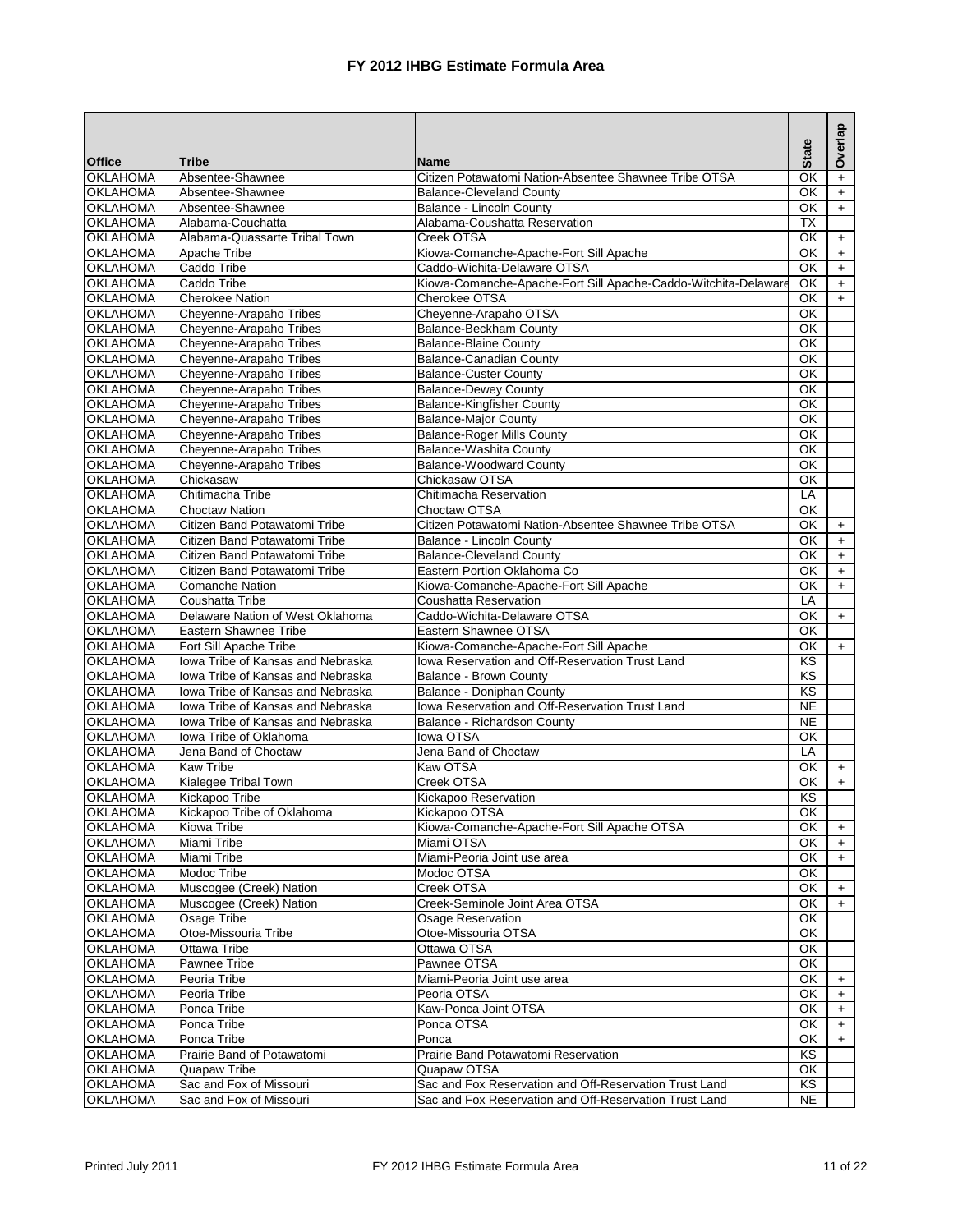|                 |                                 |                                    | <b>State</b> | rlap      |
|-----------------|---------------------------------|------------------------------------|--------------|-----------|
| <b>Office</b>   | <b>Tribe</b>                    | <b>Name</b>                        |              | O         |
| <b>OKLAHOMA</b> | Sac and Fox Tribe               | Sac and Fox OTSA                   | OK           |           |
| <b>OKLAHOMA</b> | Seminole Nation                 | See Creek-Seminole Joint Area OTSA | OK           | $+$       |
| <b>OKLAHOMA</b> | Seminole Nation                 | Seminole OTSA                      | OK           | $+$       |
| <b>OKLAHOMA</b> | Seneca-Cayuga                   | Seneca-Cayuga OTSA                 | OK           |           |
| <b>OKLAHOMA</b> | Seneca-Cayuga                   | Seneca-Cayuga                      | OK           |           |
| <b>OKLAHOMA</b> | Shawnee                         | Minimum Needs                      | OK           |           |
| <b>OKLAHOMA</b> | Texas Band of Kickapoo Indians  | Kickapoo Reservation               | ТΧ           |           |
| <b>OKLAHOMA</b> | Texas Band of Kickapoo Indians  | <b>Balance - Maverick County</b>   | ТX           |           |
| <b>OKLAHOMA</b> | <b>Thiopthiocco Tribal Town</b> | Creek OTSA                         | OK           | $\ddot{}$ |
| <b>OKLAHOMA</b> | Tonkawa Tribe                   | Tonkawa OTSA                       | OK           |           |
| <b>OKLAHOMA</b> | Tunica-Biloxi Tribe             | Tunica-Biloxi Reservation          | LA           |           |
| <b>OKLAHOMA</b> | Tunica-Biloxi Tribe             | Balance - Avoyelles Parish         | LA           |           |
| <b>OKLAHOMA</b> | Tunica-Biloxi Tribe             | Balance - Rapides Parish           | LA           |           |
| <b>OKLAHOMA</b> | United Keetoowah                | Cherokee OTSA                      | OK           | $+$       |
| <b>OKLAHOMA</b> | <b>Wichita Tribe</b>            | Caddo-Wichita-Delaware OTSA        | OK           | $\pm$     |
| <b>OKLAHOMA</b> | <b>Wyandotte Nation</b>         | <b>Balance - Newton County</b>     | <b>MO</b>    |           |
| <b>OKLAHOMA</b> | <b>Wyandotte Nation</b>         | <b>Wyandotte OTSA</b>              | OK           |           |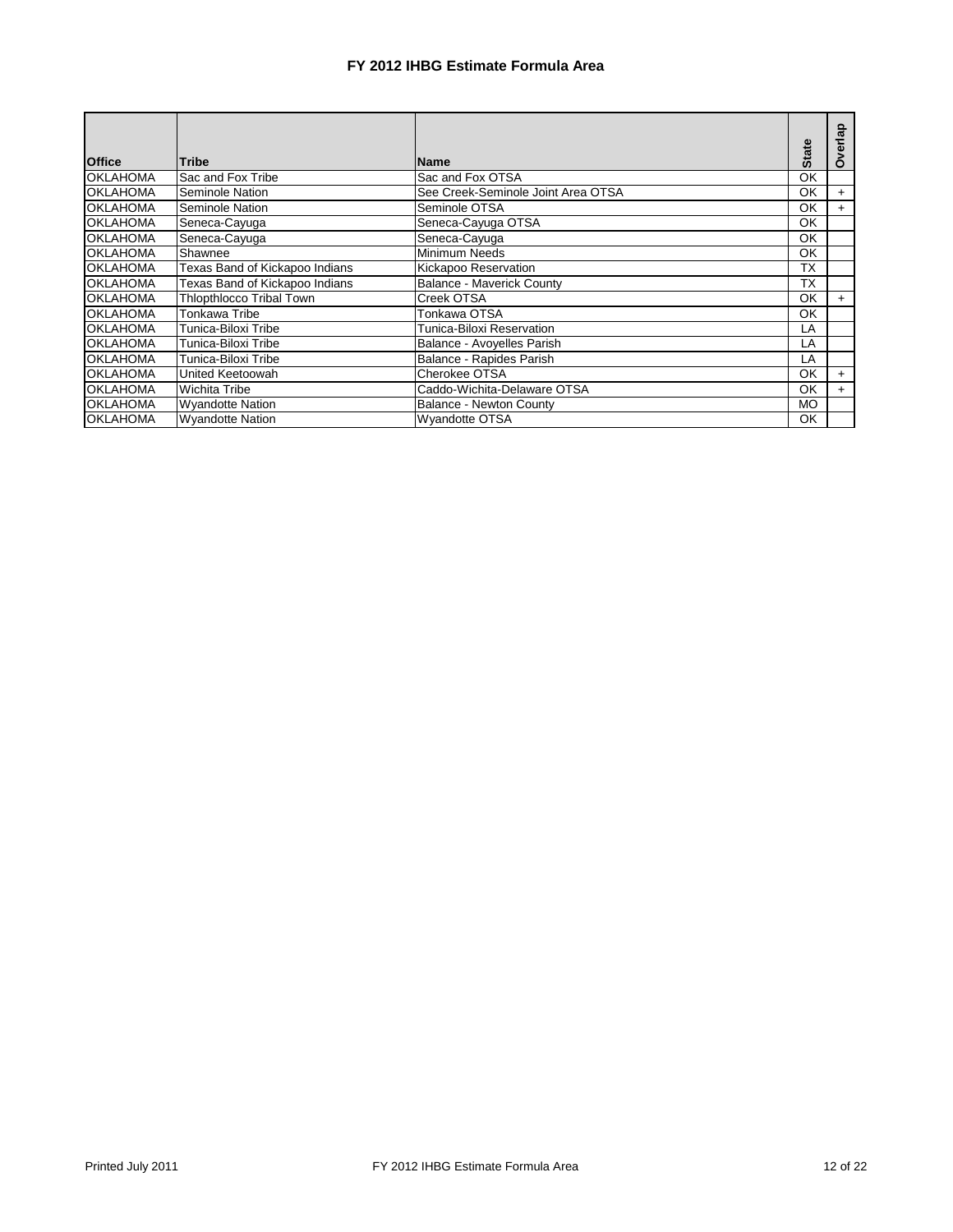| <b>Office</b><br><b>Tribe</b><br><b>Name</b><br>N <sub>M</sub><br><b>PHOENIX</b><br>Acoma Pueblo<br>Acoma Pueblo and Off-Reservation Trust Land<br><b>PHOENIX</b><br>Agua Caliente Band of Cahuilla<br>CA<br>Agua Caliente Reservation<br><b>PHOENIX</b><br>Ak-Chin<br>Maricopa (Ak Chin) Reservation<br><b>AZ</b><br><b>PHOENIX</b><br>Alturas Rancheria<br>Alturas Rancheria<br>CA<br><b>PHOENIX</b><br>Auburn Rancheria<br><b>Balance - Placer County</b><br>CA<br><b>PHOENIX</b><br>CA<br>Augustine Band of Cahuilla<br>Riverside County (part)<br><b>PHOENIX</b><br>CA<br>Barona Group of Capitan Grande<br>Barona Rancheria<br>PHOENIX<br>Berry Creek Rancheria and Off-Reservation Trust Land<br>CA<br>Berry Creek Rancheria<br>$\ddot{}$<br>CA<br><b>PHOENIX</b><br><b>Balance - Butte County</b><br>Berry Creek Rancheria<br>$+$<br><b>PHOENIX</b><br>Big Lagoon Rancheria<br>Big Lagoon Rancheria<br>CA<br><b>PHOENIX</b><br><b>Big Pine Band</b><br>CA<br><b>Big Pine Reservation</b><br>PHOENIX<br><b>Big Sandy Rancheria</b><br>CA<br><b>Big Sandy Rancheria</b><br>$\ddot{}$<br>PHOENIX<br><b>Big Sandy Rancheria</b><br>Balance - Fresno<br>CA<br>$+$<br><b>PHOENIX</b><br><b>Big Sandy Rancheria</b><br><b>Balance - Kings County</b><br>CA<br>$\ddot{}$<br><b>PHOENIX</b><br><b>Big Sandy Rancheria</b><br>CA<br><b>Balance Madera County</b><br>$\ddag$<br><b>PHOENIX</b><br>Big Valley Rancheria<br><b>Big Valley Rancheria</b><br>CA<br>$+$<br><b>PHOENIX</b><br>CA<br><b>Big Valley Rancheria</b><br><b>Balance - Lake County</b><br>$\ddot{}$<br><b>Blue Lake Rancheria</b><br>PHOENIX<br><b>Blue Lake Rancheria</b><br>CA<br><b>PHOENIX</b><br>CA<br><b>Bridgeport Paiute Indian Colony</b><br><b>Bridgeport Reservation</b><br><b>PHOENIX</b><br>Buena Vista Rancheria<br><b>Balance - Amador County</b><br>CA<br>$+$<br><b>PHOENIX</b><br>Cabazon Band<br><b>Cabazon Reservation</b><br>CA<br><b>PHOENIX</b><br>Cahuilla Band<br>Cahuilla Reservation<br>CA<br><b>PHOENIX</b><br>California Valley Miwok Tribe<br>CA<br><b>Calaveras County</b><br><b>PHOENIX</b><br>Campo Band<br><b>Campo Reservation</b><br>CA<br><b>PHOENIX</b><br>Cedarville Rancheria<br>CA<br>Cedarville Rancheria<br>PHOENIX<br>Chemehuevi<br>Chemehuevi Reservation<br>CA<br><b>PHOENIX</b><br>Chicken Ranch Rancheria<br>CA<br>Tuolumne County (part)<br><b>PHOENIX</b><br>Chico Rancheria<br>CA<br>Mechoopda<br>$\ddot{}$<br><b>PHOENIX</b><br>Chico Rancheria<br><b>Balance - Butte County</b><br>CA<br>$+$<br><b>PHOENIX</b><br>Balance - Sonoma County<br>CA<br>Cloverdale Rancheria<br>$+$<br>PHOENIX<br>Cochiti Pueblo<br>Cochiti Pueblo<br><b>NM</b><br>Cocopah Tribe<br>Cocopah Reservation<br>AZ<br>PHOENIX<br>Cold Springs Rancheria<br>CA<br>Cold Springs Rancheria<br>$\overline{AZ}$<br><b>PHOENIX</b><br>Colorado River Indian Tribes<br><b>Colorado River Reservation</b><br><b>PHOENIX</b><br>Colorado River Indian Tribes<br><b>Colorado River Reservation</b><br>CA<br>Colusa Rancheria<br>CA<br>Colusa Rancheria<br>Cortina Rancheria<br>Cortina Rancheria<br>CA<br>$\ddot{}$<br><b>PHOENIX</b><br>Yolo County (part)<br>CA<br>Cortina Rancheria<br>$\ddot{}$<br>Coyote Valley Band<br>CA<br>Coyote Valley Reservation<br>$\pm$<br><b>Coyote Valley Band</b><br>Balance - Mendocino County<br>CA<br>$+$<br>Coyote Valley Band<br><b>PHOENIX</b><br>Balance - Sonoma County<br>CA<br>$\ddot{}$<br><b>PHOENIX</b><br>Death Valley Timba-Sha<br>CA<br>Balance - Inyo County<br>PHOENIX<br>CA<br>Dry Creek Rancheria<br>Dry Creek Rancheria<br>PHOENIX<br>CA<br>Dry Creek Rancheria<br>Balance - Sonoma County<br>$\pm$<br>Duck Valley Shoshone-Paiute<br><b>PHOENIX</b><br>Balance - Ada County<br>ID<br>$\ddot{}$<br><b>PHOENIX</b><br>Duck Valley Shoshone-Paiute<br><b>Balance - Canyon County</b><br>ID<br>$\ddot{}$<br><b>PHOENIX</b><br>Duck Valley Shoshone-Paiute<br><b>Balance - Elmore County</b><br>ID<br>$+$<br><b>PHOENIX</b><br>Duck Valley Shoshone-Paiute<br><b>Duck Valley Reservation</b><br>ID<br>$\ddot{}$<br>Duck Valley Shoshone-Paiute<br>Balance - Owyhee County<br><b>PHOENIX</b><br>ID<br>$\ddot{}$<br><b>PHOENIX</b><br>Duck Valley Shoshone-Paiute<br><b>Duck Valley Reservation</b><br>NV<br>$\ddot{}$<br>Duck Valley Shoshone-Paiute<br>Balance - Elko County<br><b>PHOENIX</b><br>NV<br>$\ddot{}$<br>PHOENIX<br>Duck Valley Shoshone-Paiute<br>Balance - Eureka County<br>NV<br>$\ddot{}$<br>Duck Valley Shoshone-Paiute<br><b>PHOENIX</b><br>Community of Winnemucca<br>NV<br>$\ddot{}$<br><b>PHOENIX</b><br>Duck Valley Shoshone-Paiute<br>Balance - Lander County<br>NV<br>$\ddot{}$<br><b>PHOENIX</b><br>Duck Valley Shoshone-Paiute<br><b>Balance - Nye County</b><br><b>NV</b><br>$+$<br><b>PHOENIX</b><br>Duck Valley Shoshone-Paiute<br>Balance - White Pine County<br><b>NV</b><br>$\ddot{}$<br><b>PHOENIX</b><br>Duck Valley Shoshone-Paiute<br>Balance - Tooele County<br>UT<br>$+$<br>PHOENIX<br>Duckwater Shoshone<br><b>Duckwater Reservation</b><br>NV<br>Elk Valley Rancheria<br>Elk Valley Rancheria<br>CA<br><b>PHOENIX</b><br>PHOENIX<br><b>Ely Shoshone</b><br>Balance - Ada County<br>ID<br>$\ddot{}$<br><b>PHOENIX</b><br>Balance - Canyon County<br><b>Ely Shoshone</b><br>ID<br>$\ddot{}$<br><b>PHOENIX</b><br>Ely Shoshone<br><b>Balance - Elmore County</b><br>ID<br>$\ddot{}$ |                |  | <b>State</b> | Overlap |
|------------------------------------------------------------------------------------------------------------------------------------------------------------------------------------------------------------------------------------------------------------------------------------------------------------------------------------------------------------------------------------------------------------------------------------------------------------------------------------------------------------------------------------------------------------------------------------------------------------------------------------------------------------------------------------------------------------------------------------------------------------------------------------------------------------------------------------------------------------------------------------------------------------------------------------------------------------------------------------------------------------------------------------------------------------------------------------------------------------------------------------------------------------------------------------------------------------------------------------------------------------------------------------------------------------------------------------------------------------------------------------------------------------------------------------------------------------------------------------------------------------------------------------------------------------------------------------------------------------------------------------------------------------------------------------------------------------------------------------------------------------------------------------------------------------------------------------------------------------------------------------------------------------------------------------------------------------------------------------------------------------------------------------------------------------------------------------------------------------------------------------------------------------------------------------------------------------------------------------------------------------------------------------------------------------------------------------------------------------------------------------------------------------------------------------------------------------------------------------------------------------------------------------------------------------------------------------------------------------------------------------------------------------------------------------------------------------------------------------------------------------------------------------------------------------------------------------------------------------------------------------------------------------------------------------------------------------------------------------------------------------------------------------------------------------------------------------------------------------------------------------------------------------------------------------------------------------------------------------------------------------------------------------------------------------------------------------------------------------------------------------------------------------------------------------------------------------------------------------------------------------------------------------------------------------------------------------------------------------------------------------------------------------------------------------------------------------------------------------------------------------------------------------------------------------------------------------------------------------------------------------------------------------------------------------------------------------------------------------------------------------------------------------------------------------------------------------------------------------------------------------------------------------------------------------------------------------------------------------------------------------------------------------------------------------------------------------------------------------------------------------------------------------------------------------------------------------------------------------------------------------------------------------------------------------------------------------------------------------------------------------------------------------------------------------------------------------------------------------------------------------------------------------------------------------------------------------------------------------------------------------------------------------------------------------------------------------------------------------------------------------------------------------------------------------------------------------------------------------------------------------------------------------------------------------------------------------------------------------------------------------------------------------------------------------------------------------------------------------|----------------|--|--------------|---------|
|                                                                                                                                                                                                                                                                                                                                                                                                                                                                                                                                                                                                                                                                                                                                                                                                                                                                                                                                                                                                                                                                                                                                                                                                                                                                                                                                                                                                                                                                                                                                                                                                                                                                                                                                                                                                                                                                                                                                                                                                                                                                                                                                                                                                                                                                                                                                                                                                                                                                                                                                                                                                                                                                                                                                                                                                                                                                                                                                                                                                                                                                                                                                                                                                                                                                                                                                                                                                                                                                                                                                                                                                                                                                                                                                                                                                                                                                                                                                                                                                                                                                                                                                                                                                                                                                                                                                                                                                                                                                                                                                                                                                                                                                                                                                                                                                                                                                                                                                                                                                                                                                                                                                                                                                                                                                                                                                                            |                |  |              |         |
|                                                                                                                                                                                                                                                                                                                                                                                                                                                                                                                                                                                                                                                                                                                                                                                                                                                                                                                                                                                                                                                                                                                                                                                                                                                                                                                                                                                                                                                                                                                                                                                                                                                                                                                                                                                                                                                                                                                                                                                                                                                                                                                                                                                                                                                                                                                                                                                                                                                                                                                                                                                                                                                                                                                                                                                                                                                                                                                                                                                                                                                                                                                                                                                                                                                                                                                                                                                                                                                                                                                                                                                                                                                                                                                                                                                                                                                                                                                                                                                                                                                                                                                                                                                                                                                                                                                                                                                                                                                                                                                                                                                                                                                                                                                                                                                                                                                                                                                                                                                                                                                                                                                                                                                                                                                                                                                                                            |                |  |              |         |
|                                                                                                                                                                                                                                                                                                                                                                                                                                                                                                                                                                                                                                                                                                                                                                                                                                                                                                                                                                                                                                                                                                                                                                                                                                                                                                                                                                                                                                                                                                                                                                                                                                                                                                                                                                                                                                                                                                                                                                                                                                                                                                                                                                                                                                                                                                                                                                                                                                                                                                                                                                                                                                                                                                                                                                                                                                                                                                                                                                                                                                                                                                                                                                                                                                                                                                                                                                                                                                                                                                                                                                                                                                                                                                                                                                                                                                                                                                                                                                                                                                                                                                                                                                                                                                                                                                                                                                                                                                                                                                                                                                                                                                                                                                                                                                                                                                                                                                                                                                                                                                                                                                                                                                                                                                                                                                                                                            |                |  |              |         |
|                                                                                                                                                                                                                                                                                                                                                                                                                                                                                                                                                                                                                                                                                                                                                                                                                                                                                                                                                                                                                                                                                                                                                                                                                                                                                                                                                                                                                                                                                                                                                                                                                                                                                                                                                                                                                                                                                                                                                                                                                                                                                                                                                                                                                                                                                                                                                                                                                                                                                                                                                                                                                                                                                                                                                                                                                                                                                                                                                                                                                                                                                                                                                                                                                                                                                                                                                                                                                                                                                                                                                                                                                                                                                                                                                                                                                                                                                                                                                                                                                                                                                                                                                                                                                                                                                                                                                                                                                                                                                                                                                                                                                                                                                                                                                                                                                                                                                                                                                                                                                                                                                                                                                                                                                                                                                                                                                            |                |  |              |         |
|                                                                                                                                                                                                                                                                                                                                                                                                                                                                                                                                                                                                                                                                                                                                                                                                                                                                                                                                                                                                                                                                                                                                                                                                                                                                                                                                                                                                                                                                                                                                                                                                                                                                                                                                                                                                                                                                                                                                                                                                                                                                                                                                                                                                                                                                                                                                                                                                                                                                                                                                                                                                                                                                                                                                                                                                                                                                                                                                                                                                                                                                                                                                                                                                                                                                                                                                                                                                                                                                                                                                                                                                                                                                                                                                                                                                                                                                                                                                                                                                                                                                                                                                                                                                                                                                                                                                                                                                                                                                                                                                                                                                                                                                                                                                                                                                                                                                                                                                                                                                                                                                                                                                                                                                                                                                                                                                                            |                |  |              |         |
|                                                                                                                                                                                                                                                                                                                                                                                                                                                                                                                                                                                                                                                                                                                                                                                                                                                                                                                                                                                                                                                                                                                                                                                                                                                                                                                                                                                                                                                                                                                                                                                                                                                                                                                                                                                                                                                                                                                                                                                                                                                                                                                                                                                                                                                                                                                                                                                                                                                                                                                                                                                                                                                                                                                                                                                                                                                                                                                                                                                                                                                                                                                                                                                                                                                                                                                                                                                                                                                                                                                                                                                                                                                                                                                                                                                                                                                                                                                                                                                                                                                                                                                                                                                                                                                                                                                                                                                                                                                                                                                                                                                                                                                                                                                                                                                                                                                                                                                                                                                                                                                                                                                                                                                                                                                                                                                                                            |                |  |              |         |
|                                                                                                                                                                                                                                                                                                                                                                                                                                                                                                                                                                                                                                                                                                                                                                                                                                                                                                                                                                                                                                                                                                                                                                                                                                                                                                                                                                                                                                                                                                                                                                                                                                                                                                                                                                                                                                                                                                                                                                                                                                                                                                                                                                                                                                                                                                                                                                                                                                                                                                                                                                                                                                                                                                                                                                                                                                                                                                                                                                                                                                                                                                                                                                                                                                                                                                                                                                                                                                                                                                                                                                                                                                                                                                                                                                                                                                                                                                                                                                                                                                                                                                                                                                                                                                                                                                                                                                                                                                                                                                                                                                                                                                                                                                                                                                                                                                                                                                                                                                                                                                                                                                                                                                                                                                                                                                                                                            |                |  |              |         |
|                                                                                                                                                                                                                                                                                                                                                                                                                                                                                                                                                                                                                                                                                                                                                                                                                                                                                                                                                                                                                                                                                                                                                                                                                                                                                                                                                                                                                                                                                                                                                                                                                                                                                                                                                                                                                                                                                                                                                                                                                                                                                                                                                                                                                                                                                                                                                                                                                                                                                                                                                                                                                                                                                                                                                                                                                                                                                                                                                                                                                                                                                                                                                                                                                                                                                                                                                                                                                                                                                                                                                                                                                                                                                                                                                                                                                                                                                                                                                                                                                                                                                                                                                                                                                                                                                                                                                                                                                                                                                                                                                                                                                                                                                                                                                                                                                                                                                                                                                                                                                                                                                                                                                                                                                                                                                                                                                            |                |  |              |         |
|                                                                                                                                                                                                                                                                                                                                                                                                                                                                                                                                                                                                                                                                                                                                                                                                                                                                                                                                                                                                                                                                                                                                                                                                                                                                                                                                                                                                                                                                                                                                                                                                                                                                                                                                                                                                                                                                                                                                                                                                                                                                                                                                                                                                                                                                                                                                                                                                                                                                                                                                                                                                                                                                                                                                                                                                                                                                                                                                                                                                                                                                                                                                                                                                                                                                                                                                                                                                                                                                                                                                                                                                                                                                                                                                                                                                                                                                                                                                                                                                                                                                                                                                                                                                                                                                                                                                                                                                                                                                                                                                                                                                                                                                                                                                                                                                                                                                                                                                                                                                                                                                                                                                                                                                                                                                                                                                                            |                |  |              |         |
|                                                                                                                                                                                                                                                                                                                                                                                                                                                                                                                                                                                                                                                                                                                                                                                                                                                                                                                                                                                                                                                                                                                                                                                                                                                                                                                                                                                                                                                                                                                                                                                                                                                                                                                                                                                                                                                                                                                                                                                                                                                                                                                                                                                                                                                                                                                                                                                                                                                                                                                                                                                                                                                                                                                                                                                                                                                                                                                                                                                                                                                                                                                                                                                                                                                                                                                                                                                                                                                                                                                                                                                                                                                                                                                                                                                                                                                                                                                                                                                                                                                                                                                                                                                                                                                                                                                                                                                                                                                                                                                                                                                                                                                                                                                                                                                                                                                                                                                                                                                                                                                                                                                                                                                                                                                                                                                                                            |                |  |              |         |
|                                                                                                                                                                                                                                                                                                                                                                                                                                                                                                                                                                                                                                                                                                                                                                                                                                                                                                                                                                                                                                                                                                                                                                                                                                                                                                                                                                                                                                                                                                                                                                                                                                                                                                                                                                                                                                                                                                                                                                                                                                                                                                                                                                                                                                                                                                                                                                                                                                                                                                                                                                                                                                                                                                                                                                                                                                                                                                                                                                                                                                                                                                                                                                                                                                                                                                                                                                                                                                                                                                                                                                                                                                                                                                                                                                                                                                                                                                                                                                                                                                                                                                                                                                                                                                                                                                                                                                                                                                                                                                                                                                                                                                                                                                                                                                                                                                                                                                                                                                                                                                                                                                                                                                                                                                                                                                                                                            |                |  |              |         |
|                                                                                                                                                                                                                                                                                                                                                                                                                                                                                                                                                                                                                                                                                                                                                                                                                                                                                                                                                                                                                                                                                                                                                                                                                                                                                                                                                                                                                                                                                                                                                                                                                                                                                                                                                                                                                                                                                                                                                                                                                                                                                                                                                                                                                                                                                                                                                                                                                                                                                                                                                                                                                                                                                                                                                                                                                                                                                                                                                                                                                                                                                                                                                                                                                                                                                                                                                                                                                                                                                                                                                                                                                                                                                                                                                                                                                                                                                                                                                                                                                                                                                                                                                                                                                                                                                                                                                                                                                                                                                                                                                                                                                                                                                                                                                                                                                                                                                                                                                                                                                                                                                                                                                                                                                                                                                                                                                            |                |  |              |         |
|                                                                                                                                                                                                                                                                                                                                                                                                                                                                                                                                                                                                                                                                                                                                                                                                                                                                                                                                                                                                                                                                                                                                                                                                                                                                                                                                                                                                                                                                                                                                                                                                                                                                                                                                                                                                                                                                                                                                                                                                                                                                                                                                                                                                                                                                                                                                                                                                                                                                                                                                                                                                                                                                                                                                                                                                                                                                                                                                                                                                                                                                                                                                                                                                                                                                                                                                                                                                                                                                                                                                                                                                                                                                                                                                                                                                                                                                                                                                                                                                                                                                                                                                                                                                                                                                                                                                                                                                                                                                                                                                                                                                                                                                                                                                                                                                                                                                                                                                                                                                                                                                                                                                                                                                                                                                                                                                                            |                |  |              |         |
|                                                                                                                                                                                                                                                                                                                                                                                                                                                                                                                                                                                                                                                                                                                                                                                                                                                                                                                                                                                                                                                                                                                                                                                                                                                                                                                                                                                                                                                                                                                                                                                                                                                                                                                                                                                                                                                                                                                                                                                                                                                                                                                                                                                                                                                                                                                                                                                                                                                                                                                                                                                                                                                                                                                                                                                                                                                                                                                                                                                                                                                                                                                                                                                                                                                                                                                                                                                                                                                                                                                                                                                                                                                                                                                                                                                                                                                                                                                                                                                                                                                                                                                                                                                                                                                                                                                                                                                                                                                                                                                                                                                                                                                                                                                                                                                                                                                                                                                                                                                                                                                                                                                                                                                                                                                                                                                                                            |                |  |              |         |
|                                                                                                                                                                                                                                                                                                                                                                                                                                                                                                                                                                                                                                                                                                                                                                                                                                                                                                                                                                                                                                                                                                                                                                                                                                                                                                                                                                                                                                                                                                                                                                                                                                                                                                                                                                                                                                                                                                                                                                                                                                                                                                                                                                                                                                                                                                                                                                                                                                                                                                                                                                                                                                                                                                                                                                                                                                                                                                                                                                                                                                                                                                                                                                                                                                                                                                                                                                                                                                                                                                                                                                                                                                                                                                                                                                                                                                                                                                                                                                                                                                                                                                                                                                                                                                                                                                                                                                                                                                                                                                                                                                                                                                                                                                                                                                                                                                                                                                                                                                                                                                                                                                                                                                                                                                                                                                                                                            |                |  |              |         |
|                                                                                                                                                                                                                                                                                                                                                                                                                                                                                                                                                                                                                                                                                                                                                                                                                                                                                                                                                                                                                                                                                                                                                                                                                                                                                                                                                                                                                                                                                                                                                                                                                                                                                                                                                                                                                                                                                                                                                                                                                                                                                                                                                                                                                                                                                                                                                                                                                                                                                                                                                                                                                                                                                                                                                                                                                                                                                                                                                                                                                                                                                                                                                                                                                                                                                                                                                                                                                                                                                                                                                                                                                                                                                                                                                                                                                                                                                                                                                                                                                                                                                                                                                                                                                                                                                                                                                                                                                                                                                                                                                                                                                                                                                                                                                                                                                                                                                                                                                                                                                                                                                                                                                                                                                                                                                                                                                            |                |  |              |         |
|                                                                                                                                                                                                                                                                                                                                                                                                                                                                                                                                                                                                                                                                                                                                                                                                                                                                                                                                                                                                                                                                                                                                                                                                                                                                                                                                                                                                                                                                                                                                                                                                                                                                                                                                                                                                                                                                                                                                                                                                                                                                                                                                                                                                                                                                                                                                                                                                                                                                                                                                                                                                                                                                                                                                                                                                                                                                                                                                                                                                                                                                                                                                                                                                                                                                                                                                                                                                                                                                                                                                                                                                                                                                                                                                                                                                                                                                                                                                                                                                                                                                                                                                                                                                                                                                                                                                                                                                                                                                                                                                                                                                                                                                                                                                                                                                                                                                                                                                                                                                                                                                                                                                                                                                                                                                                                                                                            |                |  |              |         |
|                                                                                                                                                                                                                                                                                                                                                                                                                                                                                                                                                                                                                                                                                                                                                                                                                                                                                                                                                                                                                                                                                                                                                                                                                                                                                                                                                                                                                                                                                                                                                                                                                                                                                                                                                                                                                                                                                                                                                                                                                                                                                                                                                                                                                                                                                                                                                                                                                                                                                                                                                                                                                                                                                                                                                                                                                                                                                                                                                                                                                                                                                                                                                                                                                                                                                                                                                                                                                                                                                                                                                                                                                                                                                                                                                                                                                                                                                                                                                                                                                                                                                                                                                                                                                                                                                                                                                                                                                                                                                                                                                                                                                                                                                                                                                                                                                                                                                                                                                                                                                                                                                                                                                                                                                                                                                                                                                            |                |  |              |         |
|                                                                                                                                                                                                                                                                                                                                                                                                                                                                                                                                                                                                                                                                                                                                                                                                                                                                                                                                                                                                                                                                                                                                                                                                                                                                                                                                                                                                                                                                                                                                                                                                                                                                                                                                                                                                                                                                                                                                                                                                                                                                                                                                                                                                                                                                                                                                                                                                                                                                                                                                                                                                                                                                                                                                                                                                                                                                                                                                                                                                                                                                                                                                                                                                                                                                                                                                                                                                                                                                                                                                                                                                                                                                                                                                                                                                                                                                                                                                                                                                                                                                                                                                                                                                                                                                                                                                                                                                                                                                                                                                                                                                                                                                                                                                                                                                                                                                                                                                                                                                                                                                                                                                                                                                                                                                                                                                                            |                |  |              |         |
|                                                                                                                                                                                                                                                                                                                                                                                                                                                                                                                                                                                                                                                                                                                                                                                                                                                                                                                                                                                                                                                                                                                                                                                                                                                                                                                                                                                                                                                                                                                                                                                                                                                                                                                                                                                                                                                                                                                                                                                                                                                                                                                                                                                                                                                                                                                                                                                                                                                                                                                                                                                                                                                                                                                                                                                                                                                                                                                                                                                                                                                                                                                                                                                                                                                                                                                                                                                                                                                                                                                                                                                                                                                                                                                                                                                                                                                                                                                                                                                                                                                                                                                                                                                                                                                                                                                                                                                                                                                                                                                                                                                                                                                                                                                                                                                                                                                                                                                                                                                                                                                                                                                                                                                                                                                                                                                                                            |                |  |              |         |
|                                                                                                                                                                                                                                                                                                                                                                                                                                                                                                                                                                                                                                                                                                                                                                                                                                                                                                                                                                                                                                                                                                                                                                                                                                                                                                                                                                                                                                                                                                                                                                                                                                                                                                                                                                                                                                                                                                                                                                                                                                                                                                                                                                                                                                                                                                                                                                                                                                                                                                                                                                                                                                                                                                                                                                                                                                                                                                                                                                                                                                                                                                                                                                                                                                                                                                                                                                                                                                                                                                                                                                                                                                                                                                                                                                                                                                                                                                                                                                                                                                                                                                                                                                                                                                                                                                                                                                                                                                                                                                                                                                                                                                                                                                                                                                                                                                                                                                                                                                                                                                                                                                                                                                                                                                                                                                                                                            |                |  |              |         |
|                                                                                                                                                                                                                                                                                                                                                                                                                                                                                                                                                                                                                                                                                                                                                                                                                                                                                                                                                                                                                                                                                                                                                                                                                                                                                                                                                                                                                                                                                                                                                                                                                                                                                                                                                                                                                                                                                                                                                                                                                                                                                                                                                                                                                                                                                                                                                                                                                                                                                                                                                                                                                                                                                                                                                                                                                                                                                                                                                                                                                                                                                                                                                                                                                                                                                                                                                                                                                                                                                                                                                                                                                                                                                                                                                                                                                                                                                                                                                                                                                                                                                                                                                                                                                                                                                                                                                                                                                                                                                                                                                                                                                                                                                                                                                                                                                                                                                                                                                                                                                                                                                                                                                                                                                                                                                                                                                            |                |  |              |         |
|                                                                                                                                                                                                                                                                                                                                                                                                                                                                                                                                                                                                                                                                                                                                                                                                                                                                                                                                                                                                                                                                                                                                                                                                                                                                                                                                                                                                                                                                                                                                                                                                                                                                                                                                                                                                                                                                                                                                                                                                                                                                                                                                                                                                                                                                                                                                                                                                                                                                                                                                                                                                                                                                                                                                                                                                                                                                                                                                                                                                                                                                                                                                                                                                                                                                                                                                                                                                                                                                                                                                                                                                                                                                                                                                                                                                                                                                                                                                                                                                                                                                                                                                                                                                                                                                                                                                                                                                                                                                                                                                                                                                                                                                                                                                                                                                                                                                                                                                                                                                                                                                                                                                                                                                                                                                                                                                                            |                |  |              |         |
|                                                                                                                                                                                                                                                                                                                                                                                                                                                                                                                                                                                                                                                                                                                                                                                                                                                                                                                                                                                                                                                                                                                                                                                                                                                                                                                                                                                                                                                                                                                                                                                                                                                                                                                                                                                                                                                                                                                                                                                                                                                                                                                                                                                                                                                                                                                                                                                                                                                                                                                                                                                                                                                                                                                                                                                                                                                                                                                                                                                                                                                                                                                                                                                                                                                                                                                                                                                                                                                                                                                                                                                                                                                                                                                                                                                                                                                                                                                                                                                                                                                                                                                                                                                                                                                                                                                                                                                                                                                                                                                                                                                                                                                                                                                                                                                                                                                                                                                                                                                                                                                                                                                                                                                                                                                                                                                                                            |                |  |              |         |
|                                                                                                                                                                                                                                                                                                                                                                                                                                                                                                                                                                                                                                                                                                                                                                                                                                                                                                                                                                                                                                                                                                                                                                                                                                                                                                                                                                                                                                                                                                                                                                                                                                                                                                                                                                                                                                                                                                                                                                                                                                                                                                                                                                                                                                                                                                                                                                                                                                                                                                                                                                                                                                                                                                                                                                                                                                                                                                                                                                                                                                                                                                                                                                                                                                                                                                                                                                                                                                                                                                                                                                                                                                                                                                                                                                                                                                                                                                                                                                                                                                                                                                                                                                                                                                                                                                                                                                                                                                                                                                                                                                                                                                                                                                                                                                                                                                                                                                                                                                                                                                                                                                                                                                                                                                                                                                                                                            |                |  |              |         |
|                                                                                                                                                                                                                                                                                                                                                                                                                                                                                                                                                                                                                                                                                                                                                                                                                                                                                                                                                                                                                                                                                                                                                                                                                                                                                                                                                                                                                                                                                                                                                                                                                                                                                                                                                                                                                                                                                                                                                                                                                                                                                                                                                                                                                                                                                                                                                                                                                                                                                                                                                                                                                                                                                                                                                                                                                                                                                                                                                                                                                                                                                                                                                                                                                                                                                                                                                                                                                                                                                                                                                                                                                                                                                                                                                                                                                                                                                                                                                                                                                                                                                                                                                                                                                                                                                                                                                                                                                                                                                                                                                                                                                                                                                                                                                                                                                                                                                                                                                                                                                                                                                                                                                                                                                                                                                                                                                            |                |  |              |         |
|                                                                                                                                                                                                                                                                                                                                                                                                                                                                                                                                                                                                                                                                                                                                                                                                                                                                                                                                                                                                                                                                                                                                                                                                                                                                                                                                                                                                                                                                                                                                                                                                                                                                                                                                                                                                                                                                                                                                                                                                                                                                                                                                                                                                                                                                                                                                                                                                                                                                                                                                                                                                                                                                                                                                                                                                                                                                                                                                                                                                                                                                                                                                                                                                                                                                                                                                                                                                                                                                                                                                                                                                                                                                                                                                                                                                                                                                                                                                                                                                                                                                                                                                                                                                                                                                                                                                                                                                                                                                                                                                                                                                                                                                                                                                                                                                                                                                                                                                                                                                                                                                                                                                                                                                                                                                                                                                                            |                |  |              |         |
|                                                                                                                                                                                                                                                                                                                                                                                                                                                                                                                                                                                                                                                                                                                                                                                                                                                                                                                                                                                                                                                                                                                                                                                                                                                                                                                                                                                                                                                                                                                                                                                                                                                                                                                                                                                                                                                                                                                                                                                                                                                                                                                                                                                                                                                                                                                                                                                                                                                                                                                                                                                                                                                                                                                                                                                                                                                                                                                                                                                                                                                                                                                                                                                                                                                                                                                                                                                                                                                                                                                                                                                                                                                                                                                                                                                                                                                                                                                                                                                                                                                                                                                                                                                                                                                                                                                                                                                                                                                                                                                                                                                                                                                                                                                                                                                                                                                                                                                                                                                                                                                                                                                                                                                                                                                                                                                                                            |                |  |              |         |
|                                                                                                                                                                                                                                                                                                                                                                                                                                                                                                                                                                                                                                                                                                                                                                                                                                                                                                                                                                                                                                                                                                                                                                                                                                                                                                                                                                                                                                                                                                                                                                                                                                                                                                                                                                                                                                                                                                                                                                                                                                                                                                                                                                                                                                                                                                                                                                                                                                                                                                                                                                                                                                                                                                                                                                                                                                                                                                                                                                                                                                                                                                                                                                                                                                                                                                                                                                                                                                                                                                                                                                                                                                                                                                                                                                                                                                                                                                                                                                                                                                                                                                                                                                                                                                                                                                                                                                                                                                                                                                                                                                                                                                                                                                                                                                                                                                                                                                                                                                                                                                                                                                                                                                                                                                                                                                                                                            |                |  |              |         |
|                                                                                                                                                                                                                                                                                                                                                                                                                                                                                                                                                                                                                                                                                                                                                                                                                                                                                                                                                                                                                                                                                                                                                                                                                                                                                                                                                                                                                                                                                                                                                                                                                                                                                                                                                                                                                                                                                                                                                                                                                                                                                                                                                                                                                                                                                                                                                                                                                                                                                                                                                                                                                                                                                                                                                                                                                                                                                                                                                                                                                                                                                                                                                                                                                                                                                                                                                                                                                                                                                                                                                                                                                                                                                                                                                                                                                                                                                                                                                                                                                                                                                                                                                                                                                                                                                                                                                                                                                                                                                                                                                                                                                                                                                                                                                                                                                                                                                                                                                                                                                                                                                                                                                                                                                                                                                                                                                            |                |  |              |         |
|                                                                                                                                                                                                                                                                                                                                                                                                                                                                                                                                                                                                                                                                                                                                                                                                                                                                                                                                                                                                                                                                                                                                                                                                                                                                                                                                                                                                                                                                                                                                                                                                                                                                                                                                                                                                                                                                                                                                                                                                                                                                                                                                                                                                                                                                                                                                                                                                                                                                                                                                                                                                                                                                                                                                                                                                                                                                                                                                                                                                                                                                                                                                                                                                                                                                                                                                                                                                                                                                                                                                                                                                                                                                                                                                                                                                                                                                                                                                                                                                                                                                                                                                                                                                                                                                                                                                                                                                                                                                                                                                                                                                                                                                                                                                                                                                                                                                                                                                                                                                                                                                                                                                                                                                                                                                                                                                                            |                |  |              |         |
|                                                                                                                                                                                                                                                                                                                                                                                                                                                                                                                                                                                                                                                                                                                                                                                                                                                                                                                                                                                                                                                                                                                                                                                                                                                                                                                                                                                                                                                                                                                                                                                                                                                                                                                                                                                                                                                                                                                                                                                                                                                                                                                                                                                                                                                                                                                                                                                                                                                                                                                                                                                                                                                                                                                                                                                                                                                                                                                                                                                                                                                                                                                                                                                                                                                                                                                                                                                                                                                                                                                                                                                                                                                                                                                                                                                                                                                                                                                                                                                                                                                                                                                                                                                                                                                                                                                                                                                                                                                                                                                                                                                                                                                                                                                                                                                                                                                                                                                                                                                                                                                                                                                                                                                                                                                                                                                                                            | PHOENIX        |  |              |         |
|                                                                                                                                                                                                                                                                                                                                                                                                                                                                                                                                                                                                                                                                                                                                                                                                                                                                                                                                                                                                                                                                                                                                                                                                                                                                                                                                                                                                                                                                                                                                                                                                                                                                                                                                                                                                                                                                                                                                                                                                                                                                                                                                                                                                                                                                                                                                                                                                                                                                                                                                                                                                                                                                                                                                                                                                                                                                                                                                                                                                                                                                                                                                                                                                                                                                                                                                                                                                                                                                                                                                                                                                                                                                                                                                                                                                                                                                                                                                                                                                                                                                                                                                                                                                                                                                                                                                                                                                                                                                                                                                                                                                                                                                                                                                                                                                                                                                                                                                                                                                                                                                                                                                                                                                                                                                                                                                                            |                |  |              |         |
|                                                                                                                                                                                                                                                                                                                                                                                                                                                                                                                                                                                                                                                                                                                                                                                                                                                                                                                                                                                                                                                                                                                                                                                                                                                                                                                                                                                                                                                                                                                                                                                                                                                                                                                                                                                                                                                                                                                                                                                                                                                                                                                                                                                                                                                                                                                                                                                                                                                                                                                                                                                                                                                                                                                                                                                                                                                                                                                                                                                                                                                                                                                                                                                                                                                                                                                                                                                                                                                                                                                                                                                                                                                                                                                                                                                                                                                                                                                                                                                                                                                                                                                                                                                                                                                                                                                                                                                                                                                                                                                                                                                                                                                                                                                                                                                                                                                                                                                                                                                                                                                                                                                                                                                                                                                                                                                                                            |                |  |              |         |
|                                                                                                                                                                                                                                                                                                                                                                                                                                                                                                                                                                                                                                                                                                                                                                                                                                                                                                                                                                                                                                                                                                                                                                                                                                                                                                                                                                                                                                                                                                                                                                                                                                                                                                                                                                                                                                                                                                                                                                                                                                                                                                                                                                                                                                                                                                                                                                                                                                                                                                                                                                                                                                                                                                                                                                                                                                                                                                                                                                                                                                                                                                                                                                                                                                                                                                                                                                                                                                                                                                                                                                                                                                                                                                                                                                                                                                                                                                                                                                                                                                                                                                                                                                                                                                                                                                                                                                                                                                                                                                                                                                                                                                                                                                                                                                                                                                                                                                                                                                                                                                                                                                                                                                                                                                                                                                                                                            |                |  |              |         |
|                                                                                                                                                                                                                                                                                                                                                                                                                                                                                                                                                                                                                                                                                                                                                                                                                                                                                                                                                                                                                                                                                                                                                                                                                                                                                                                                                                                                                                                                                                                                                                                                                                                                                                                                                                                                                                                                                                                                                                                                                                                                                                                                                                                                                                                                                                                                                                                                                                                                                                                                                                                                                                                                                                                                                                                                                                                                                                                                                                                                                                                                                                                                                                                                                                                                                                                                                                                                                                                                                                                                                                                                                                                                                                                                                                                                                                                                                                                                                                                                                                                                                                                                                                                                                                                                                                                                                                                                                                                                                                                                                                                                                                                                                                                                                                                                                                                                                                                                                                                                                                                                                                                                                                                                                                                                                                                                                            | <b>PHOENIX</b> |  |              |         |
|                                                                                                                                                                                                                                                                                                                                                                                                                                                                                                                                                                                                                                                                                                                                                                                                                                                                                                                                                                                                                                                                                                                                                                                                                                                                                                                                                                                                                                                                                                                                                                                                                                                                                                                                                                                                                                                                                                                                                                                                                                                                                                                                                                                                                                                                                                                                                                                                                                                                                                                                                                                                                                                                                                                                                                                                                                                                                                                                                                                                                                                                                                                                                                                                                                                                                                                                                                                                                                                                                                                                                                                                                                                                                                                                                                                                                                                                                                                                                                                                                                                                                                                                                                                                                                                                                                                                                                                                                                                                                                                                                                                                                                                                                                                                                                                                                                                                                                                                                                                                                                                                                                                                                                                                                                                                                                                                                            | PHOENIX        |  |              |         |
|                                                                                                                                                                                                                                                                                                                                                                                                                                                                                                                                                                                                                                                                                                                                                                                                                                                                                                                                                                                                                                                                                                                                                                                                                                                                                                                                                                                                                                                                                                                                                                                                                                                                                                                                                                                                                                                                                                                                                                                                                                                                                                                                                                                                                                                                                                                                                                                                                                                                                                                                                                                                                                                                                                                                                                                                                                                                                                                                                                                                                                                                                                                                                                                                                                                                                                                                                                                                                                                                                                                                                                                                                                                                                                                                                                                                                                                                                                                                                                                                                                                                                                                                                                                                                                                                                                                                                                                                                                                                                                                                                                                                                                                                                                                                                                                                                                                                                                                                                                                                                                                                                                                                                                                                                                                                                                                                                            |                |  |              |         |
|                                                                                                                                                                                                                                                                                                                                                                                                                                                                                                                                                                                                                                                                                                                                                                                                                                                                                                                                                                                                                                                                                                                                                                                                                                                                                                                                                                                                                                                                                                                                                                                                                                                                                                                                                                                                                                                                                                                                                                                                                                                                                                                                                                                                                                                                                                                                                                                                                                                                                                                                                                                                                                                                                                                                                                                                                                                                                                                                                                                                                                                                                                                                                                                                                                                                                                                                                                                                                                                                                                                                                                                                                                                                                                                                                                                                                                                                                                                                                                                                                                                                                                                                                                                                                                                                                                                                                                                                                                                                                                                                                                                                                                                                                                                                                                                                                                                                                                                                                                                                                                                                                                                                                                                                                                                                                                                                                            | PHOENIX        |  |              |         |
|                                                                                                                                                                                                                                                                                                                                                                                                                                                                                                                                                                                                                                                                                                                                                                                                                                                                                                                                                                                                                                                                                                                                                                                                                                                                                                                                                                                                                                                                                                                                                                                                                                                                                                                                                                                                                                                                                                                                                                                                                                                                                                                                                                                                                                                                                                                                                                                                                                                                                                                                                                                                                                                                                                                                                                                                                                                                                                                                                                                                                                                                                                                                                                                                                                                                                                                                                                                                                                                                                                                                                                                                                                                                                                                                                                                                                                                                                                                                                                                                                                                                                                                                                                                                                                                                                                                                                                                                                                                                                                                                                                                                                                                                                                                                                                                                                                                                                                                                                                                                                                                                                                                                                                                                                                                                                                                                                            | PHOENIX        |  |              |         |
|                                                                                                                                                                                                                                                                                                                                                                                                                                                                                                                                                                                                                                                                                                                                                                                                                                                                                                                                                                                                                                                                                                                                                                                                                                                                                                                                                                                                                                                                                                                                                                                                                                                                                                                                                                                                                                                                                                                                                                                                                                                                                                                                                                                                                                                                                                                                                                                                                                                                                                                                                                                                                                                                                                                                                                                                                                                                                                                                                                                                                                                                                                                                                                                                                                                                                                                                                                                                                                                                                                                                                                                                                                                                                                                                                                                                                                                                                                                                                                                                                                                                                                                                                                                                                                                                                                                                                                                                                                                                                                                                                                                                                                                                                                                                                                                                                                                                                                                                                                                                                                                                                                                                                                                                                                                                                                                                                            |                |  |              |         |
|                                                                                                                                                                                                                                                                                                                                                                                                                                                                                                                                                                                                                                                                                                                                                                                                                                                                                                                                                                                                                                                                                                                                                                                                                                                                                                                                                                                                                                                                                                                                                                                                                                                                                                                                                                                                                                                                                                                                                                                                                                                                                                                                                                                                                                                                                                                                                                                                                                                                                                                                                                                                                                                                                                                                                                                                                                                                                                                                                                                                                                                                                                                                                                                                                                                                                                                                                                                                                                                                                                                                                                                                                                                                                                                                                                                                                                                                                                                                                                                                                                                                                                                                                                                                                                                                                                                                                                                                                                                                                                                                                                                                                                                                                                                                                                                                                                                                                                                                                                                                                                                                                                                                                                                                                                                                                                                                                            |                |  |              |         |
|                                                                                                                                                                                                                                                                                                                                                                                                                                                                                                                                                                                                                                                                                                                                                                                                                                                                                                                                                                                                                                                                                                                                                                                                                                                                                                                                                                                                                                                                                                                                                                                                                                                                                                                                                                                                                                                                                                                                                                                                                                                                                                                                                                                                                                                                                                                                                                                                                                                                                                                                                                                                                                                                                                                                                                                                                                                                                                                                                                                                                                                                                                                                                                                                                                                                                                                                                                                                                                                                                                                                                                                                                                                                                                                                                                                                                                                                                                                                                                                                                                                                                                                                                                                                                                                                                                                                                                                                                                                                                                                                                                                                                                                                                                                                                                                                                                                                                                                                                                                                                                                                                                                                                                                                                                                                                                                                                            |                |  |              |         |
|                                                                                                                                                                                                                                                                                                                                                                                                                                                                                                                                                                                                                                                                                                                                                                                                                                                                                                                                                                                                                                                                                                                                                                                                                                                                                                                                                                                                                                                                                                                                                                                                                                                                                                                                                                                                                                                                                                                                                                                                                                                                                                                                                                                                                                                                                                                                                                                                                                                                                                                                                                                                                                                                                                                                                                                                                                                                                                                                                                                                                                                                                                                                                                                                                                                                                                                                                                                                                                                                                                                                                                                                                                                                                                                                                                                                                                                                                                                                                                                                                                                                                                                                                                                                                                                                                                                                                                                                                                                                                                                                                                                                                                                                                                                                                                                                                                                                                                                                                                                                                                                                                                                                                                                                                                                                                                                                                            |                |  |              |         |
|                                                                                                                                                                                                                                                                                                                                                                                                                                                                                                                                                                                                                                                                                                                                                                                                                                                                                                                                                                                                                                                                                                                                                                                                                                                                                                                                                                                                                                                                                                                                                                                                                                                                                                                                                                                                                                                                                                                                                                                                                                                                                                                                                                                                                                                                                                                                                                                                                                                                                                                                                                                                                                                                                                                                                                                                                                                                                                                                                                                                                                                                                                                                                                                                                                                                                                                                                                                                                                                                                                                                                                                                                                                                                                                                                                                                                                                                                                                                                                                                                                                                                                                                                                                                                                                                                                                                                                                                                                                                                                                                                                                                                                                                                                                                                                                                                                                                                                                                                                                                                                                                                                                                                                                                                                                                                                                                                            |                |  |              |         |
|                                                                                                                                                                                                                                                                                                                                                                                                                                                                                                                                                                                                                                                                                                                                                                                                                                                                                                                                                                                                                                                                                                                                                                                                                                                                                                                                                                                                                                                                                                                                                                                                                                                                                                                                                                                                                                                                                                                                                                                                                                                                                                                                                                                                                                                                                                                                                                                                                                                                                                                                                                                                                                                                                                                                                                                                                                                                                                                                                                                                                                                                                                                                                                                                                                                                                                                                                                                                                                                                                                                                                                                                                                                                                                                                                                                                                                                                                                                                                                                                                                                                                                                                                                                                                                                                                                                                                                                                                                                                                                                                                                                                                                                                                                                                                                                                                                                                                                                                                                                                                                                                                                                                                                                                                                                                                                                                                            |                |  |              |         |
|                                                                                                                                                                                                                                                                                                                                                                                                                                                                                                                                                                                                                                                                                                                                                                                                                                                                                                                                                                                                                                                                                                                                                                                                                                                                                                                                                                                                                                                                                                                                                                                                                                                                                                                                                                                                                                                                                                                                                                                                                                                                                                                                                                                                                                                                                                                                                                                                                                                                                                                                                                                                                                                                                                                                                                                                                                                                                                                                                                                                                                                                                                                                                                                                                                                                                                                                                                                                                                                                                                                                                                                                                                                                                                                                                                                                                                                                                                                                                                                                                                                                                                                                                                                                                                                                                                                                                                                                                                                                                                                                                                                                                                                                                                                                                                                                                                                                                                                                                                                                                                                                                                                                                                                                                                                                                                                                                            |                |  |              |         |
|                                                                                                                                                                                                                                                                                                                                                                                                                                                                                                                                                                                                                                                                                                                                                                                                                                                                                                                                                                                                                                                                                                                                                                                                                                                                                                                                                                                                                                                                                                                                                                                                                                                                                                                                                                                                                                                                                                                                                                                                                                                                                                                                                                                                                                                                                                                                                                                                                                                                                                                                                                                                                                                                                                                                                                                                                                                                                                                                                                                                                                                                                                                                                                                                                                                                                                                                                                                                                                                                                                                                                                                                                                                                                                                                                                                                                                                                                                                                                                                                                                                                                                                                                                                                                                                                                                                                                                                                                                                                                                                                                                                                                                                                                                                                                                                                                                                                                                                                                                                                                                                                                                                                                                                                                                                                                                                                                            |                |  |              |         |
|                                                                                                                                                                                                                                                                                                                                                                                                                                                                                                                                                                                                                                                                                                                                                                                                                                                                                                                                                                                                                                                                                                                                                                                                                                                                                                                                                                                                                                                                                                                                                                                                                                                                                                                                                                                                                                                                                                                                                                                                                                                                                                                                                                                                                                                                                                                                                                                                                                                                                                                                                                                                                                                                                                                                                                                                                                                                                                                                                                                                                                                                                                                                                                                                                                                                                                                                                                                                                                                                                                                                                                                                                                                                                                                                                                                                                                                                                                                                                                                                                                                                                                                                                                                                                                                                                                                                                                                                                                                                                                                                                                                                                                                                                                                                                                                                                                                                                                                                                                                                                                                                                                                                                                                                                                                                                                                                                            |                |  |              |         |
|                                                                                                                                                                                                                                                                                                                                                                                                                                                                                                                                                                                                                                                                                                                                                                                                                                                                                                                                                                                                                                                                                                                                                                                                                                                                                                                                                                                                                                                                                                                                                                                                                                                                                                                                                                                                                                                                                                                                                                                                                                                                                                                                                                                                                                                                                                                                                                                                                                                                                                                                                                                                                                                                                                                                                                                                                                                                                                                                                                                                                                                                                                                                                                                                                                                                                                                                                                                                                                                                                                                                                                                                                                                                                                                                                                                                                                                                                                                                                                                                                                                                                                                                                                                                                                                                                                                                                                                                                                                                                                                                                                                                                                                                                                                                                                                                                                                                                                                                                                                                                                                                                                                                                                                                                                                                                                                                                            |                |  |              |         |
|                                                                                                                                                                                                                                                                                                                                                                                                                                                                                                                                                                                                                                                                                                                                                                                                                                                                                                                                                                                                                                                                                                                                                                                                                                                                                                                                                                                                                                                                                                                                                                                                                                                                                                                                                                                                                                                                                                                                                                                                                                                                                                                                                                                                                                                                                                                                                                                                                                                                                                                                                                                                                                                                                                                                                                                                                                                                                                                                                                                                                                                                                                                                                                                                                                                                                                                                                                                                                                                                                                                                                                                                                                                                                                                                                                                                                                                                                                                                                                                                                                                                                                                                                                                                                                                                                                                                                                                                                                                                                                                                                                                                                                                                                                                                                                                                                                                                                                                                                                                                                                                                                                                                                                                                                                                                                                                                                            |                |  |              |         |
|                                                                                                                                                                                                                                                                                                                                                                                                                                                                                                                                                                                                                                                                                                                                                                                                                                                                                                                                                                                                                                                                                                                                                                                                                                                                                                                                                                                                                                                                                                                                                                                                                                                                                                                                                                                                                                                                                                                                                                                                                                                                                                                                                                                                                                                                                                                                                                                                                                                                                                                                                                                                                                                                                                                                                                                                                                                                                                                                                                                                                                                                                                                                                                                                                                                                                                                                                                                                                                                                                                                                                                                                                                                                                                                                                                                                                                                                                                                                                                                                                                                                                                                                                                                                                                                                                                                                                                                                                                                                                                                                                                                                                                                                                                                                                                                                                                                                                                                                                                                                                                                                                                                                                                                                                                                                                                                                                            |                |  |              |         |
|                                                                                                                                                                                                                                                                                                                                                                                                                                                                                                                                                                                                                                                                                                                                                                                                                                                                                                                                                                                                                                                                                                                                                                                                                                                                                                                                                                                                                                                                                                                                                                                                                                                                                                                                                                                                                                                                                                                                                                                                                                                                                                                                                                                                                                                                                                                                                                                                                                                                                                                                                                                                                                                                                                                                                                                                                                                                                                                                                                                                                                                                                                                                                                                                                                                                                                                                                                                                                                                                                                                                                                                                                                                                                                                                                                                                                                                                                                                                                                                                                                                                                                                                                                                                                                                                                                                                                                                                                                                                                                                                                                                                                                                                                                                                                                                                                                                                                                                                                                                                                                                                                                                                                                                                                                                                                                                                                            |                |  |              |         |
|                                                                                                                                                                                                                                                                                                                                                                                                                                                                                                                                                                                                                                                                                                                                                                                                                                                                                                                                                                                                                                                                                                                                                                                                                                                                                                                                                                                                                                                                                                                                                                                                                                                                                                                                                                                                                                                                                                                                                                                                                                                                                                                                                                                                                                                                                                                                                                                                                                                                                                                                                                                                                                                                                                                                                                                                                                                                                                                                                                                                                                                                                                                                                                                                                                                                                                                                                                                                                                                                                                                                                                                                                                                                                                                                                                                                                                                                                                                                                                                                                                                                                                                                                                                                                                                                                                                                                                                                                                                                                                                                                                                                                                                                                                                                                                                                                                                                                                                                                                                                                                                                                                                                                                                                                                                                                                                                                            |                |  |              |         |
|                                                                                                                                                                                                                                                                                                                                                                                                                                                                                                                                                                                                                                                                                                                                                                                                                                                                                                                                                                                                                                                                                                                                                                                                                                                                                                                                                                                                                                                                                                                                                                                                                                                                                                                                                                                                                                                                                                                                                                                                                                                                                                                                                                                                                                                                                                                                                                                                                                                                                                                                                                                                                                                                                                                                                                                                                                                                                                                                                                                                                                                                                                                                                                                                                                                                                                                                                                                                                                                                                                                                                                                                                                                                                                                                                                                                                                                                                                                                                                                                                                                                                                                                                                                                                                                                                                                                                                                                                                                                                                                                                                                                                                                                                                                                                                                                                                                                                                                                                                                                                                                                                                                                                                                                                                                                                                                                                            |                |  |              |         |
|                                                                                                                                                                                                                                                                                                                                                                                                                                                                                                                                                                                                                                                                                                                                                                                                                                                                                                                                                                                                                                                                                                                                                                                                                                                                                                                                                                                                                                                                                                                                                                                                                                                                                                                                                                                                                                                                                                                                                                                                                                                                                                                                                                                                                                                                                                                                                                                                                                                                                                                                                                                                                                                                                                                                                                                                                                                                                                                                                                                                                                                                                                                                                                                                                                                                                                                                                                                                                                                                                                                                                                                                                                                                                                                                                                                                                                                                                                                                                                                                                                                                                                                                                                                                                                                                                                                                                                                                                                                                                                                                                                                                                                                                                                                                                                                                                                                                                                                                                                                                                                                                                                                                                                                                                                                                                                                                                            |                |  |              |         |
|                                                                                                                                                                                                                                                                                                                                                                                                                                                                                                                                                                                                                                                                                                                                                                                                                                                                                                                                                                                                                                                                                                                                                                                                                                                                                                                                                                                                                                                                                                                                                                                                                                                                                                                                                                                                                                                                                                                                                                                                                                                                                                                                                                                                                                                                                                                                                                                                                                                                                                                                                                                                                                                                                                                                                                                                                                                                                                                                                                                                                                                                                                                                                                                                                                                                                                                                                                                                                                                                                                                                                                                                                                                                                                                                                                                                                                                                                                                                                                                                                                                                                                                                                                                                                                                                                                                                                                                                                                                                                                                                                                                                                                                                                                                                                                                                                                                                                                                                                                                                                                                                                                                                                                                                                                                                                                                                                            |                |  |              |         |
|                                                                                                                                                                                                                                                                                                                                                                                                                                                                                                                                                                                                                                                                                                                                                                                                                                                                                                                                                                                                                                                                                                                                                                                                                                                                                                                                                                                                                                                                                                                                                                                                                                                                                                                                                                                                                                                                                                                                                                                                                                                                                                                                                                                                                                                                                                                                                                                                                                                                                                                                                                                                                                                                                                                                                                                                                                                                                                                                                                                                                                                                                                                                                                                                                                                                                                                                                                                                                                                                                                                                                                                                                                                                                                                                                                                                                                                                                                                                                                                                                                                                                                                                                                                                                                                                                                                                                                                                                                                                                                                                                                                                                                                                                                                                                                                                                                                                                                                                                                                                                                                                                                                                                                                                                                                                                                                                                            |                |  |              |         |
|                                                                                                                                                                                                                                                                                                                                                                                                                                                                                                                                                                                                                                                                                                                                                                                                                                                                                                                                                                                                                                                                                                                                                                                                                                                                                                                                                                                                                                                                                                                                                                                                                                                                                                                                                                                                                                                                                                                                                                                                                                                                                                                                                                                                                                                                                                                                                                                                                                                                                                                                                                                                                                                                                                                                                                                                                                                                                                                                                                                                                                                                                                                                                                                                                                                                                                                                                                                                                                                                                                                                                                                                                                                                                                                                                                                                                                                                                                                                                                                                                                                                                                                                                                                                                                                                                                                                                                                                                                                                                                                                                                                                                                                                                                                                                                                                                                                                                                                                                                                                                                                                                                                                                                                                                                                                                                                                                            |                |  |              |         |
|                                                                                                                                                                                                                                                                                                                                                                                                                                                                                                                                                                                                                                                                                                                                                                                                                                                                                                                                                                                                                                                                                                                                                                                                                                                                                                                                                                                                                                                                                                                                                                                                                                                                                                                                                                                                                                                                                                                                                                                                                                                                                                                                                                                                                                                                                                                                                                                                                                                                                                                                                                                                                                                                                                                                                                                                                                                                                                                                                                                                                                                                                                                                                                                                                                                                                                                                                                                                                                                                                                                                                                                                                                                                                                                                                                                                                                                                                                                                                                                                                                                                                                                                                                                                                                                                                                                                                                                                                                                                                                                                                                                                                                                                                                                                                                                                                                                                                                                                                                                                                                                                                                                                                                                                                                                                                                                                                            |                |  |              |         |
|                                                                                                                                                                                                                                                                                                                                                                                                                                                                                                                                                                                                                                                                                                                                                                                                                                                                                                                                                                                                                                                                                                                                                                                                                                                                                                                                                                                                                                                                                                                                                                                                                                                                                                                                                                                                                                                                                                                                                                                                                                                                                                                                                                                                                                                                                                                                                                                                                                                                                                                                                                                                                                                                                                                                                                                                                                                                                                                                                                                                                                                                                                                                                                                                                                                                                                                                                                                                                                                                                                                                                                                                                                                                                                                                                                                                                                                                                                                                                                                                                                                                                                                                                                                                                                                                                                                                                                                                                                                                                                                                                                                                                                                                                                                                                                                                                                                                                                                                                                                                                                                                                                                                                                                                                                                                                                                                                            |                |  |              |         |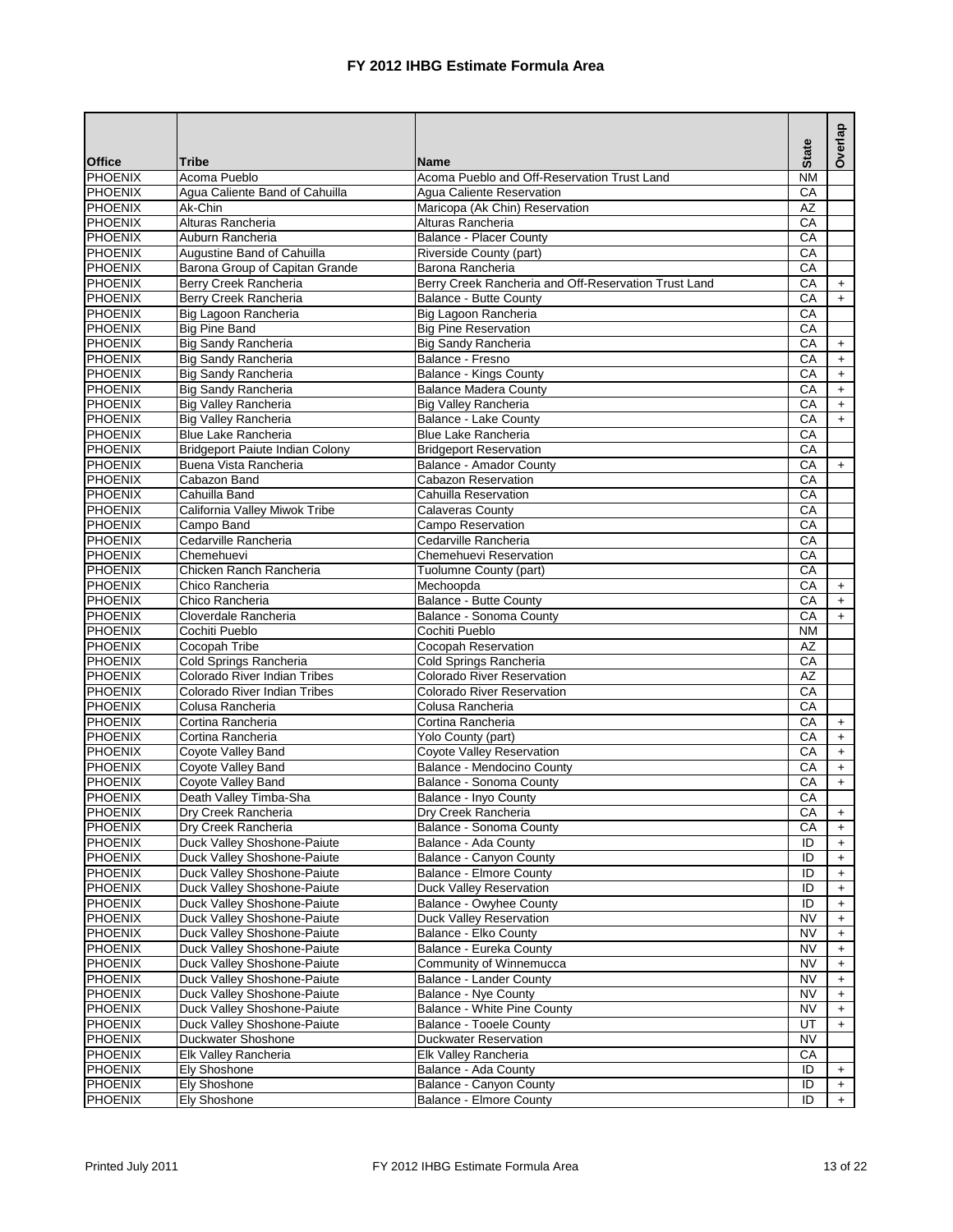|                                  |                                                                          |                                                                   | <b>State</b>           | Overlap                          |
|----------------------------------|--------------------------------------------------------------------------|-------------------------------------------------------------------|------------------------|----------------------------------|
| <b>Office</b>                    | <b>Tribe</b>                                                             | <b>Name</b>                                                       |                        |                                  |
| <b>PHOENIX</b>                   | Ely Shoshone                                                             | <b>Balance - Owyhee County</b>                                    | ID                     | $\ddot{}$                        |
| <b>PHOENIX</b>                   | Ely Shoshone                                                             | Balance - Elko County                                             | <b>NV</b>              | $\ddot{}$                        |
| <b>PHOENIX</b>                   | <b>Elv Shoshone</b>                                                      | Balance - Eureka County                                           | <b>NV</b>              | $\ddot{}$                        |
| <b>PHOENIX</b>                   | <b>Ely Shoshone</b>                                                      | Community of Winnemucca                                           | <b>NV</b>              | $+$                              |
| <b>PHOENIX</b>                   | <b>Ely Shoshone</b>                                                      | <b>Balance - Lander County</b>                                    | <b>NV</b>              | $\ddot{}$                        |
| <b>PHOENIX</b><br><b>PHOENIX</b> | Ely Shoshone                                                             | <b>Balance - Nye County</b><br><b>Elv Reservation</b>             | NV                     | $\begin{array}{c} + \end{array}$ |
| <b>PHOENIX</b>                   | Ely Shoshone<br>Ely Shoshone                                             | Balance - White Pine County                                       | NV<br><b>NV</b>        | $\ddot{}$<br>$+$                 |
| <b>PHOENIX</b>                   | Ely Shoshone                                                             | Balance - Tooele County                                           | UT                     | $\ddot{}$                        |
| <b>PHOENIX</b>                   | Enterprise Rancheria                                                     | Enterprise Rancheria                                              | CA                     | $\ddot{}$                        |
| <b>PHOENIX</b>                   | <b>Enterprise Rancheria</b>                                              | Balance - Butte County                                            | CA                     | $+$                              |
| <b>PHOENIX</b>                   | Ewiiaapaayp Band of Kumeyaay                                             | San Diego County (part)                                           | CA                     |                                  |
| <b>PHOENIX</b>                   | Fallon Paiute-Shoshone                                                   | Fallon Paiute-Shoshone Colony                                     | <b>NV</b>              |                                  |
| <b>PHOENIX</b>                   | <b>Fallon Paiute-Shoshone</b>                                            | Fallon Paiute-Shoshone Reservation and Off-Reservation Trust Land | <b>NV</b>              |                                  |
| <b>PHOENIX</b>                   | Fort Bidwell                                                             | Fort Bidwell Reservation                                          | CA                     | $\begin{array}{c} + \end{array}$ |
| <b>PHOENIX</b>                   | <b>Fort Bidwell</b>                                                      | Balance - Klamath County                                          | <b>OR</b>              | $+$                              |
| <b>PHOENIX</b>                   | Fort Bidwell                                                             | Balance - Lake County                                             | $\overline{OR}$        | $+$                              |
| <b>PHOENIX</b>                   | Fort Independence                                                        | Fort Independence Reservation                                     | CA                     |                                  |
| <b>PHOENIX</b>                   | Fort McDermitt Paiute and Shoshone                                       | <b>Balance - Churchill County</b>                                 | <b>NV</b>              | $\ddot{}$                        |
| <b>PHOENIX</b>                   | Fort McDermitt Paiute and Shoshone                                       | <b>Balance - Clark County</b>                                     | <b>NV</b>              | $+$                              |
| <b>PHOENIX</b>                   | Fort McDermitt Paiute and Shoshone                                       | <b>Balance - Douglas County</b>                                   | <b>NV</b>              | $\ddot{}$                        |
| PHOENIX                          | Fort McDermitt Paiute and Shoshone                                       | Balance - Esmeralda County                                        | <b>NV</b>              | $\ddag$                          |
| <b>PHOENIX</b>                   | Fort McDermitt Paiute and Shoshone                                       | Fort McDermitt Reservation                                        | <b>NV</b>              | $\begin{array}{c} + \end{array}$ |
| <b>PHOENIX</b>                   | Fort McDermitt Paiute and Shoshone                                       | Balance - Humboldt County                                         | <b>NV</b>              | $\ddot{}$                        |
| <b>PHOENIX</b>                   | Fort McDermitt Paiute and Shoshone                                       | Balance - Lyon County                                             | <b>NV</b>              | $\ddot{}$                        |
| <b>PHOENIX</b>                   | Fort McDermitt Paiute and Shoshone                                       | <b>Balance - Mineral County</b>                                   | <b>NV</b>              | $\ddot{}$                        |
| <b>PHOENIX</b>                   | Fort McDermitt Paiute and Shoshone                                       | Balance - Nye County                                              | <b>NV</b>              | $\begin{array}{c} + \end{array}$ |
| <b>PHOENIX</b>                   | Fort McDermitt Paiute and Shoshone                                       | <b>Balance - Pershing County</b>                                  | <b>NV</b>              | $+$                              |
| <b>PHOENIX</b>                   | Fort McDermitt Paiute and Shoshone                                       | <b>Balance - Storey County</b>                                    | <b>NV</b>              | $+$                              |
| <b>PHOENIX</b>                   | Fort McDermitt Paiute and Shoshone                                       | Balance - Washoe County                                           | <b>NV</b>              | $+$                              |
| <b>PHOENIX</b><br><b>PHOENIX</b> | Fort McDermitt Paiute and Shoshone<br>Fort McDermitt Paiute and Shoshone | Balance - Carson City<br>Fort McDermitt Reservation               | <b>NV</b><br><b>OR</b> | $\ddot{}$                        |
| <b>PHOENIX</b>                   | Fort McDowell Yavapai Nation                                             | Fort McDowell Reservation                                         | <b>AZ</b>              | $+$                              |
| <b>PHOENIX</b>                   | <b>Fort Mojave Tribe</b>                                                 | Fort Mojave Reservation and Off-Reservation Trust Land            | AZ                     |                                  |
| <b>PHOENIX</b>                   | <b>Fort Moiave Tribe</b>                                                 | Fort Mojave Reservation and Off-Reservation Trust Land            | CA                     |                                  |
| <b>PHOENIX</b>                   | Fort Mojave Tribe                                                        | Fort Mojave Reservation and Off-Reservation Trust Land            | <b>NV</b>              |                                  |
| <b>PHOENIX</b>                   | Gila River                                                               | Gila River Reservation                                            | AZ                     |                                  |
| <b>PHOENIX</b>                   | Graton Rancheria                                                         | Balance - Marin County                                            | СA                     | $\ddot{}$                        |
| <b>PHOENIX</b>                   | Graton Rancheria                                                         | Balance - Sonoma County                                           | CA                     | $\ddot{}$                        |
| <b>PHOENIX</b>                   | Greenville Rancheria                                                     | Greenville Rancheria                                              | CA                     | $+$                              |
| <b>PHOENIX</b>                   | Greenville Rancheria                                                     | <b>Balance - Plumas County</b>                                    | CA                     | $+$                              |
| <b>PHOENIX</b>                   | Greenville Rancheria                                                     | <b>Balance - Sutter County</b>                                    | CA                     | $\ddot{}$                        |
| PHOENIX                          | Greenville Rancheria                                                     | Balance - Tehama County                                           | CА                     | $+$                              |
| PHOENIX                          | Greenville Rancheria                                                     | Balance - Yuba County                                             | CA                     | $+$                              |
| PHOENIX                          | Grindstone Rancheria                                                     | Grindstone Rancheria                                              | CA                     |                                  |
| PHOENIX                          | Grindstone Rancheria                                                     | Balance - Glenn County                                            | CA                     |                                  |
| <b>PHOENIX</b>                   | Guidiville Rancheria                                                     | Guidiville Rancheria & Balance-Mendocino                          | СA                     |                                  |
| <b>PHOENIX</b>                   | Havasupai                                                                | Havasupai Reservation                                             | AZ                     |                                  |
| <b>PHOENIX</b>                   | Hoopa Valley                                                             | Hoopa Valley Reservation                                          | CA                     |                                  |
| <b>PHOENIX</b>                   | Hopi                                                                     | Hopi Reservation and Off-Reservation Trust Land                   | AZ                     | $\ddot{}$                        |
| <b>PHOENIX</b>                   | Hopi                                                                     | Communities of Flagstaff, Grand Canyon and Page                   | AΖ                     | $\ddot{}$                        |
| <b>PHOENIX</b>                   | Hopi                                                                     | Communities of Winslow and Holbrook                               | AZ                     | $\ddot{}$                        |
| <b>PHOENIX</b>                   | Hopland Rancheria                                                        | Hopland Rancheria & Bal-Mendocino                                 | CA                     | $\ddot{}$                        |
| <b>PHOENIX</b>                   | <b>Hopland Rancheria</b>                                                 | Balance - Sonoma Co                                               | СA                     | $\ddot{}$                        |
| <b>PHOENIX</b>                   | Hualapai                                                                 | Hualapai Reservation and Trust Lands                              | $\overline{AZ}$        |                                  |
| <b>PHOENIX</b>                   | Inaja Band                                                               | San Diego County (part)                                           | СA                     |                                  |
| <b>PHOENIX</b>                   | Ione Band of Miwok Indians                                               | <b>Balance - Amador County</b>                                    | CA                     | $\ddot{}$                        |
| <b>PHOENIX</b>                   | Isleta Pueblo                                                            | Isleta Pueblo                                                     | NM                     |                                  |
| <b>PHOENIX</b><br><b>PHOENIX</b> | Jackson Rancheria<br>Jamul Indian Village                                | Amador County (part)<br>Jamul Indian Village                      | CA<br>CA               |                                  |
| <b>PHOENIX</b>                   | Jemez Pueblo                                                             | Jemez Pueblo                                                      | <b>NM</b>              |                                  |
| <b>PHOENIX</b>                   | Jicarilla Reservation                                                    | Jicarilla Apache Reservation                                      | ΝM                     |                                  |
|                                  |                                                                          |                                                                   |                        |                                  |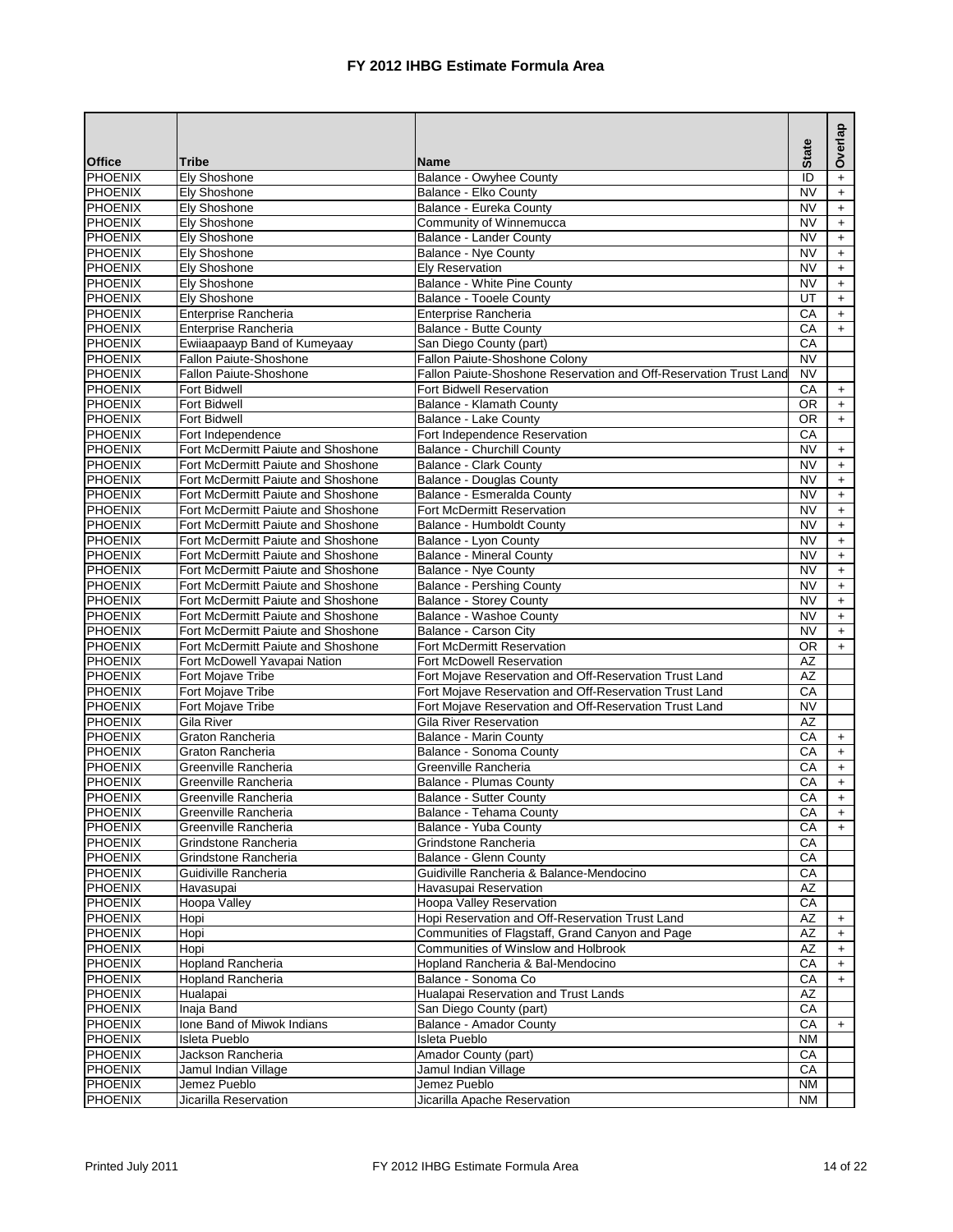|                                  |                                                                         |                                                              |                 | Overlap                                 |
|----------------------------------|-------------------------------------------------------------------------|--------------------------------------------------------------|-----------------|-----------------------------------------|
| <b>Office</b>                    | <b>Tribe</b>                                                            | <b>Name</b>                                                  | <b>State</b>    |                                         |
| PHOENIX                          | Kaibab Band of Paiute                                                   | Kaibab Reservation                                           | AZ              | $\ddot{}$                               |
| PHOENIX                          | Kaibab Band of Paiute                                                   | Fredonia                                                     | AZ              | $+$                                     |
| <b>PHOENIX</b>                   | Kaibab Band of Paiute                                                   | Cedar City                                                   | UT              | $\ddot{}$                               |
| <b>PHOENIX</b>                   | Kaibab Band of Paiute                                                   | Kanab                                                        | UT              | $\ddot{}$                               |
| PHOENIX                          | Kaibab Band of Paiute                                                   | St. George                                                   | UT              | $\ddot{}$                               |
| <b>PHOENIX</b>                   | Karuk                                                                   | Karuk Reservation and Off-Reservation Trust Land             | CA              | $\ddot{}$                               |
| PHOENIX<br>PHOENIX               | Karuk<br>Karuk                                                          | Balance - Humbolt County<br><b>Balance - Siskiyou County</b> | CA<br>CA        | $+$                                     |
| <b>PHOENIX</b>                   | La Jolla Band                                                           | La Jolla Reservation                                         | CA              | $+$                                     |
| <b>PHOENIX</b>                   | La Posta Band                                                           | La Posta Reservation                                         | CA              |                                         |
| <b>PHOENIX</b>                   | Laguna Pueblo                                                           | Laguna Pueblo and Off-Reservation Trust Land                 | ΝM              |                                         |
| <b>PHOENIX</b>                   | Las Vegas Colony                                                        | Las Vegas Colony                                             | <b>NV</b>       |                                         |
| PHOENIX                          | Laytonville Rancheria                                                   | Laytonville Rancheria                                        | CA              | $\ddot{}$                               |
| <b>PHOENIX</b>                   | Laytonville Rancheria                                                   | Balance - Mendocino County                                   | $\overline{CA}$ | $+$                                     |
| PHOENIX                          | Lone Pine Paiute-Shoshone                                               | Lone Pine Reservation                                        | CA              |                                         |
| <b>PHOENIX</b>                   | Lone Pine Paiute-Shoshone                                               | Balance - Mono County                                        | СA              |                                         |
| <b>PHOENIX</b>                   | Los Coyotes Band of Cahuilla                                            | Los Coyotes Reservation                                      | CA              |                                         |
| <b>PHOENIX</b>                   | Lovelock Colony                                                         | <b>Balance - Churchill County</b>                            | <b>NV</b>       | $+$                                     |
| <b>PHOENIX</b>                   | Lovelock Colony                                                         | Balance - Clark County                                       | <b>NV</b>       | $+$                                     |
| PHOENIX                          | Lovelock Colony                                                         | <b>Balance - Douglas County</b>                              | <b>NV</b>       | $\ddot{}$                               |
| PHOENIX                          | Lovelock Colony                                                         | Balance - Esmeralda County                                   | NV              | $\ddot{}$                               |
| <b>PHOENIX</b>                   | Lovelock Colony                                                         | Balance - Humboldt County                                    | NV              | $\ddot{}$                               |
| PHOENIX                          | Lovelock Colony                                                         | Balance - Lyon County                                        | <b>NV</b>       | $+$                                     |
| <b>PHOENIX</b>                   | Lovelock Colonv                                                         | <b>Balance - Mineral County</b>                              | NV              | $\ddot{}$                               |
| <b>PHOENIX</b>                   | Lovelock Colonv                                                         | <b>Balance - Nye County</b>                                  | <b>NV</b>       | $\ddot{}$                               |
| PHOENIX                          | Lovelock Colony                                                         | Lovelock Colony                                              | NV              | $+$                                     |
| <b>PHOENIX</b>                   | Lovelock Colony                                                         | <b>Balance - Pershing County</b>                             | <b>NV</b>       | $+$                                     |
| PHOENIX                          | Lovelock Colony                                                         | <b>Balance - Storey County</b>                               | NV              | $+$                                     |
| <b>PHOENIX</b>                   | Lovelock Colony                                                         | Balance - Washoe County                                      | NV<br>NV        | $+$                                     |
| <b>PHOENIX</b><br><b>PHOENIX</b> | Lovelock Colony<br>Lower Lake Rancheria                                 | Balance - Carson City<br>Balance - Sonoma County             | CA              | $\ddot{}$                               |
| PHOENIX                          | Lytton Rancheria of California                                          | Balance - Sonoma County                                      | CA              | $+$<br>$\begin{array}{c} + \end{array}$ |
| <b>PHOENIX</b>                   | Manchester Point Arena Rancheria                                        | Manchester Point Rancheria                                   | CA              | $+$                                     |
| PHOENIX                          | Manchester Point Arena Rancheria                                        | Balance - Mendocino County                                   | СA              | $+$                                     |
| <b>PHOENIX</b>                   | Manzanita Band                                                          | Manzanita Reservation                                        | CA              |                                         |
| PHOENIX                          | Mesa Grande Band                                                        | <b>Mesa Grande Reservation</b>                               | CA              |                                         |
| PHOENIX                          | <b>Mescalero Reservation</b>                                            | <b>Mescalero Reservation</b>                                 | <b>NM</b>       |                                         |
| <b>PHOENIX</b>                   | Middletown Rancheria                                                    | Middletown Rancheria                                         | CA              | $+$                                     |
| <b>PHOENIX</b>                   | Middletown Rancheria                                                    | <b>Balance - Lake County</b>                                 | $\overline{CA}$ | $+$                                     |
| <b>PHOENIX</b>                   | Moapa Band of Paiute                                                    | Moapa River Reservation                                      | <b>NV</b>       |                                         |
| <b>PHOENIX</b>                   | Mooretown Rancheria                                                     | Mooretown Rancheria                                          | CA              | $\ddot{}$                               |
| <b>PHOENIX</b>                   | Mooretown Rancheria                                                     | <b>Balance - Butte County</b>                                | CA              | $+$                                     |
| PHOENIX                          | Morongo Band of Cahuilla                                                | Morongo Reservation                                          | CA              |                                         |
| PHOENIX                          | Nambe Pueblo                                                            | Nambe Pueblo and Off-Reservation Trust Land                  | ΝM              |                                         |
| PHOENIX                          | Navajo Nation                                                           | Navajo Nation Reservation and Off-Reservation Trust Land     | AΖ              |                                         |
| PHOENIX                          | Navajo Nation                                                           | Navajo Nation Reservation and Off-Reservation Trust Land     | <b>NM</b>       |                                         |
| <b>PHOENIX</b>                   | Navajo Nation                                                           | Navajo Nation Reservation and Off-Reservation Trust Land     | UT              |                                         |
| PHOENIX                          | North Fork Rancheria                                                    | <b>Balance Fresno</b>                                        | CA              | $\ddot{}$                               |
| PHOENIX                          | North Fork Rancheria                                                    | North Fork Rancheria                                         | CA              | $\ddot{}$                               |
| <b>PHOENIX</b>                   | North Fork Rancheria                                                    | <b>Balance Madera County</b>                                 | СA              | $\ddot{}$                               |
| <b>PHOENIX</b>                   | North Fork Rancheria                                                    | <b>Balance Mariposa</b>                                      | CA              | $\ddot{}$                               |
| <b>PHOENIX</b>                   | Ohkay Owingeh (was San Juan Pueblo)                                     | San Juan Pueblo                                              | <b>NM</b>       |                                         |
| <b>PHOENIX</b><br><b>PHOENIX</b> | Ohkay Owingeh (was San Juan Pueblo)<br>Paiute-Shoshone of Bishop Colony | Balance - Rio Arriba County<br><b>Bishop Rancheria</b>       | NM<br>СA        |                                         |
| PHOENIX                          | Pala Band                                                               | Pala Reservation                                             | CA              |                                         |
| <b>PHOENIX</b>                   | Pascua Yaqui Tribe                                                      | Guadalupe Town                                               | AZ              |                                         |
| PHOENIX                          | Pascua Yaqui Tribe                                                      | Pascua Yaqui Reservation                                     | AZ              |                                         |
| PHOENIX                          | Pascua Yaqui Tribe                                                      | So. Tuscon, Old Pascua Village and Yoem Pueblo               | AZ              |                                         |
| PHOENIX                          | Paskenta Band of Nomlaki Indian                                         | Balance - Tehama County                                      | СA              | $\ddot{}$                               |
| <b>PHOENIX</b>                   | Pauma Band                                                              | Pauma and Yuima Reservation                                  | CA              |                                         |
| <b>PHOENIX</b>                   | Pechanga Band                                                           | Pechanga Reservation                                         | CA              |                                         |
| <b>PHOENIX</b>                   | Picayune Rancheria                                                      | <b>Balance - Fresno County</b>                               | CA              | $+$                                     |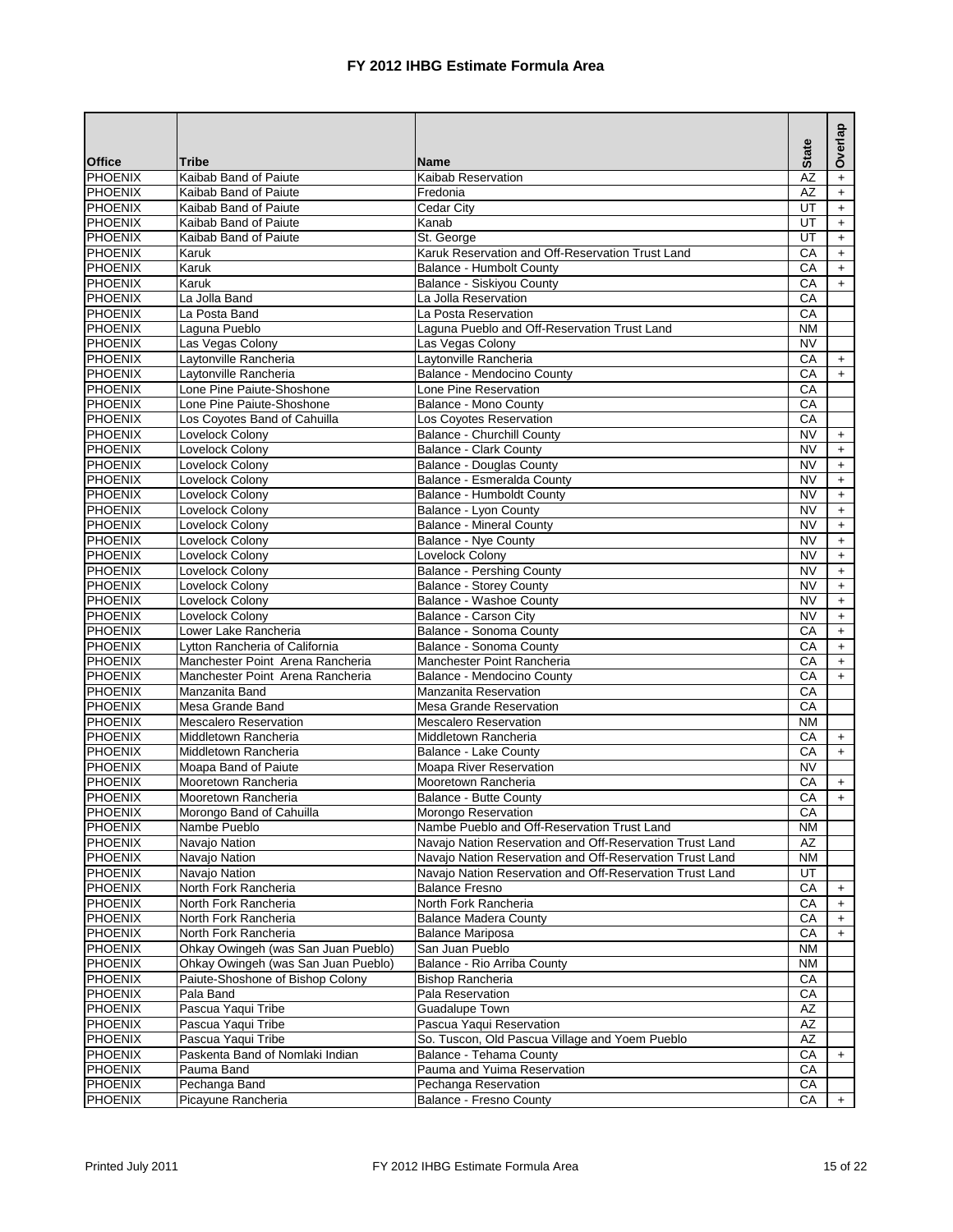|                                  |                                           |                                                                    | <b>State</b>    | Overlap                          |
|----------------------------------|-------------------------------------------|--------------------------------------------------------------------|-----------------|----------------------------------|
| <b>Office</b>                    | <b>Tribe</b>                              | <b>Name</b>                                                        |                 |                                  |
| <b>PHOENIX</b>                   | Picayune Rancheria                        | Picayune Rancheria                                                 | CA              | $\ddot{}$                        |
| <b>PHOENIX</b>                   | Picayune Rancheria                        | Balance - Madera County                                            | CA              | $\ddot{}$                        |
| <b>PHOENIX</b>                   | Picayune Rancheria                        | Balance - Mariposa County                                          | CA              | $+$                              |
| <b>PHOENIX</b>                   | <b>Picuris Pueblo</b>                     | Picuris Pueblo                                                     | <b>NM</b>       |                                  |
| <b>PHOENIX</b>                   | Pinoleville Rancheria                     | Pinoleville Rancheria                                              | CA              | $\pm$                            |
| <b>PHOENIX</b>                   | Pinoleville Rancheria                     | Balance - Mendocino County                                         | CA              | $\pm$                            |
| <b>PHOENIX</b>                   | Pit River Tribe                           | Likely Rancheria                                                   | CA              | $\ddot{}$                        |
| <b>PHOENIX</b>                   | Pit River Tribe                           | Lookout Rancheria                                                  | CA              | $+$                              |
| <b>PHOENIX</b>                   | <b>Pit River Tribe</b>                    | <b>XL Ranch</b>                                                    | CA              | $\pm$                            |
| <b>PHOENIX</b>                   | Pit River Tribe<br><b>Pit River Tribe</b> | Balance - Modoc County                                             | CA<br>CA        | $\ddag$                          |
| <b>PHOENIX</b><br><b>PHOENIX</b> | <b>Pit River Tribe</b>                    | <b>Big Bend Rancheria</b><br>Montgomery Creek Rancheria            | CA              | $\ddot{}$<br>$+$                 |
| <b>PHOENIX</b>                   | Pit River Tribe                           | Pit River Trust Lands                                              | CA              | $\pm$                            |
| <b>PHOENIX</b>                   | <b>Pit River Tribe</b>                    | Roaring Creek Rancheria                                            | CA              | $\pm$                            |
| <b>PHOENIX</b>                   | <b>Pit River Tribe</b>                    | Balance - Shasta County                                            | CA              | $+$                              |
| <b>PHOENIX</b>                   | Pojoaque Pueblo                           | Pojoaque Pueblo                                                    | <b>NM</b>       |                                  |
| <b>PHOENIX</b>                   | Potter Valley Rancheria                   | Balance - Mendocino County                                         | СA              | $\begin{array}{c} + \end{array}$ |
| <b>PHOENIX</b>                   | <b>Pyramid Lake Paiute</b>                | <b>Balance - Churchill County</b>                                  | <b>NV</b>       | $+$                              |
| <b>PHOENIX</b>                   | <b>Pyramid Lake Paiute</b>                | <b>Balance - Clark County</b>                                      | <b>NV</b>       | $\pm$                            |
| <b>PHOENIX</b>                   | <b>Pyramid Lake Paiute</b>                | <b>Balance - Douglas County</b>                                    | <b>NV</b>       | $\ddot{}$                        |
| <b>PHOENIX</b>                   | Pyramid Lake Paiute                       | Balance - Esmeralda County                                         | <b>NV</b>       | $\boldsymbol{+}$                 |
| <b>PHOENIX</b>                   | <b>Pyramid Lake Paiute</b>                | Balance - Humboldt County                                          | <b>NV</b>       | $\ddag$                          |
| <b>PHOENIX</b>                   | <b>Pyramid Lake Paiute</b>                | <b>Pyramid Lake Reservation</b>                                    | <b>NV</b>       | $\pm$                            |
| <b>PHOENIX</b>                   | Pyramid Lake Paiute                       | Balance - Lyon County                                              | <b>NV</b>       | $\ddot{}$                        |
| <b>PHOENIX</b>                   | <b>Pyramid Lake Paiute</b>                | <b>Balance - Mineral County</b>                                    | <b>NV</b>       | $\ddot{}$                        |
| <b>PHOENIX</b>                   | <b>Pyramid Lake Paiute</b>                | <b>Balance - Nye County</b>                                        | <b>NV</b>       | $+$                              |
| <b>PHOENIX</b>                   | <b>Pyramid Lake Paiute</b>                | <b>Balance - Pershing County</b>                                   | <b>NV</b>       | $\pm$                            |
| <b>PHOENIX</b>                   | <b>Pyramid Lake Paiute</b>                | <b>Balance - Storey County</b>                                     | <b>NV</b>       | $+$                              |
| <b>PHOENIX</b>                   | <b>Pyramid Lake Paiute</b>                | <b>Balance - Washoe County</b>                                     | <b>NV</b>       | $+$                              |
| <b>PHOENIX</b>                   | <b>Pyramid Lake Paiute</b>                | <b>Balance - Carson City</b>                                       | <b>NV</b>       | $\ddotmark$                      |
| <b>PHOENIX</b>                   | <b>Quartz Valley Reservation</b>          | <b>Quartz Valley Reservation</b>                                   | CA              | $+$                              |
| <b>PHOENIX</b>                   | <b>Quartz Valley Reservation</b>          | Balance - Siskiyou County                                          | CA              | $+$                              |
| <b>PHOENIX</b>                   | Quechan Tribe                             | Fort Yuma Reservation                                              | <b>AZ</b>       |                                  |
| PHOENIX                          | Quechan Tribe                             | Cities of Gadsen, Roll, San Luis, Somerton, Tacna, Yuma and Weltor | $\overline{AZ}$ |                                  |
| <b>PHOENIX</b>                   | Quechan Tribe                             | Fort Yuma Reservation                                              | СA              |                                  |
| <b>PHOENIX</b>                   | Ramona Band                               | Riverside County (part)                                            | CA              |                                  |
| <b>PHOENIX</b>                   | Redding Rancheria                         | Redding Rancheria                                                  | CA              | $+$                              |
| <b>PHOENIX</b>                   | Redding Rancheria                         | <b>Balance - Shasta County</b>                                     | СA              | $\ddot{}$                        |
| <b>PHOENIX</b>                   | Redwood Valley Rancheria                  | Redwood Valley Rancheria                                           | CA              | $+$                              |
| <b>PHOENIX</b>                   | Redwood Valley Rancheria                  | Balance - Mendocino County                                         | CA              | $+$                              |
| <b>PHOENIX</b>                   | Redwood Valley Rancheria                  | Balance - Sonoma Co                                                | CA              | $+$                              |
| <b>PHOENIX</b>                   | Reno-Sparks Colony                        | Reno-Sparks Colony                                                 | <b>NV</b>       |                                  |
| PHOENIX                          | Resighini Rancheria                       | Resighini Rancheria                                                | СA              |                                  |
| PHOENIX                          | <b>Rincon Reservation</b>                 | <b>Rincon Reservation</b>                                          | CA              |                                  |
| PHOENIX                          | Robinson Rancheria                        | Robinson Rancheria and Off-Reservation Trust Land                  | CA              | $+$                              |
| PHOENIX                          | Robinson Rancheria                        | Balance - Lake County                                              | СA              | $\ddot{}$                        |
| <b>PHOENIX</b>                   | Rohnerville Rancheria (Bear River Bd)     | Rohnerville Rancheria                                              | СA              |                                  |
| <b>PHOENIX</b>                   | Round Valley Reservation                  | Round Valley Reservation and Off-Reservation Trust Land            | CA              | $\ddot{}$                        |
| <b>PHOENIX</b>                   | Round Valley Reservation                  | Balance - Mendocino County                                         | СA              | $\ddot{}$                        |
| <b>PHOENIX</b>                   | Round Valley Reservation                  | Balance - Sonoma County                                            | CA              | $\ddot{}$                        |
| <b>PHOENIX</b>                   | Rumsey Rancheria                          | Rumsey Rancheria                                                   | СA              | $\ddot{}$                        |
| <b>PHOENIX</b>                   | Rumsey Rancheria                          | Balance - Yolo County                                              | СA              | $\ddot{}$                        |
| <b>PHOENIX</b>                   | Salt River Plma-Maricopa                  | <b>Salt River Reservation</b>                                      | AZ              |                                  |
| <b>PHOENIX</b>                   | San Carlos Apache                         | San Carlos Reservation                                             | AZ              |                                  |
| <b>PHOENIX</b>                   | San Carlos Apache                         | Cities of Hayden, Winkleman, Globe and Miami                       | AZ              |                                  |
| <b>PHOENIX</b>                   | San Carlos Apache                         | Cities of Eden, Thatcher, Pima, Safford and Fort Thomas            | AZ              |                                  |
| <b>PHOENIX</b>                   | San Carlos Apache                         | City of Showlow                                                    | AZ              |                                  |
| <b>PHOENIX</b>                   | San Carlos Apache                         | City of Superior                                                   | AZ              |                                  |
| <b>PHOENIX</b>                   | San Felipe Pueblo                         | San Felipe Pueblo                                                  | <b>NM</b>       |                                  |
| <b>PHOENIX</b>                   | San Ildefonso Pueblo                      | San Ildefonso Pueblo                                               | NM              |                                  |
| <b>PHOENIX</b>                   | San Juan Southern Paiute Tribe            | Balance - Coconino County<br>San Manuel Reservation                | AZ              | $\ddot{}$                        |
| <b>PHOENIX</b>                   | San Manuel Band                           |                                                                    | CA              |                                  |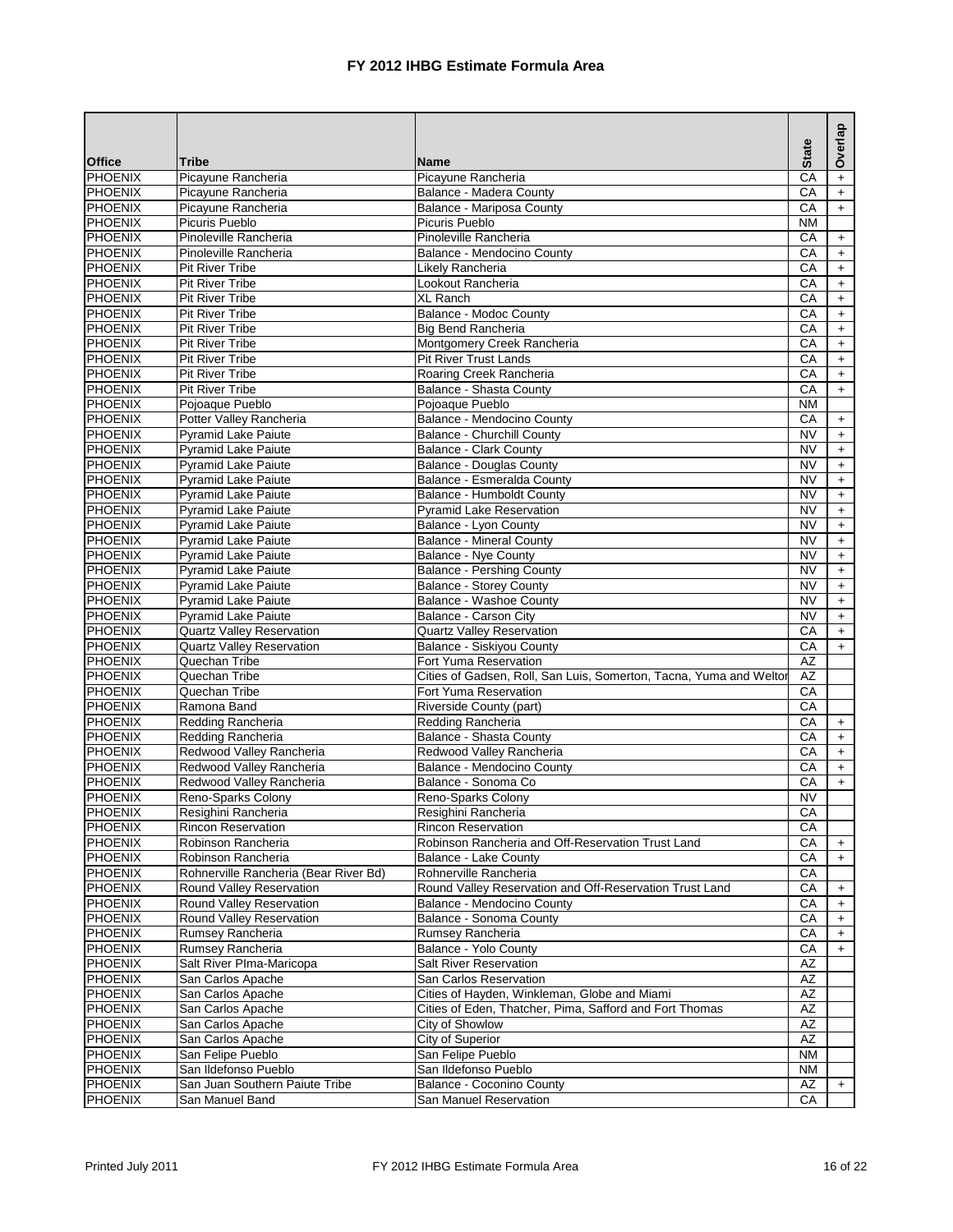|                                  |                                                                                               |                                                               | <b>State</b>           | Overlap                |
|----------------------------------|-----------------------------------------------------------------------------------------------|---------------------------------------------------------------|------------------------|------------------------|
| <b>Office</b>                    | <b>Tribe</b>                                                                                  | <b>Name</b>                                                   |                        |                        |
| <b>PHOENIX</b>                   | San Pasqual Band                                                                              | San Pasqual Reservation                                       | $\overline{CA}$        |                        |
| <b>PHOENIX</b>                   | San Rosa Band of Cahuilla                                                                     | Santa Rosa Reservation                                        | CA                     |                        |
| <b>PHOENIX</b>                   | Sandia Pueblo                                                                                 | Sandia Pueblo                                                 | <b>NM</b>              |                        |
| <b>PHOENIX</b>                   | Santa Ana Pueblo                                                                              | Santa Ana Pueblo                                              | <b>NM</b>              |                        |
| <b>PHOENIX</b>                   | Santa Clara Pueblo                                                                            | Santa Clara Pueblo                                            | <b>NM</b>              |                        |
| <b>PHOENIX</b>                   | Santa Rosa Rancheria                                                                          | Santa Rosa Rancheria                                          | СA                     |                        |
| <b>PHOENIX</b>                   | Santa Ynez Band of Chumash                                                                    | Santa Ynez Reservation                                        | CA                     |                        |
| <b>PHOENIX</b>                   | Santa Ysabel Reservation                                                                      | Santa Ysabel Reservation                                      | CA                     |                        |
| <b>PHOENIX</b><br><b>PHOENIX</b> | Santo Domingo Pueblo                                                                          | Santo Domingo Pueblo                                          | <b>NM</b><br>CA        |                        |
| <b>PHOENIX</b>                   | Scotts Valley (Pomo)<br>Scotts Valley (Pomo)                                                  | Balance - Contra Costa County<br><b>Balance - Lake County</b> | CA                     | $\pm$                  |
| <b>PHOENIX</b>                   | Scotts Valley (Pomo)                                                                          | Balance - Mendocino County                                    | CA                     | $\pm$<br>$+$           |
| <b>PHOENIX</b>                   | Scotts Valley (Pomo)                                                                          | Balance - Sonoma County                                       | CA                     | $\ddag$                |
| PHOENIX                          | Sherwood Valley Rancheria                                                                     | <b>Balance - Lake County</b>                                  | CA                     | $\ddot{}$              |
| <b>PHOENIX</b>                   | Sherwood Valley Rancheria                                                                     | Sherwood Valley Rancheria                                     | CA                     | $\pm$                  |
| <b>PHOENIX</b>                   | Sherwood Valley Rancheria                                                                     | Balance - Mendocino County                                    | CA                     | $+$                    |
| <b>PHOENIX</b>                   | Sherwood Valley Rancheria                                                                     | Balance - Sonoma County                                       | CA                     | $+$                    |
| PHOENIX                          | Shingle Springs Rancheria                                                                     | Shingle Springs Rancheria                                     | CA                     |                        |
| <b>PHOENIX</b>                   | Shingle Springs Rancheria                                                                     | Balance - El Dorado County                                    | CA                     |                        |
| <b>PHOENIX</b>                   | Smith River Rancheria                                                                         | Smith River Rancheria                                         | $\overline{CA}$        | $+$                    |
| <b>PHOENIX</b>                   | Smith River Rancheria                                                                         | Balance - Del Norte County                                    | CA                     | $\pm$                  |
| PHOENIX                          | Smith River Rancheria                                                                         | Balance - Humboldt County                                     | CA                     | $\ddot{}$              |
| <b>PHOENIX</b>                   | Smith River Rancheria                                                                         | Balance - Coos County                                         | <b>OR</b>              | $\pm$                  |
| <b>PHOENIX</b>                   | Smith River Rancheria                                                                         | <b>Balance - Curry County</b>                                 | CA                     | $+$                    |
| <b>PHOENIX</b>                   | Smith River Rancheria                                                                         | Balance - Josephine County                                    | <b>OR</b>              | $\ddot{}$              |
| <b>PHOENIX</b>                   | Soboba Band                                                                                   | Soboba Reservation                                            | CA                     |                        |
| <b>PHOENIX</b>                   | Stewarts Point Rancheria                                                                      | <b>Stewarts Point Rancheria</b>                               | СA                     | $+$                    |
| <b>PHOENIX</b>                   | Stewarts Point Rancheria                                                                      | Balance - Sonoma County                                       | CA                     | $\ddot{}$              |
| <b>PHOENIX</b>                   | Sulphur Bank Rancheria                                                                        | Sulphur Bank Rancheria                                        | CA                     | $+$                    |
| <b>PHOENIX</b>                   | Sulphur Bank Rancheria                                                                        | <b>Balance - Lake County</b>                                  | CA                     | $\ddot{\phantom{1}}$   |
| <b>PHOENIX</b>                   | Summit Lake Paiute Tribe                                                                      | <b>Summit Lake Reservation</b>                                | $\overline{\text{NV}}$ |                        |
| <b>PHOENIX</b>                   | Susanville Rancheria                                                                          | Susanville Rancheria                                          | CA                     |                        |
| <b>PHOENIX</b>                   | Susanville Rancheria                                                                          | Balance - Lassen County                                       | CA                     |                        |
| <b>PHOENIX</b>                   | Sycuan Band of Kumeyaay Nation                                                                | <b>Sycuan Reservation</b>                                     | CA                     |                        |
| PHOENIX                          | Table Bluff Rancheria, Wiyot Tribe                                                            | Table Bluff Reservation and Off-Reservation Trust Land        | CA                     |                        |
| <b>PHOENIX</b>                   | Table Mountain Rancheria                                                                      | Table Mountain Rancheria                                      | CA                     |                        |
| <b>PHOENIX</b>                   | Taos Pueblo                                                                                   | Taos Pueblo and Off-Reservation Trust Land                    | <b>NM</b>              |                        |
| <b>PHOENIX</b>                   | Te-Moak                                                                                       | Elko Colony                                                   | <b>NV</b>              |                        |
| <b>PHOENIX</b>                   | Te-Moak                                                                                       | South Fork Reservation and Off-Reservation Trust Land         | <b>NV</b>              |                        |
| <b>PHOENIX</b>                   | Te-Moak                                                                                       | <b>Wells Colony</b>                                           | <b>NV</b>              |                        |
| <b>PHOENIX</b>                   | Te-Moak                                                                                       | <b>Battle Mountain Reservation</b>                            | $\overline{\text{NV}}$ |                        |
| <b>PHOENIX</b>                   | <b>Tesuque Pueblo</b>                                                                         | Tesuque Pueblo and Off-Reservation Trust Land                 | <b>NM</b>              |                        |
| <b>PHOENIX</b>                   | Tohono O'Odham Nation                                                                         | Tohono O'odham Reservation and Off-Reservation Trust Land     | AΖ                     |                        |
| PHOENIX                          | Tonto Apache of Arizona                                                                       | Payson (Yavapai-Apache) Community                             | <b>AZ</b>              |                        |
| PHOENIX                          | Torres-Martinez Band of Cahuilla                                                              | <b>Torres-Martinez Reservation</b>                            | CA                     |                        |
| PHOENIX                          | <b>Trinidad Rancheria</b>                                                                     | Trinidad Rancheria and Off-Reservation Trust Land             | CA                     |                        |
| <b>PHOENIX</b>                   | Tule River Indian Tribe                                                                       | <b>Tule River Reservation</b>                                 | СA                     |                        |
| <b>PHOENIX</b>                   | Tule River Indian Tribe                                                                       | <b>Balance - Tulare County</b>                                | CA                     |                        |
| <b>PHOENIX</b>                   | Tuolumne Band of Me-Wuk Indians                                                               | Tuolumne Rancheria and Off-Reservation Trust Land             | CA                     |                        |
| <b>PHOENIX</b>                   | Tuolumne Band of Me-Wuk Indians                                                               | <b>Balance - Tuolumne County</b>                              | CA                     |                        |
| <b>PHOENIX</b>                   | Twenty Nine Palms Band                                                                        | Riverside County (part)                                       | СA                     |                        |
| <b>PHOENIX</b>                   | <b>Twenty Nine Palms Band</b><br>Upper Lake Rancheria (Habematolel Pomo) Upper Lake Rancheria | San Bernardino County (part)                                  | CA<br>CA               |                        |
| <b>PHOENIX</b><br><b>PHOENIX</b> |                                                                                               |                                                               | СA                     | $+$                    |
| <b>PHOENIX</b>                   | Upper Lake Rancheria (Habematolel Pomo) Balance - Lake County                                 |                                                               | CA                     | $\ddot{}$              |
| <b>PHOENIX</b>                   | Utu Utu Gwaiti Paiute<br>Viejas Group of Capitan Grande                                       | <b>Benton Paiute Reservation</b><br>Viejas Rancheria          | СA                     |                        |
| <b>PHOENIX</b>                   | <b>Walker River Paiute Tribe</b>                                                              | <b>Walker River Reservation</b>                               | <b>NV</b>              |                        |
| <b>PHOENIX</b>                   | <b>Walker River Paiute Tribe</b>                                                              | <b>Balance - Churchill County</b>                             | NV                     | $\ddot{}$<br>$+$       |
| <b>PHOENIX</b>                   | <b>Walker River Paiute Tribe</b>                                                              | <b>Balance - Clark County</b>                                 | NV                     |                        |
| <b>PHOENIX</b>                   | <b>Walker River Paiute Tribe</b>                                                              | <b>Balance - Douglas County</b>                               | NV                     | $\ddot{}$<br>$\ddot{}$ |
| <b>PHOENIX</b>                   | <b>Walker River Paiute Tribe</b>                                                              | Balance - Esmeralda County                                    | <b>NV</b>              | $\ddot{}$              |
| <b>PHOENIX</b>                   | <b>Walker River Paiute Tribe</b>                                                              | Balance - Humboldt County                                     | <b>NV</b>              | $+$                    |
|                                  |                                                                                               |                                                               |                        |                        |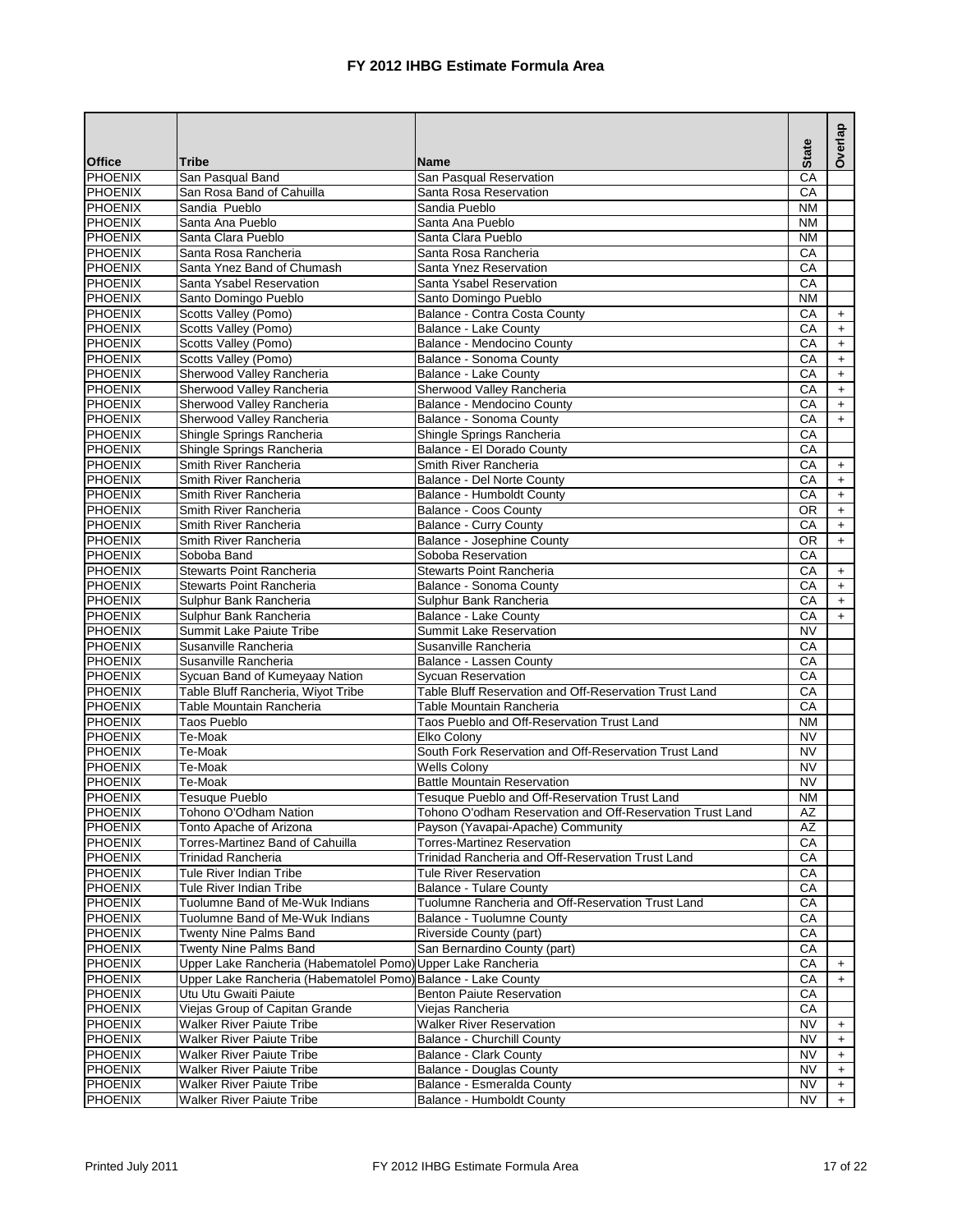|                                  |                                              |                                                                                  | <b>State</b>                 | Overlap          |
|----------------------------------|----------------------------------------------|----------------------------------------------------------------------------------|------------------------------|------------------|
| <b>Office</b>                    | <b>Tribe</b>                                 | <b>Name</b>                                                                      |                              |                  |
| <b>PHOENIX</b>                   | <b>Walker River Paiute Tribe</b>             | Balance - Lyon County                                                            | <b>NV</b>                    | $+$              |
| <b>PHOENIX</b>                   | <b>Walker River Paiute Tribe</b>             | <b>Balance - Mineral County</b>                                                  | <b>NV</b>                    | $\ddag$          |
| PHOENIX                          | <b>Walker River Paiute Tribe</b>             | Balance - Nye County                                                             | <b>NV</b>                    | $\pm$            |
| <b>PHOENIX</b>                   | <b>Walker River Paiute Tribe</b>             | <b>Balance - Pershing County</b>                                                 | <b>NV</b>                    | $\ddot{}$        |
| <b>PHOENIX</b>                   | <b>Walker River Paiute Tribe</b>             | <b>Balance - Storey County</b>                                                   | <b>NV</b>                    | $+$              |
| <b>PHOENIX</b>                   | <b>Walker River Paiute Tribe</b>             | <b>Balance - Washoe County</b>                                                   | <b>NV</b>                    | $\pm$            |
| <b>PHOENIX</b>                   | <b>Walker River Paiute Tribe</b>             | Balance - Carson City                                                            | <b>NV</b>                    | $\ddot{}$        |
| <b>PHOENIX</b>                   | <b>Washoe Tribe</b>                          | <b>Woodfords Community</b>                                                       | CA                           | $\ddot{}$        |
| <b>PHOENIX</b><br><b>PHOENIX</b> | Washoe Tribe                                 | <b>Balance - Churchill County</b>                                                | <b>NV</b><br><b>NV</b>       | $\ddot{}$        |
| <b>PHOENIX</b>                   | <b>Washoe Tribe</b><br>Washoe Tribe          | <b>Balance - Clark County</b><br><b>Dresslerville Colony</b>                     | <b>NV</b>                    | $\pm$            |
| <b>PHOENIX</b>                   | <b>Washoe Tribe</b>                          | <b>Stewart Community</b>                                                         | <b>NV</b>                    | $\ddag$<br>$+$   |
| <b>PHOENIX</b>                   | <b>Washoe Tribe</b>                          | <b>Balance - Douglas County</b>                                                  | <b>NV</b>                    | $+$              |
| <b>PHOENIX</b>                   | <b>Washoe Tribe</b>                          | Balance - Esmeralda County                                                       | <b>NV</b>                    | $\pm$            |
| <b>PHOENIX</b>                   | <b>Washoe Tribe</b>                          | Balance - Humboldt County                                                        | <b>NV</b>                    | $\ddot{}$        |
| <b>PHOENIX</b>                   | <b>Washoe Tribe</b>                          | Balance - Lyon County                                                            | <b>NV</b>                    | $\pm$            |
| <b>PHOENIX</b>                   | <b>Washoe Tribe</b>                          | <b>Balance - Mineral County</b>                                                  | <b>NV</b>                    | $\ddot{}$        |
| <b>PHOENIX</b>                   | <b>Washoe Tribe</b>                          | <b>Balance - Nye County</b>                                                      | <b>NV</b>                    | $+$              |
| <b>PHOENIX</b>                   | <b>Washoe Tribe</b>                          | <b>Balance - Pershing County</b>                                                 | <b>NV</b>                    | $\ddag$          |
| <b>PHOENIX</b>                   | <b>Washoe Tribe</b>                          | <b>Balance - Storey County</b>                                                   | <b>NV</b>                    | $\pm$            |
| <b>PHOENIX</b>                   | <b>Washoe Tribe</b>                          | Balance - Washoe County                                                          | <b>NV</b>                    | $\ddot{}$        |
| <b>PHOENIX</b>                   | Washoe Tribe                                 | <b>Carson Colony</b>                                                             | <b>NV</b>                    | $\boldsymbol{+}$ |
| <b>PHOENIX</b>                   | <b>Washoe Tribe</b>                          | Balance - Carson City                                                            | <b>NV</b>                    | $\ddot{}$        |
| <b>PHOENIX</b>                   | White Mountain Apache (Fort Apache)          | Fort Apache Reservation                                                          | <b>AZ</b>                    |                  |
| <b>PHOENIX</b>                   | <b>Wilton Rancheria</b>                      | Newly Recognized Tribe                                                           | CA                           |                  |
| <b>PHOENIX</b>                   | Winnemucca Colony                            | Winnemucca Colony                                                                | $\overline{\text{NV}}$       |                  |
| <b>PHOENIX</b>                   | Yavapai-Apache (Camp Verde)                  | Camp Verde Reservation                                                           | AZ                           |                  |
| <b>PHOENIX</b>                   | Yavapai-Prescott                             | Yavapai Reservation                                                              | AZ                           |                  |
| <b>PHOENIX</b>                   | <b>Yerington Paiute Tribe</b>                | <b>Balance - Churchill County</b>                                                | <b>NV</b>                    | $+$              |
| <b>PHOENIX</b>                   | Yerington Paiute Tribe                       | <b>Balance - Clark County</b>                                                    | <b>NV</b>                    | $+$              |
| <b>PHOENIX</b>                   | Yerington Paiute Tribe                       | <b>Balance - Douglas County</b>                                                  | <b>NV</b>                    | $\pm$            |
| <b>PHOENIX</b>                   | Yerington Paiute Tribe                       | Balance - Esmeralda County                                                       | <b>NV</b>                    | $\pm$            |
| <b>PHOENIX</b>                   | Yerington Paiute Tribe                       | Balance - Humboldt County                                                        | <b>NV</b>                    | $+$              |
| <b>PHOENIX</b>                   | <b>Yerington Paiute Tribe</b>                | Campbell Ranch                                                                   | <b>NV</b>                    | $\ddot{}$        |
| <b>PHOENIX</b>                   | Yerington Paiute Tribe                       | <b>Yerington Colony</b>                                                          | <b>NV</b>                    | $\ddot{}$        |
| <b>PHOENIX</b>                   | Yerington Paiute Tribe                       | Balance - Lyon County                                                            | <b>NV</b>                    | $\ddot{}$        |
| <b>PHOENIX</b>                   | Yerington Paiute Tribe                       | <b>Balance - Mineral County</b>                                                  | <b>NV</b>                    | $\pm$            |
| <b>PHOENIX</b>                   | Yerington Paiute Tribe                       | <b>Balance - Nye County</b>                                                      | <b>NV</b>                    | $+$              |
| <b>PHOENIX</b>                   | Yerington Paiute Tribe                       | <b>Balance - Pershing County</b>                                                 | <b>NV</b>                    | $\pm$            |
| <b>PHOENIX</b>                   | <b>Yerington Paiute Tribe</b>                | <b>Balance - Storey County</b>                                                   | <b>NV</b>                    | $\ddag$          |
| <b>PHOENIX</b>                   | Yerington Paiute Tribe                       | Balance - Washoe County                                                          | <b>NV</b>                    | $\ddot{}$        |
| <b>PHOENIX</b>                   | <b>Yerington Paiute Tribe</b>                | <b>Balance - Carson City</b>                                                     | <b>NV</b>                    | $+$              |
| <b>PHOENIX</b>                   | Yomba Shoshone Tribe                         | <b>Balance - Churchill County</b>                                                | <b>NV</b>                    | +                |
| <b>PHOENIX</b>                   | Yomba Shoshone Tribe                         | <b>Balance - Clark County</b>                                                    | <b>NV</b>                    | $\ddag$          |
| PHOENIX                          | Yomba Shoshone Tribe                         | <b>Balance - Douglas County</b>                                                  | <b>NV</b>                    | $\ddot{}$        |
| <b>PHOENIX</b>                   | Yomba Shoshone Tribe                         | Balance - Esmeralda County                                                       | NV                           | $\ddot{}$        |
| <b>PHOENIX</b>                   | Yomba Shoshone Tribe                         | Balance - Humboldt County                                                        | <b>NV</b>                    | $\ddot{}$        |
| PHOENIX                          | Yomba Shoshone Tribe                         | Balance - Lyon County                                                            | NV                           | $\pm$            |
| <b>PHOENIX</b>                   | Yomba Shoshone Tribe                         | <b>Balance - Mineral County</b>                                                  | <b>NV</b>                    | $\ddot{}$        |
| PHOENIX                          | Yomba Shoshone Tribe                         | Yomba Reservation                                                                | <b>NV</b>                    | $\ddot{}$        |
| PHOENIX                          | Yomba Shoshone Tribe                         | <b>Balance - Nye County</b>                                                      | <b>NV</b>                    | $\ddot{}$        |
| PHOENIX                          | Yomba Shoshone Tribe                         | <b>Balance - Pershing County</b>                                                 | NV                           | $+$              |
| PHOENIX                          | Yomba Shoshone Tribe<br>Yomba Shoshone Tribe | <b>Balance - Storey County</b>                                                   | <b>NV</b>                    | $\ddot{}$        |
| <b>PHOENIX</b>                   | Yomba Shoshone Tribe                         | Balance - Washoe County                                                          | NV<br>$\overline{\text{NV}}$ | $\ddot{}$        |
| <b>PHOENIX</b>                   |                                              | Balance - Carson City                                                            |                              | $+$              |
| PHOENIX<br>PHOENIX               | Ysleta Del Sur<br>Ysleta Del Sur             | Ysleta Del Sur Pueblo and Off-Reservation Trust Land<br>Balance - El Paso County | TX<br><b>TX</b>              |                  |
| <b>PHOENIX</b>                   | Ysleta Del Sur                               | Balance - Hudspeth County                                                        | TX                           |                  |
| <b>PHOENIX</b>                   | Yurok Tribe                                  | <b>Yurok Reservation</b>                                                         | CA                           |                  |
| PHOENIX                          | <b>Yurok Tribe</b>                           | Balance - Del Norte County                                                       | CA                           | $\ddot{}$<br>$+$ |
| PHOENIX                          | Yurok Tribe                                  | Balance - Humboldt County                                                        | CA                           | $+$              |
| <b>PHOENIX</b>                   | Zia Pueblo                                   | Zia Pueblo and Off-Reservation Trust Land                                        | <b>NM</b>                    |                  |
|                                  |                                              |                                                                                  |                              |                  |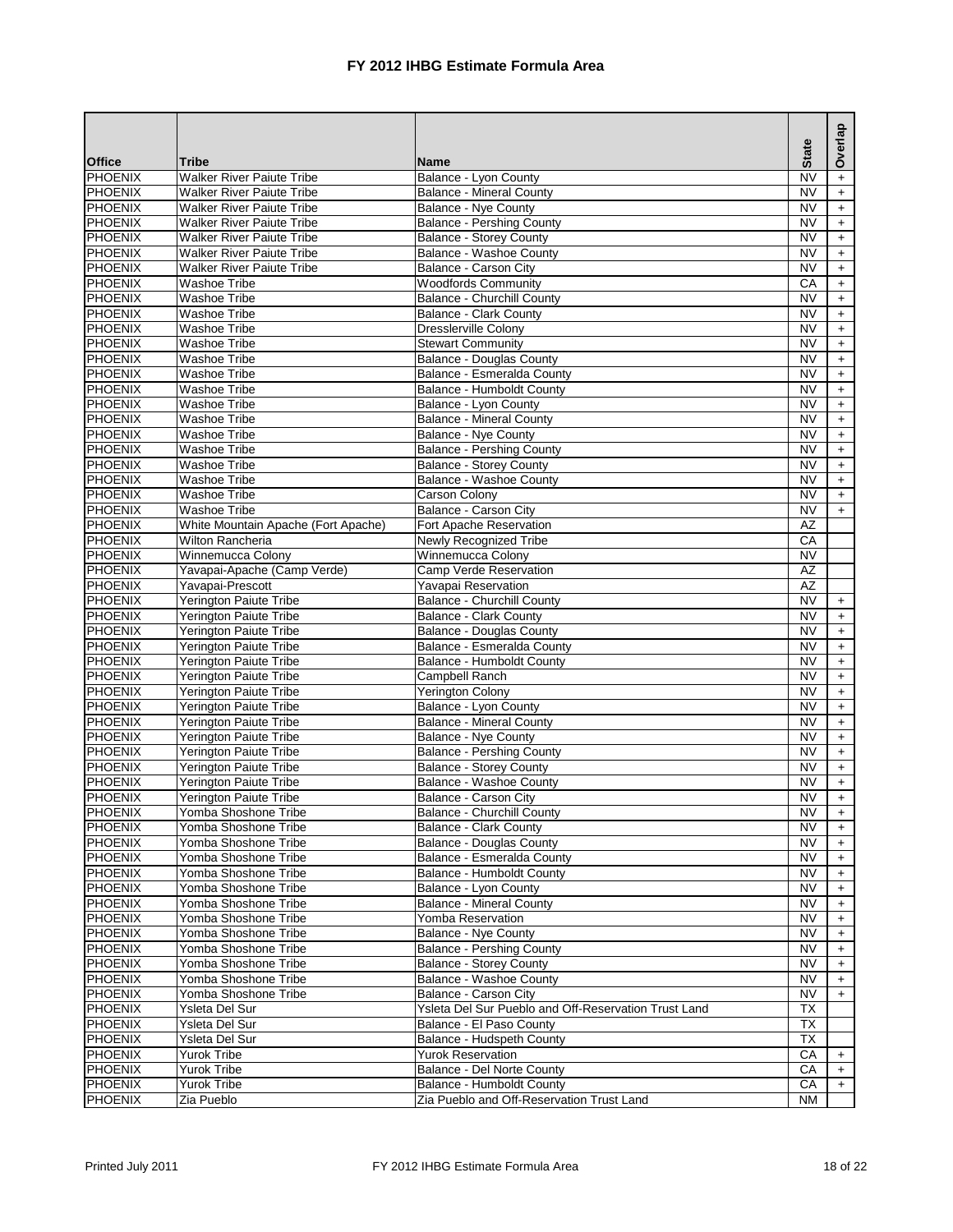| <b>Office</b>   | <b>Tribe</b> | lName                                           | e,<br>$\ddot{\mathbf{s}}$ |  |
|-----------------|--------------|-------------------------------------------------|---------------------------|--|
| <b>IPHOENIX</b> | Zuni Tribe   | Zuni Reservation and Off-Reservation Trust Land | AZ                        |  |
| <b>IPHOENIX</b> | IZuni Tribe  | Zuni Reservation and Off-Reservation Trust Land | <b>NM</b>                 |  |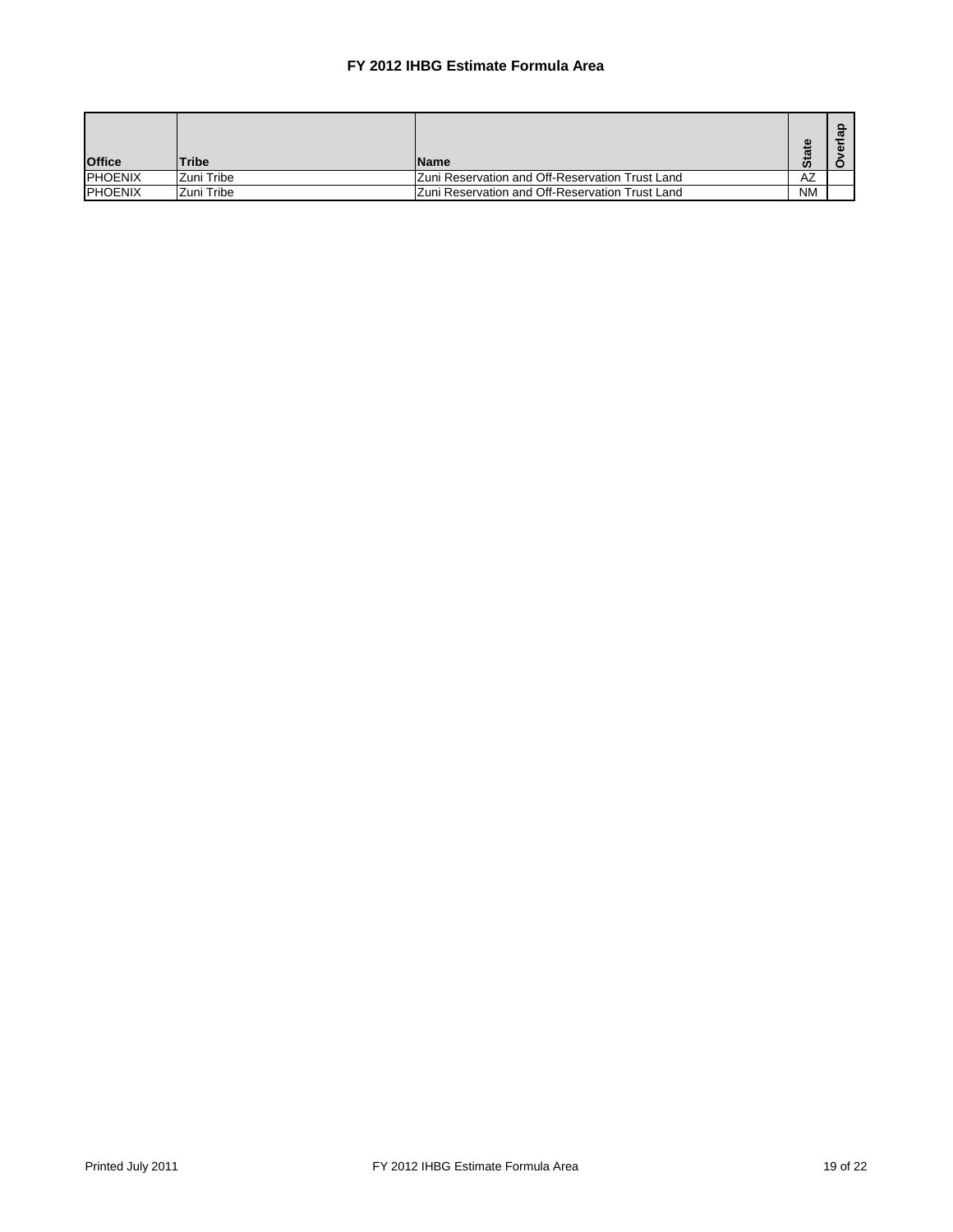|                                  |                                                            |                                                                  | <b>State</b>           | Overlap   |
|----------------------------------|------------------------------------------------------------|------------------------------------------------------------------|------------------------|-----------|
| <b>Office</b>                    | <b>Tribe</b>                                               | <b>Name</b>                                                      |                        |           |
| <b>SEATTLE</b>                   | <b>Burns-Paiute Colony</b>                                 | Burns Paiute Colony and Off-Reservation Trust Land               | $\overline{OR}$        |           |
| <b>SEATTLE</b>                   | <b>Burns-Paiute Colony</b>                                 | <b>Balance - Harney County</b>                                   | $\overline{OR}$        |           |
| <b>SEATTLE</b>                   | <b>Chehalis Confederated Tribes</b>                        | <b>Chehalis Reservation</b>                                      | <b>WA</b>              | $+$       |
| <b>SEATTLE</b>                   | <b>Chehalis Confederated Tribes</b>                        | Balance - Grays Harbor County                                    | <b>WA</b>              | $+$       |
| <b>SEATTLE</b>                   | <b>Chehalis Confederated Tribes</b>                        | Balance - Mason County                                           | <b>WA</b>              | $+$       |
| <b>SEATTLE</b><br><b>SEATTLE</b> | <b>Chehalis Confederated Tribes</b><br>Coeur d'Alene Tribe | <b>Balance - Thurston County</b><br>Coeur d'Alene Reservation    | <b>WA</b><br>ID        | $+$       |
| <b>SEATTLE</b>                   | <b>Colville Confederated Tribes</b>                        | Colville Reservation and Off-Reservation Trust Land              | <b>WA</b>              |           |
| <b>SEATTLE</b>                   | <b>Colville Confederated Tribes</b>                        | <b>Balance - Douglas County</b>                                  | <b>WA</b>              |           |
| <b>SEATTLE</b>                   | <b>Colville Confederated Tribes</b>                        | <b>Balance - Ferry County</b>                                    | <b>WA</b>              |           |
| <b>SEATTLE</b>                   | <b>Colville Confederated Tribes</b>                        | Balance - Okanogan County                                        | <b>WA</b>              |           |
| <b>SEATTLE</b>                   | <b>Colville Confederated Tribes</b>                        | <b>Balance - Stevens County</b>                                  | <b>WA</b>              |           |
| <b>SEATTLE</b>                   | Coos Bay Confederated Tribes                               | Coos, Lower Umpqua, and Siuslaw Reservation and Off-Reservation  | <b>OR</b>              | $+$       |
| <b>SEATTLE</b>                   | Coos Bay Confederated Tribes                               | Balance - Coos County                                            | <b>OR</b>              | $\ddot{}$ |
| <b>SEATTLE</b>                   | Coos Bay Confederated Tribes                               | <b>Balance - Curry County</b>                                    | CA                     | $\ddag$   |
| <b>SEATTLE</b>                   | Coos Bay Confederated Tribes                               | <b>Balance - Douglas County</b>                                  | $\overline{OR}$        | $+$       |
| <b>SEATTLE</b>                   | Coos Bay Confederated Tribes                               | <b>Balance - Lane County</b>                                     | <b>OR</b>              | $+$       |
| <b>SEATTLE</b>                   | Coos Bay Confederated Tribes                               | Balance - Lincoln County                                         | <b>OR</b>              | $\ddot{}$ |
| <b>SEATTLE</b>                   | Coquille Indian Tribe                                      | Coquille Reservation and Off-Reservation Trust Land              | 0R                     | $\pm$     |
| <b>SEATTLE</b>                   | Coquille Indian Tribe                                      | Balance - Coos County                                            | <b>OR</b>              | $\ddag$   |
| <b>SEATTLE</b>                   | Coquille Indian Tribe                                      | <b>Balance - Curry County</b>                                    | 0R                     | $+$       |
| <b>SEATTLE</b>                   | Coquille Indian Tribe                                      | <b>Balance - Douglas County</b>                                  | <b>OR</b>              | $\pm$     |
| <b>SEATTLE</b>                   | Coquille Indian Tribe                                      | Balance - Jackson County                                         | <b>OR</b>              | $\ddot{}$ |
| <b>SEATTLE</b>                   | Coquille Indian Tribe                                      | <b>Balance - Lane County</b>                                     | OR                     | $\pm$     |
| <b>SEATTLE</b>                   | <b>Cow Creek Tribes</b>                                    | <b>Balance - Coos County</b>                                     | <b>OR</b>              | $+$       |
| <b>SEATTLE</b>                   | <b>Cow Creek Tribes</b>                                    | <b>Balance - Deschutes County</b>                                | <b>OR</b>              | $\ddot{}$ |
| <b>SEATTLE</b>                   | <b>Cow Creek Tribes</b>                                    | <b>Cow Creek Reservation</b>                                     | 0R                     | $\ddot{}$ |
| <b>SEATTLE</b>                   | <b>Cow Creek Tribes</b>                                    | <b>Balance - Douglas County</b>                                  | OR                     | $\pm$     |
| <b>SEATTLE</b>                   | <b>Cow Creek Tribes</b>                                    | Balance - Jackson County                                         | OR                     | $+$       |
| <b>SEATTLE</b>                   | <b>Cow Creek Tribes</b>                                    | Balance - Josephine County                                       | <b>OR</b>              | $+$       |
| <b>SEATTLE</b>                   | <b>Cow Creek Tribes</b>                                    | Balance - Klamath County                                         | <b>OR</b>              | $+$       |
| <b>SEATTLE</b>                   | <b>Cow Creek Tribes</b>                                    | <b>Balance - Lane County</b>                                     | <b>OR</b>              | $+$       |
| <b>SEATTLE</b><br><b>SEATTLE</b> | <b>Cowlitz Tribe</b><br><b>Cowlitz Tribe</b>               | <b>Balance - Clark County</b><br><b>Balance - Cowlitz County</b> | <b>WA</b><br><b>WA</b> |           |
| <b>SEATTLE</b>                   | <b>Cowlitz Tribe</b>                                       | <b>Balance - Lewis County</b>                                    | <b>WA</b>              |           |
| <b>SEATTLE</b>                   | Fort Hall Shoshone-Bannock                                 | Fort Hall Reservation and Off-Reservation Trust Land             | ID                     |           |
| <b>SEATTLE</b>                   | <b>Grand Ronde Confederated Tribes</b>                     | <b>Balance - Marion County</b>                                   | <b>OR</b>              | $+$       |
| <b>SEATTLE</b>                   | <b>Grand Ronde Confederated Tribes</b>                     | Balance - Multnomah County                                       | <b>OR</b>              | $+$       |
| <b>SEATTLE</b>                   | <b>Grand Ronde Confederated Tribes</b>                     | <b>Grand Ronde Reservation</b>                                   | <b>OR</b>              | $+$       |
| <b>SEATTLE</b>                   | <b>Grand Ronde Confederated Tribes</b>                     | <b>Balance - Polk County</b>                                     | <b>OR</b>              | $+$       |
| <b>SEATTLE</b>                   | Grand Ronde Confederated Tribes                            | Balance - Tillamook County                                       | $\overline{OR}$        | $+$       |
| <b>SEATTLE</b>                   | <b>Grand Ronde Confederated Tribes</b>                     | Balance - Washington County                                      | <b>OR</b>              | $+$       |
| SEATTLE                          | Grand Ronde Confederated Tribes                            | Balance - Yamhill County                                         | OR.                    | +         |
| <b>SEATTLE</b>                   | Hoh Indian Tribe                                           | <b>Balance - Clallam County</b>                                  | WA                     | $+$       |
| <b>SEATTLE</b>                   | Hoh Indian Tribe                                           | Balance - Grays Harbor County                                    | <b>WA</b>              | $+$       |
| <b>SEATTLE</b>                   | Hoh Indian Tribe                                           | <b>Hoh Reservation</b>                                           | <b>WA</b>              | $+$       |
| <b>SEATTLE</b>                   | Jamestown S'Klallam Tribe                                  | Jamestown S'Klallam Reservation and Off-Reservation Trust Land   | WA                     | $\ddot{}$ |
| <b>SEATTLE</b>                   | Jamestown S'Klallam Tribe                                  | Balance - Clallam County                                         | WA                     | $\ddot{}$ |
| <b>SEATTLE</b>                   | Jamestown S'Klallam Tribe                                  | Balance - Jefferson County                                       | <b>WA</b>              | $+$       |
| <b>SEATTLE</b>                   | Kalispel Indian Community                                  | Kalispel Reservation                                             | WA                     |           |
| <b>SEATTLE</b>                   | <b>Klamath Tribes</b>                                      | Klamath Reservation                                              | <b>OR</b>              | $\ddot{}$ |
| <b>SEATTLE</b>                   | <b>Klamath Tribes</b>                                      | <b>Balance - Klamath County</b>                                  | 0R                     | $\ddot{}$ |
| <b>SEATTLE</b>                   | Kootenai Tribe                                             | Kootenai Reservation                                             | ID                     |           |
| <b>SEATTLE</b>                   | Lower Elwha Tribal Community                               | Lower Elwha Reservation and Off-Reservation Trust Land           | WA                     | $\ddot{}$ |
| <b>SEATTLE</b>                   | Lower Elwha Tribal Community                               | <b>Balance - Clallam County</b>                                  | <b>WA</b>              | $+$       |
| <b>SEATTLE</b>                   | Lummi Tribe                                                | Lummi Reservation                                                | WA                     | $\ddot{}$ |
| <b>SEATTLE</b>                   | Lummi Tribe                                                | Whatcom County (part)                                            | <b>WA</b>              | $+$       |
| <b>SEATTLE</b>                   | Makah Indian Tribe                                         | <b>Makah Reservation</b>                                         | <b>WA</b>              |           |
| <b>SEATTLE</b>                   | Muckleshoot Indian Tribe                                   | Muckleshoot Reservation and Off-Reservation Trust Land           | WA                     |           |
| <b>SEATTLE</b>                   | Nez Perce Tribe                                            | <b>Nez Perce Reservation</b>                                     | ID                     |           |
| <b>SEATTLE</b>                   | Nisqually Indian Community                                 | <b>Nisqually Reservation</b>                                     | WA                     | $+$       |
| <b>SEATTLE</b>                   | Nisqually Indian Community                                 | Pierce County (part)                                             | WA                     | $+$       |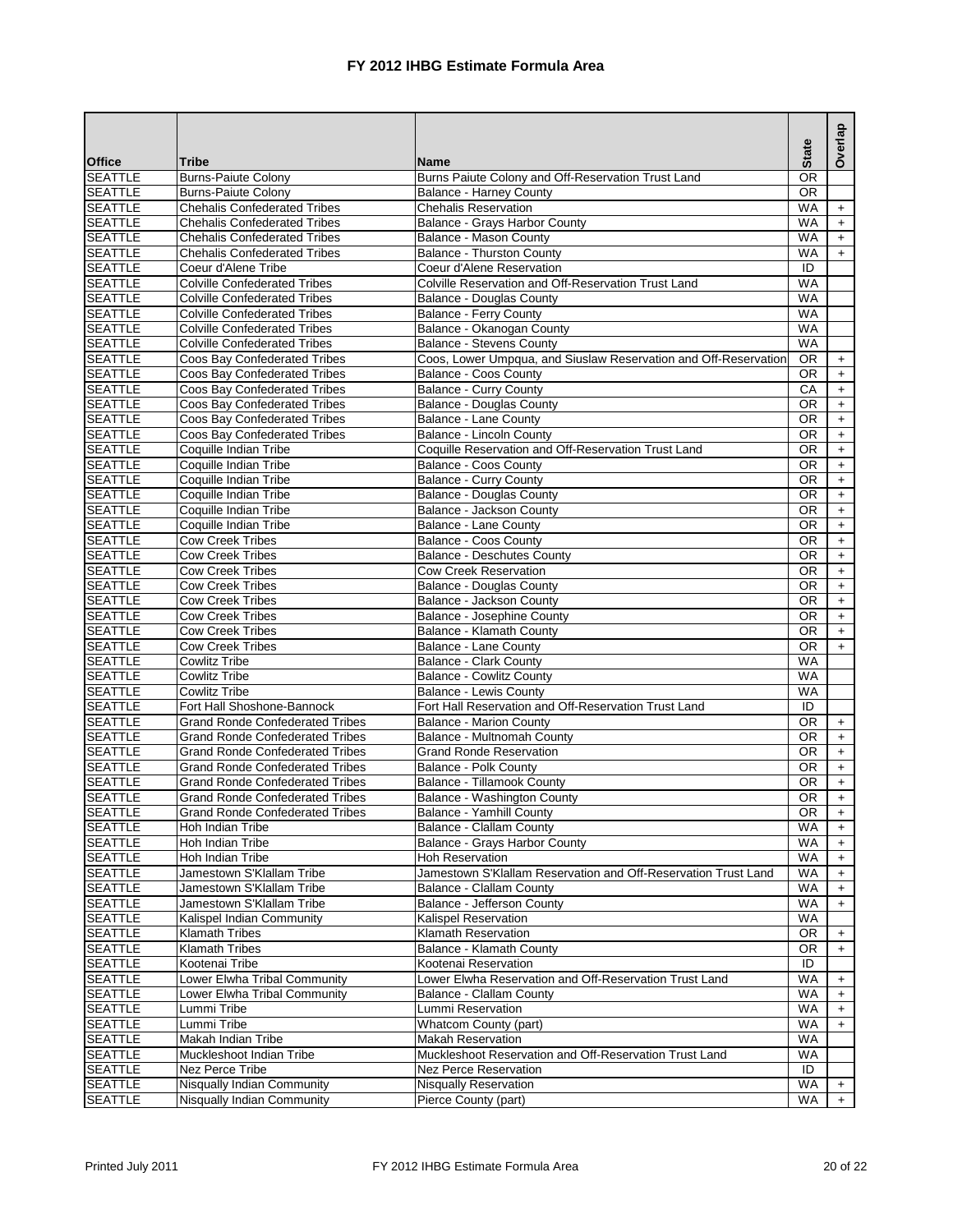|                                  |                                                |                                                                                       | <b>State</b>           | Overlap                          |
|----------------------------------|------------------------------------------------|---------------------------------------------------------------------------------------|------------------------|----------------------------------|
| <b>Office</b>                    | <b>Tribe</b>                                   | <b>Name</b>                                                                           |                        |                                  |
| <b>SEATTLE</b>                   | <b>Nisqually Indian Community</b>              | <b>Balance - Thurston County</b>                                                      | <b>WA</b>              | $\ddot{}$                        |
| <b>SEATTLE</b>                   | Nooksack Tribe                                 | Nooksack Reservation and Off-Reservation Trust Land                                   | <b>WA</b>              | $\ddot{}$                        |
| <b>SEATTLE</b>                   | Nooksack Tribe                                 | Balance - Whatcom County                                                              | <b>WA</b>              | $\ddot{}$                        |
| <b>SEATTLE</b>                   | Port Gamble Indian Community                   | <b>Port Gamble Reservation</b>                                                        | <b>WA</b>              | $\ddot{}$                        |
| <b>SEATTLE</b>                   | Port Gamble Indian Community                   | Balance - Kitsap County                                                               | <b>WA</b>              | $\ddot{}$                        |
| <b>SEATTLE</b><br><b>SEATTLE</b> | <b>Puyallup Tribe</b><br><b>Puyallup Tribe</b> | Puyallup Reservation and Off-Reservation Trust Land<br><b>Balance - Pierce County</b> | <b>WA</b><br><b>WA</b> | $\ddot{}$                        |
| <b>SEATTLE</b>                   | Quileute Tribe                                 | Quileute Reservation                                                                  | <b>WA</b>              | $\ddot{}$                        |
| <b>SEATTLE</b>                   | <b>Quinault Tribe</b>                          | <b>Quinault Reservation</b>                                                           | <b>WA</b>              |                                  |
| <b>SEATTLE</b>                   | Quinault Tribe                                 | Balance - Grays Harbor County                                                         | <b>WA</b>              | $\ddot{}$<br>$\ddot{}$           |
| <b>SEATTLE</b>                   | <b>Quinault Tribe</b>                          | Balance - Jefferson County                                                            | <b>WA</b>              | $\ddot{}$                        |
| <b>SEATTLE</b>                   | <b>Samish Nation</b>                           | <b>Balance - Island County</b>                                                        | <b>WA</b>              | $\ddot{}$                        |
| <b>SEATTLE</b>                   | Samish Nation                                  | Balance - San Juan County                                                             | <b>WA</b>              | $\ddot{}$                        |
| <b>SEATTLE</b>                   | Samish Nation                                  | Samish                                                                                | <b>WA</b>              | $\ddot{}$                        |
| <b>SEATTLE</b>                   | Samish Nation                                  | <b>Balance - Skagit County</b>                                                        | <b>WA</b>              | $\pm$                            |
| <b>SEATTLE</b>                   | Samish Nation                                  | Balance - Snohomish County                                                            | <b>WA</b>              | $\ddot{}$                        |
| <b>SEATTLE</b>                   | Samish Nation                                  | <b>Balance - Whatcom County</b>                                                       | <b>WA</b>              | $\ddot{}$                        |
| <b>SEATTLE</b>                   | Sauk-Suiattle Indian Tribe                     | <b>Balance - King County</b>                                                          | <b>WA</b>              | $\ddot{}$                        |
| <b>SEATTLE</b>                   | Sauk-Suiattle Indian Tribe                     | Balance - Pierce County                                                               | <b>WA</b>              | $\ddot{}$                        |
| <b>SEATTLE</b>                   | Sauk-Suiattle Indian Tribe                     | Sauk-Suiattle Reservation                                                             | <b>WA</b>              | $+$                              |
| <b>SEATTLE</b>                   | Sauk-Suiattle Indian Tribe                     | Balance - Snohomish County                                                            | <b>WA</b>              | $+$                              |
| <b>SEATTLE</b>                   | Shoalwater Bay Tribe                           | Shoalwater Bay Reservation and Off-Reservation Trust Land                             | <b>WA</b>              |                                  |
| <b>SEATTLE</b>                   | Shoalwater Bay Tribe                           | <b>Balance - Pacific County</b>                                                       | <b>WA</b>              |                                  |
| <b>SEATTLE</b>                   | <b>Siletz Confederated Tribes</b>              | <b>Balance - Benton County</b>                                                        | <b>OR</b>              | $\ddot{}$                        |
| <b>SEATTLE</b>                   | <b>Siletz Confederated Tribes</b>              | Balance - Clackamas County                                                            | <b>OR</b>              | $+$                              |
| <b>SEATTLE</b>                   | <b>Siletz Confederated Tribes</b>              | Balance - Lane County                                                                 | <b>OR</b>              | $\ddot{}$                        |
| <b>SEATTLE</b>                   | <b>Siletz Confederated Tribes</b>              | Siletz Reservation and Off-Reservation Trust Land                                     | <b>OR</b>              | $\ddot{}$                        |
| <b>SEATTLE</b>                   | <b>Siletz Confederated Tribes</b>              | <b>Balance - Lincoln County</b>                                                       | <b>OR</b>              | $\ddot{}$                        |
| <b>SEATTLE</b>                   | <b>Siletz Confederated Tribes</b>              | Balance - Linn County                                                                 | <b>OR</b>              | $\ddot{}$                        |
| <b>SEATTLE</b>                   | <b>Siletz Confederated Tribes</b>              | <b>Balance - Marion County</b>                                                        | OR                     | $\pm$                            |
| <b>SEATTLE</b>                   | <b>Siletz Confederated Tribes</b>              | Balance - Multnomah County                                                            | <b>OR</b>              | $\ddot{}$                        |
| <b>SEATTLE</b>                   | <b>Siletz Confederated Tribes</b>              | Balance - Polk County                                                                 | <b>OR</b>              | $\ddot{}$                        |
| <b>SEATTLE</b>                   | <b>Siletz Confederated Tribes</b>              | <b>Balance - Tillamook County</b>                                                     | <b>OR</b>              | $\ddot{}$                        |
| <b>SEATTLE</b>                   | <b>Siletz Confederated Tribes</b>              | Balance - Washington County                                                           | <b>OR</b>              | $\pm$                            |
| <b>SEATTLE</b>                   | <b>Siletz Confederated Tribes</b>              | Balance - Yamhill County                                                              | <b>OR</b>              | $\ddot{}$                        |
| <b>SEATTLE</b>                   | Skokomish Indian Tribe                         | <b>Skokomish Reservation</b>                                                          | <b>WA</b>              | $\pm$                            |
| <b>SEATTLE</b>                   | Skokomish Indian Tribe                         | Balance - Mason County                                                                | <b>WA</b>              | $\ddot{}$                        |
| <b>SEATTLE</b>                   | Snoqualmie                                     | <b>Balance - King County</b>                                                          | <b>WA</b>              | $\begin{array}{c} + \end{array}$ |
| <b>SEATTLE</b><br><b>SEATTLE</b> | Snoqualmie                                     | Balance - Snohomish County                                                            | <b>WA</b><br><b>WA</b> | $\ddot{}$                        |
| <b>SEATTLE</b>                   | Spokane Tribe<br>Spokane Tribe                 | Spokane Reservation                                                                   | <b>WA</b>              |                                  |
| <b>SEATTLE</b>                   | Spokane Tribe                                  | Balance - Lincoln County<br>Balance - Pend Oreille County                             | <b>WA</b>              |                                  |
| <b>SEATTLE</b>                   | Spokane Tribe                                  | Balance - Spokane County                                                              | WA.                    |                                  |
| <b>SEATTLE</b>                   | Squaxin Island Tribe                           | Balance - Grays Harbor County                                                         | <b>WA</b>              | $+$                              |
| <b>SEATTLE</b>                   | Squaxin Island Tribe                           | Squaxin Island Reservation and Trust Lands                                            | WA                     | $+$                              |
| <b>SEATTLE</b>                   | Squaxin Island Tribe                           | Balance - Mason County                                                                | WA                     | $+$                              |
| <b>SEATTLE</b>                   | <b>Squaxin Island Tribe</b>                    | <b>Balance - Thurston County</b>                                                      | WA                     | $\ddot{}$                        |
| <b>SEATTLE</b>                   | Stillaquamish Tribe                            | Stillaguamish Reservation                                                             | WA                     | $\ddot{}$                        |
| <b>SEATTLE</b>                   | Stillaguamish Tribe                            | Balance - Snohomish County                                                            | <b>WA</b>              | $\ddot{}$                        |
| <b>SEATTLE</b>                   | Suquamish Tribal Council                       | Balance - King County                                                                 | <b>WA</b>              | $+$                              |
| <b>SEATTLE</b>                   | Suquamish Tribal Council                       | Port Madison Reservation                                                              | WA                     | $\ddot{}$                        |
| <b>SEATTLE</b>                   | <b>Suquamish Tribal Council</b>                | <b>Balance - Kitsap County</b>                                                        | <b>WA</b>              | $\ddot{}$                        |
| <b>SEATTLE</b>                   | Suquamish Tribal Council                       | Balance - Mason County                                                                | <b>WA</b>              | $\ddot{}$                        |
| <b>SEATTLE</b>                   | <b>Suquamish Tribal Council</b>                | <b>Balance - Pierce County</b>                                                        | WA                     | $\ddot{}$                        |
| <b>SEATTLE</b>                   | <b>Suquamish Tribal Council</b>                | <b>Balance - Snohomish County</b>                                                     | <b>WA</b>              | $\ddot{}$                        |
| <b>SEATTLE</b>                   | Suquamish Tribal Council                       | <b>Balance - Thurston County</b>                                                      | WA                     | $\begin{array}{c} + \end{array}$ |
| <b>SEATTLE</b>                   | Swinomish Indians                              | Swinomish Reservation                                                                 | <b>WA</b>              | $\ddot{}$                        |
| <b>SEATTLE</b>                   | Swinomish Indians                              | <b>Balance - Skagit County</b>                                                        | <b>WA</b>              | $\ddot{}$                        |
| <b>SEATTLE</b>                   | <b>Tulalip Tribes</b>                          | <b>Tulalip Reservation</b>                                                            | WA                     | $\ddot{}$                        |
| <b>SEATTLE</b>                   | <b>Tulalip Tribes</b>                          | Balance - Snohomish County                                                            | <b>WA</b>              | $\ddot{}$                        |
| <b>SEATTLE</b>                   | <b>Umatilla Confederated Tribes</b>            | <b>Umatilla Reservation</b>                                                           | OR.                    |                                  |
| <b>SEATTLE</b>                   | <b>Umatilla Confederated Tribes</b>            | Balance - Umatilla County                                                             | OR.                    |                                  |